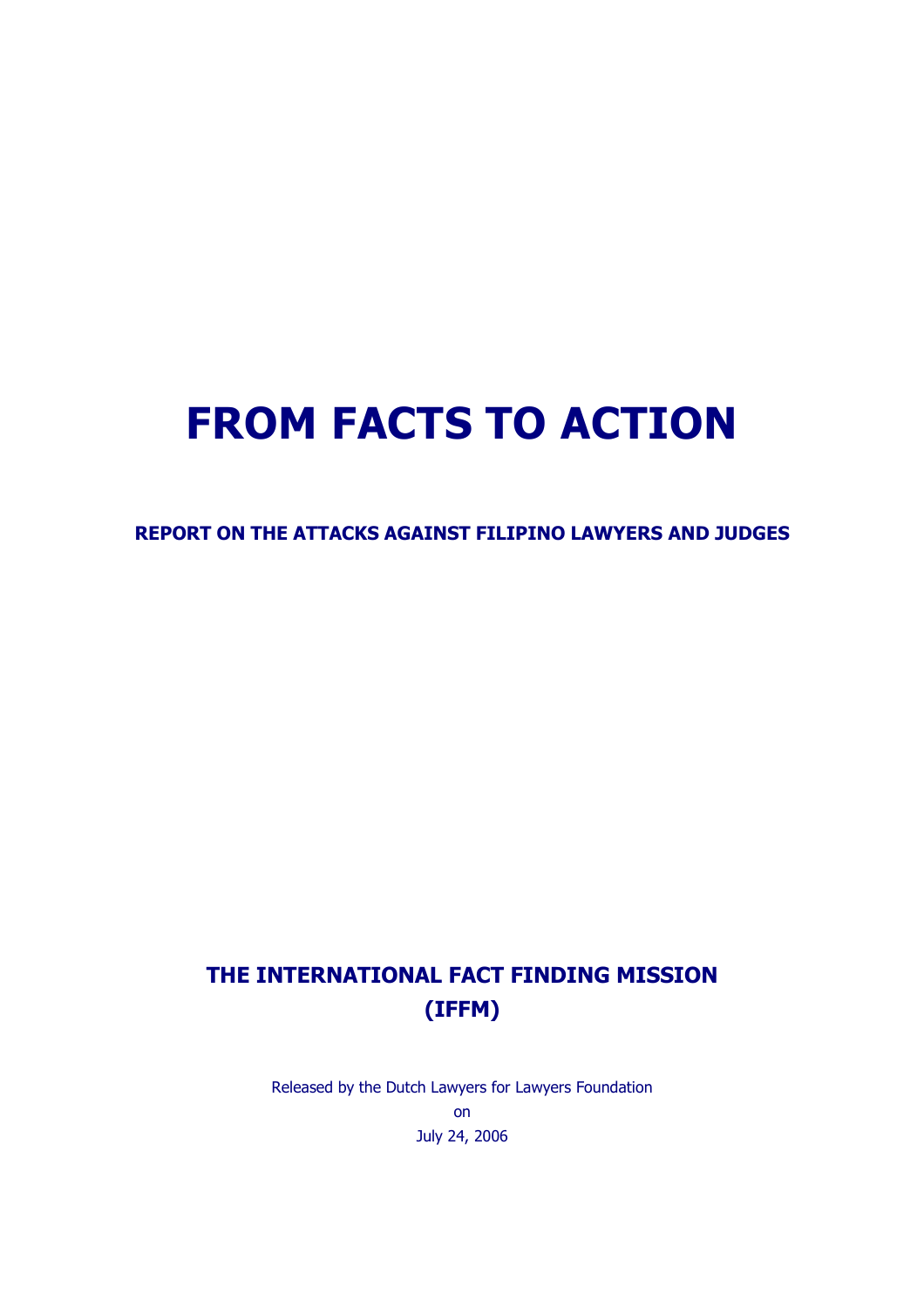# TABLE OF CONTENTS

| 1.     | INTERNATIONAL FACT FINDING MISSION (IFFM) ON THE ATTACKS AGAINST FILIPINO        |  |  |
|--------|----------------------------------------------------------------------------------|--|--|
|        |                                                                                  |  |  |
| 1.1.   |                                                                                  |  |  |
| 1.2.   |                                                                                  |  |  |
| 1.3.   |                                                                                  |  |  |
| 1.4.   |                                                                                  |  |  |
| 1.5.   |                                                                                  |  |  |
| 2.     |                                                                                  |  |  |
| 2.1.   |                                                                                  |  |  |
| 2.1.1. |                                                                                  |  |  |
| 2.1.2. |                                                                                  |  |  |
| 2.1.3. |                                                                                  |  |  |
| 2.1.4. |                                                                                  |  |  |
| 2.1.5. |                                                                                  |  |  |
| 2.1.6. |                                                                                  |  |  |
| 2.2.   |                                                                                  |  |  |
| 2.3.   |                                                                                  |  |  |
| 2.4.   | Communist insurgencies and Islamic separation movement 15                        |  |  |
| 3.     |                                                                                  |  |  |
| 3.1.   |                                                                                  |  |  |
| 3.2.   |                                                                                  |  |  |
| 3.3.   |                                                                                  |  |  |
| 4.     | THE HARASSMENT AND KILLINGS OF MEMBERS OF THE LEGAL PROFESSION20                 |  |  |
| 4.1.   |                                                                                  |  |  |
| 4.1.1. |                                                                                  |  |  |
|        | 4.1.2. Are lawyers and judges labelled and if so, how or by whom and as what? 22 |  |  |
| 4.1.3. | Are lawyers and judges threatened and/or subjected to surveillance?22            |  |  |
| 4.1.4. | How are lawyers and judges killed and what is the killer's profile?24            |  |  |
| 4.1.5. |                                                                                  |  |  |
| (i)    | Reported crimes or requests for protection and the filing of complaints25        |  |  |
| (ii)   | Information about the investigation and prosecution of the murder cases 25       |  |  |
| (iii)  |                                                                                  |  |  |
| (iv)   |                                                                                  |  |  |
| 4.1.6. |                                                                                  |  |  |
| 4.2.   |                                                                                  |  |  |
| 4.3.   | Can human rights lawyers continue to conduct their legal profession? 36          |  |  |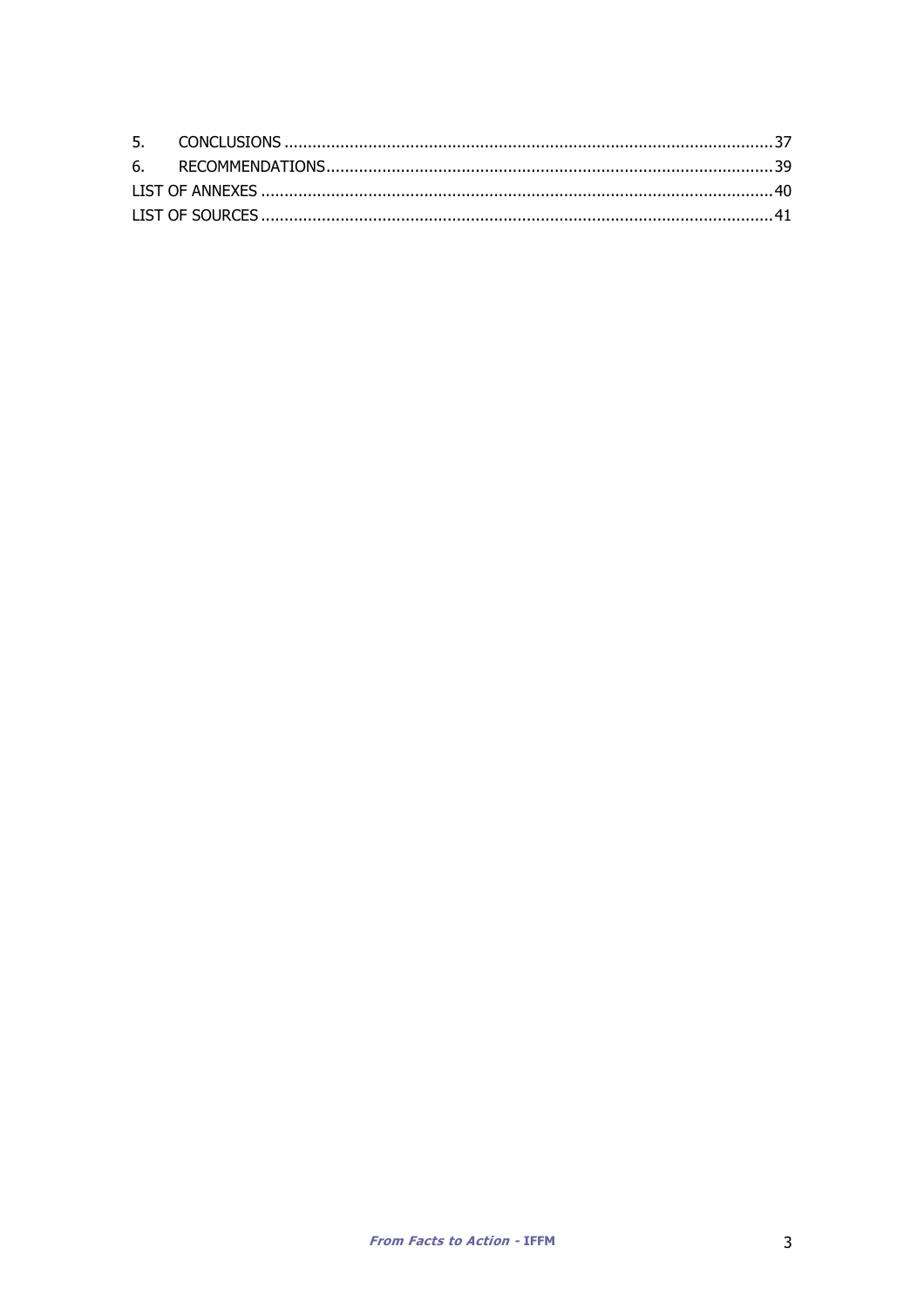# LIST OF ABBREVIATIONS

| <b>AFP</b>      | Armed Forces of the Philippines                                            |
|-----------------|----------------------------------------------------------------------------|
| <b>CARHRIHL</b> | Comprehensive Agreement on Respect for Human Rights and International      |
|                 | Humanitarian Law                                                           |
| <b>CBCP</b>     | Catholic Bishops Conference of the Philippines                             |
| <b>CHR</b>      | Commission on Human Rights                                                 |
| <b>CODAL</b>    | Counsels for the Defense of Liberties                                      |
| <b>CPP</b>      | Communist Party of the Philippines                                         |
| <b>DILG</b>     | Department of the Interior and Local Government                            |
| DoJ             | Department of Justice                                                      |
| <b>FLAG</b>     | Free Legal Assistance Group                                                |
| <b>IBP</b>      | Integrated Bar of the Philippines                                          |
| <b>ICCPR</b>    | International Covenant on Civil and Political Rights                       |
| <b>IFFM</b>     | International Fact Finding Mission on the Attacks against Filipino Lawyers |
| <b>JMC</b>      | Joint Monitoring Committee                                                 |
| JAG             | Judge Advocate General                                                     |
| KMP             | Philippine peasant organization                                            |
| MILF            | Moro Islamic Liberation Front                                              |
| NBI.            | National Bureau of Investigation                                           |
| <b>NDFP</b>     | National Democratic Front of the Philippines                               |
| <b>NPA</b>      | New People's Army                                                          |
| <b>PAO</b>      | Public Attorneys' Office                                                   |
| <b>PCIJ</b>     | Philippine Center for Investigative Journalism                             |
| <b>PNP</b>      | <b>Philippine National Police</b>                                          |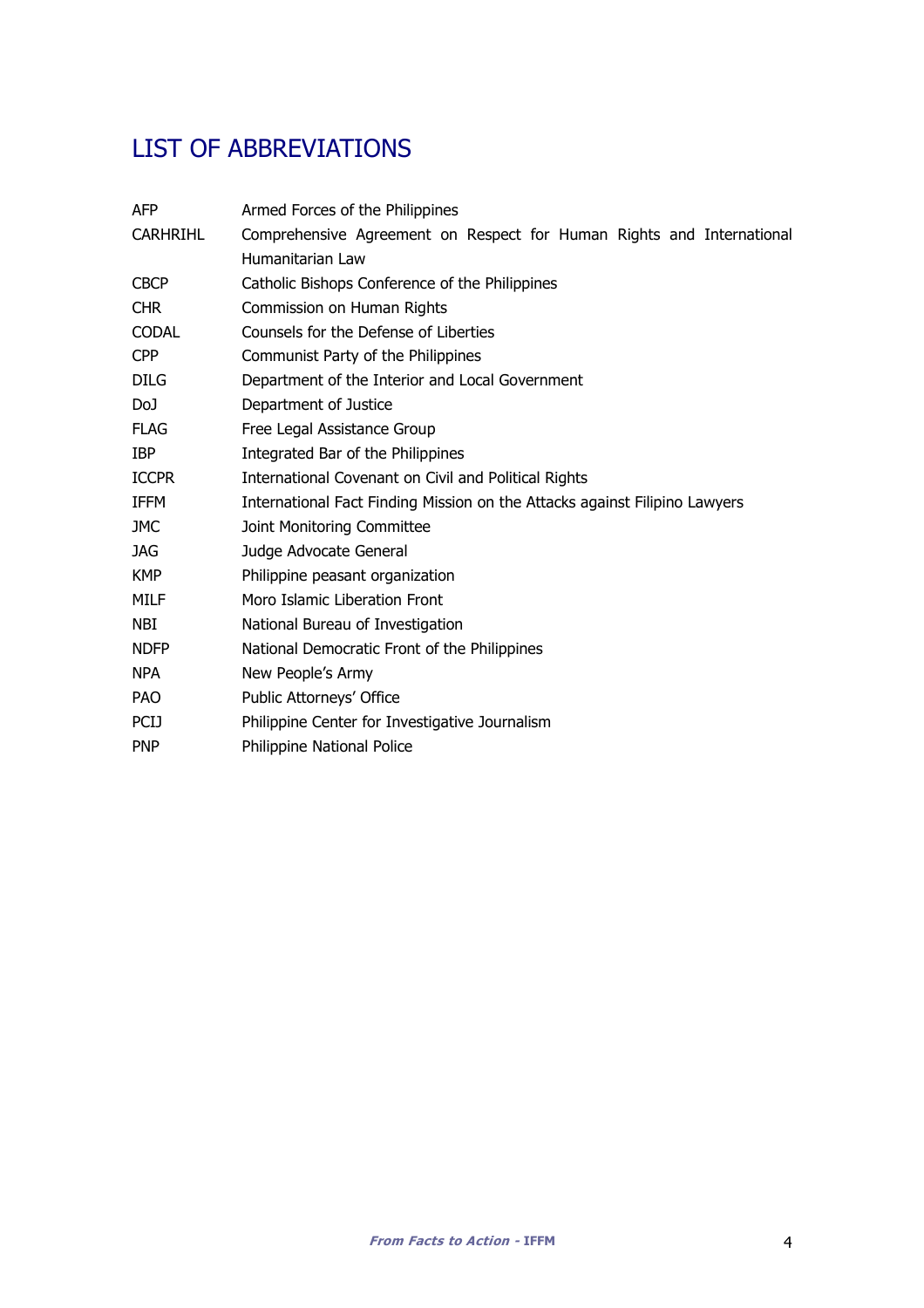# EXECUTIVE SUMMARY

Dutch and Belgian Lawyers organizations were alarmed by the reports and statements of international and Filipino human rights organizations and various news items about the violence against members of the legal profession in the Philippines. Lawyers and judges are reportedly victims of serious harassment and intimidation while in the exercise of their profession or worse: brutally killed.

At the invitation of the Philippine lawyers organization CODAL, the Dutch Lawyers for Lawyers Foundation organized at the initiative of the Dutch Foundation Lawyers without Borders an International Fact Finding Mission (IFFM) on the Attacks against Filipino Lawyers and Judges. Two Dutch judges and six Dutch and Belgian lawyers investigated the situation.

From 15-20 June, 2006, the IFFM held interviews and conferences in Quezon City, Manila and Tacloban City, Leyte, with lawyer-victims, the families of slain lawyers, the Integrated Bar of the Philippines, human rights advocates, concerned government agencies (Philippine Commission on Human Rights, Philippine National Police, Armed Forces of the Philippines, National Bureau of Investigation, Department of Justice, Department of the Interior and Local Government), members of the judiciary (Supreme Court) and legislators (Senate and House of Representatives). It also studied relevant documents, including those provided by the aforementioned individuals, agencies and organizations.

The IFFM observed that to this date, the Arroyo administration rejects national and international criticism on its human rights record, by simply referring to its democratic institutions and human rights treaties, laws and policies.

On paper, the Philippines is indeed a republic with democratic institutions including an elected President and separate executive, legislative and judicial branches. It has an independent Commission on Human Rights and respect for human rights principles are enshrined in its 1987 Constitution, laws and policies. The Philippines has also signed and ratified almost all relevant international human rights treaties, such as the International Covenant on Civil and Political Rights.

Nevertheless, since 2001 not only 15 lawyers and 10 judges have been killed in the Philippines but also almost 700 other individuals including members of leftist groups, journalists, priests, church-workers, human rights defenders, laborers and farmers. All were unarmed citizens. None of the killers has been convicted.

Taking into account that all democratic institutions are formally in place, the IFFM considers the situation especially alarming. This makes it abundantly clear that either the constitutional state does not function properly or that there are powers undermining its proper functioning.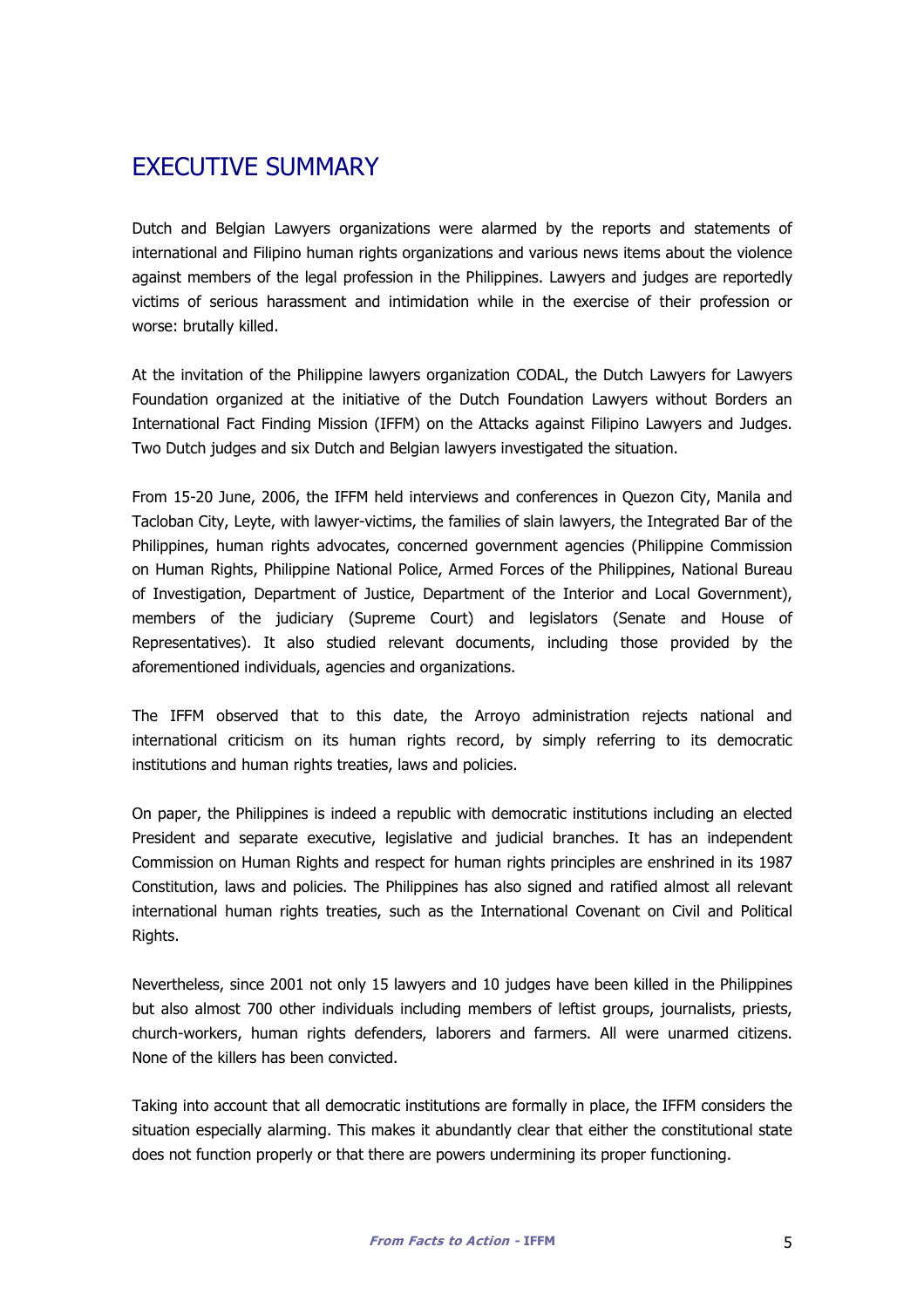Based upon its personal evaluation of the relevant documents and testimonies of individual cases, the IFFM has reached the following conclusions:

Human rights lawyers and judges in the Philippines are increasingly threatened, intimidated and killed as a consequence of which they encounter more and more difficulties in carrying out their legal profession.

The harassment and killings of members of the legal profession undermine the independence of judges and lawyers and, as a consequence, also the rule of law and the faith in (the function of) the judiciary system.

There is a pattern in the harassment and killings of human rights lawyers and judges, which must be seen in the light of other killings in the Philippines including the killings of members of leftist groups. Prior to the attacks, victims are usually labelled by the military as "members or supporters of the CPP/NPA", "communists" or "enemies of the state". The next step is that victims are threatened and usually be subjected to surveillance by the military. The way victims are killed is also similar. Almost all assassinations are shooting incidents with a hit-and-run character conducted by a team of unidentified motorcycle-riding men. Even the most brutal atrocities hardly elicit any decisive action or condemnation from the government; and to this date, all cases have remained unsolved.

Many people believe that the state security forces are involved in the killings and these allegations are supported  $-$  amongst others  $-$  by the Philippine Commission on Human Rights, based upon its own investigations.

Although the primary duty of the Government is to protect the life of the people, including lawyers and judges, the Arroyo administration has hardly done anything to address the extrajudicial killings effectively. In particular it has neither responded seriously to strong allegations that its own security forces are involved in the killings nor has it taken effective measures to improve the poor record of prosecutions of the perpetrators.

Only recently, President Arroyo has ordered that these extrajudicial killings be thoroughly investigated and eventually be stopped. This order has led to the establishment of a special Task Force, known as Task Force USIG, which is supposed to primarily take charge of the overall management of the investigations in these cases. So far, however, Task Force USIG has not proven to be an independent body: It is chaired by the PNP which has a poor record as far as the effective investigation of the killings is concerned and which is mistrusted by the Philippine people.

Furthermore, the Arroyo administration has not condemned the killings publicly and in strong terms.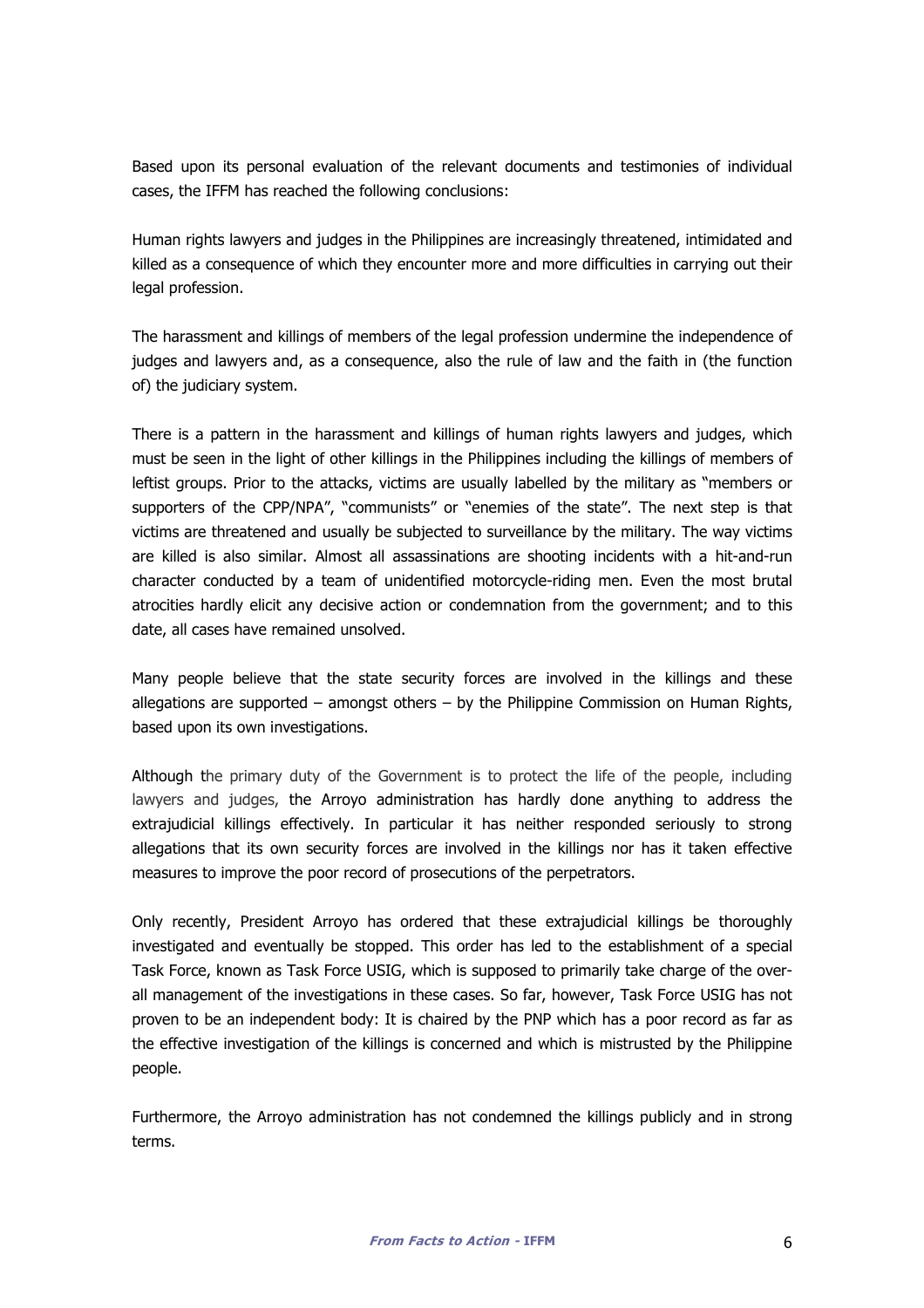This lack of an effective response of the Arroyo administration has led to a culture of impunity in which even more killings and human rights violations may take place. The IFFM notes that, up to this date, the killings continue unabated.

Consequently, this culture of impunity has further diminished the people's faith in the functioning of the constitutional state and the system of law culminating in a climate in which, for instance, lawyers and judges consider it "part of their job" to be threatened and in which witnesses of killings do not cooperate with the police or the public prosecutor out of fear or because they find it a waste of time as it comes to nothing.

The Philippine government is under the obligation to take steps to ensure the compliance with human rights and the right to life in particular. In order to stop the killings, the threats and harassment of lawyers and judges, the IFFM calls on the government:

- 1. to condemn the killings publicly and in strong terms;
- 2. to immediately take vigorous steps to protect the safety of human rights lawyers and judges, which steps should include the prosecution of alleged perpetrators;
- 3. to leave no stone unturned in investigating the serious allegations that its own security forces are involved in the killings;
- 4. to constitute and fully support an independent body, i.e. not controlled by the government, to investigate the killings, threats and harassment and to follow its recommendations;
- 5. to take all other measures needed to end the culture of impunity and to restore the people's faith in the functioning of the constitutional state and the rule of law.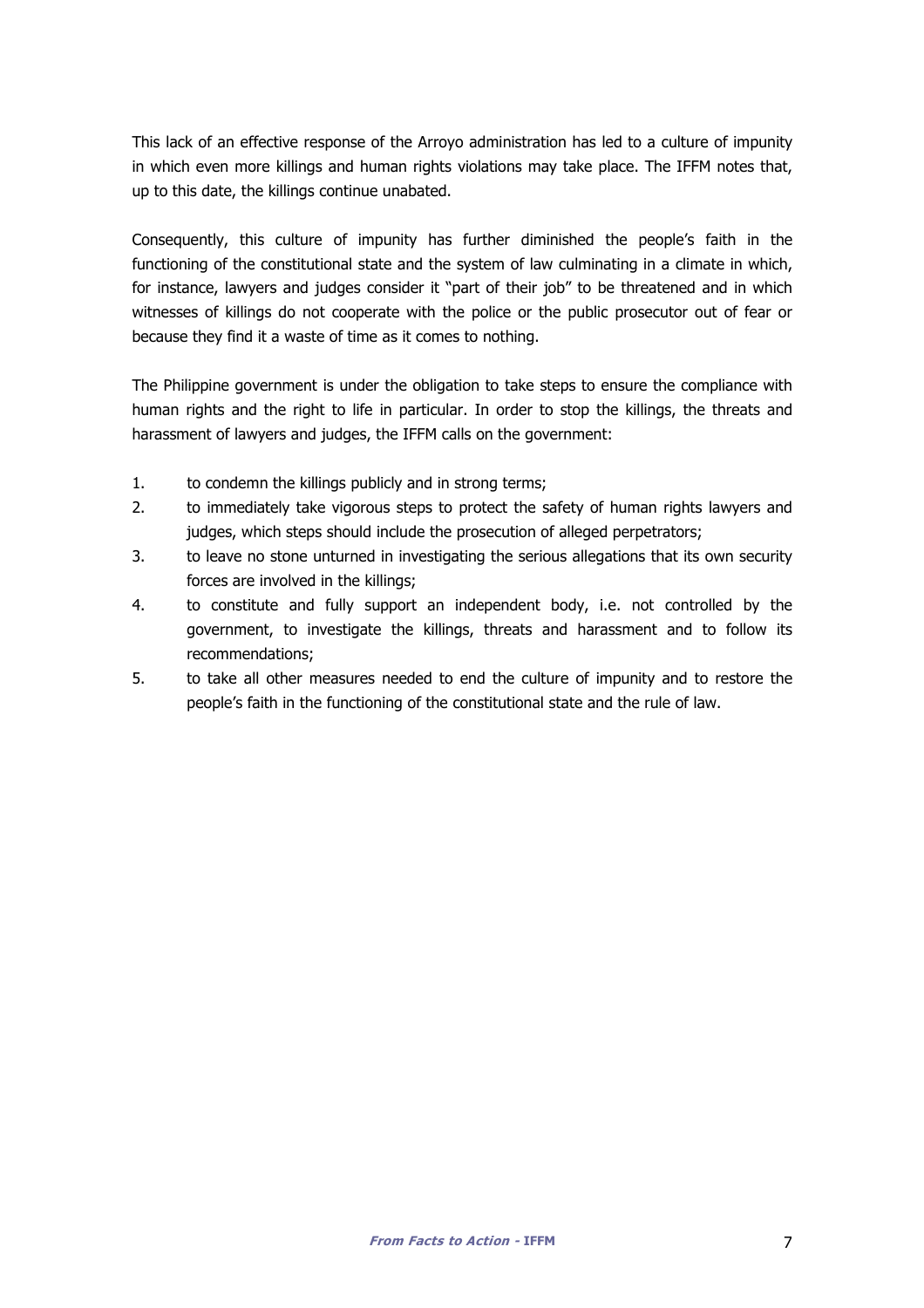# 1. INTERNATIONAL FACT FINDING MISSION (IFFM) ON THE ATTACKS AGAINST FILIPINO LAWYERS AND **JUDGES**

#### - JUNE 15-20, 2006 - THE PHILIPPINES -

### 1.1. Introduction

i,

Dutch and Belgian Lawyers organizations were alarmed by the reports and statements of international and Filipino human rights organizations, such as Amnesty International, Lawyers' Rights Watch Canada, Counsels for the Defense of Liberties  $(CODAL)^1$ , KARAPATAN<sup>2</sup>, and various news items about the violence against members of the legal profession in the Philippines. Lawyers and judges are reportedly victims of serious harassment and intimidation while in the exercise of their profession. Since 2001, fifteen lawyers and ten judges have been killed.

Deeply concerned about these killings and harassment, the Dutch Lawyers for Lawyers Foundation<sup>3</sup> urged the Philippine government by letter of 20 January, 2006 (Annex1)<sup>4</sup> to take immediate steps to protect the safety of Filipino lawyers and to investigate and prosecute the perpetrators thereof. The harassment and killings of lawyers, however, continued unabated.

At the invitation of CODAL, the Dutch Lawyers for Lawyers Foundation subsequently organized at the initiative of the Dutch Foundation Lawyers without Borders and with the support of the Netherlands Bar Association, the Amsterdam Bar Association and the International Association of Democratic Lawyers (IADL) (Annex 2, 3 and 4) an International Fact Finding Mission on the Attacks against Filipino Lawyers (IFFM).

CODAL assisted in organizing the program of the IFFM in the Philippines and support was offered in connection therewith by the Integrated Bar of the Philippines (IBP).

<sup>1</sup> Counsels for the Defense of Liberties (CODAL, formerly the Committee for the Defense on the Attacks of Lawyers) was formed at the Integrated Bar of the Philippines' (IBP) National Office meeting on 30 April, 2005 in order to – amongst other things – condemn and campaign against the rising attacks against members of the legal profession.

<sup>&</sup>lt;sup>2</sup> KARAPATAN is a major human rights alliance in the Philippines with a total of forty member organizations made up of human rights institutions, the rights desks of people's organizations and the nationwide regional and provincial HR formations.

<sup>&</sup>lt;sup>3</sup> The Dutch Lawyers for Lawyers Foundation seeks to ensure that lawyers around the world can exercise their profession without intimidation or interference. It supports lawyers who are hindered in the exercise of their profession while working for the protection of human rights.

<sup>4</sup> The Annexes referred to in this report will be published at the Lawyers for Lawyers website www.advocatenvooradvocaten.nl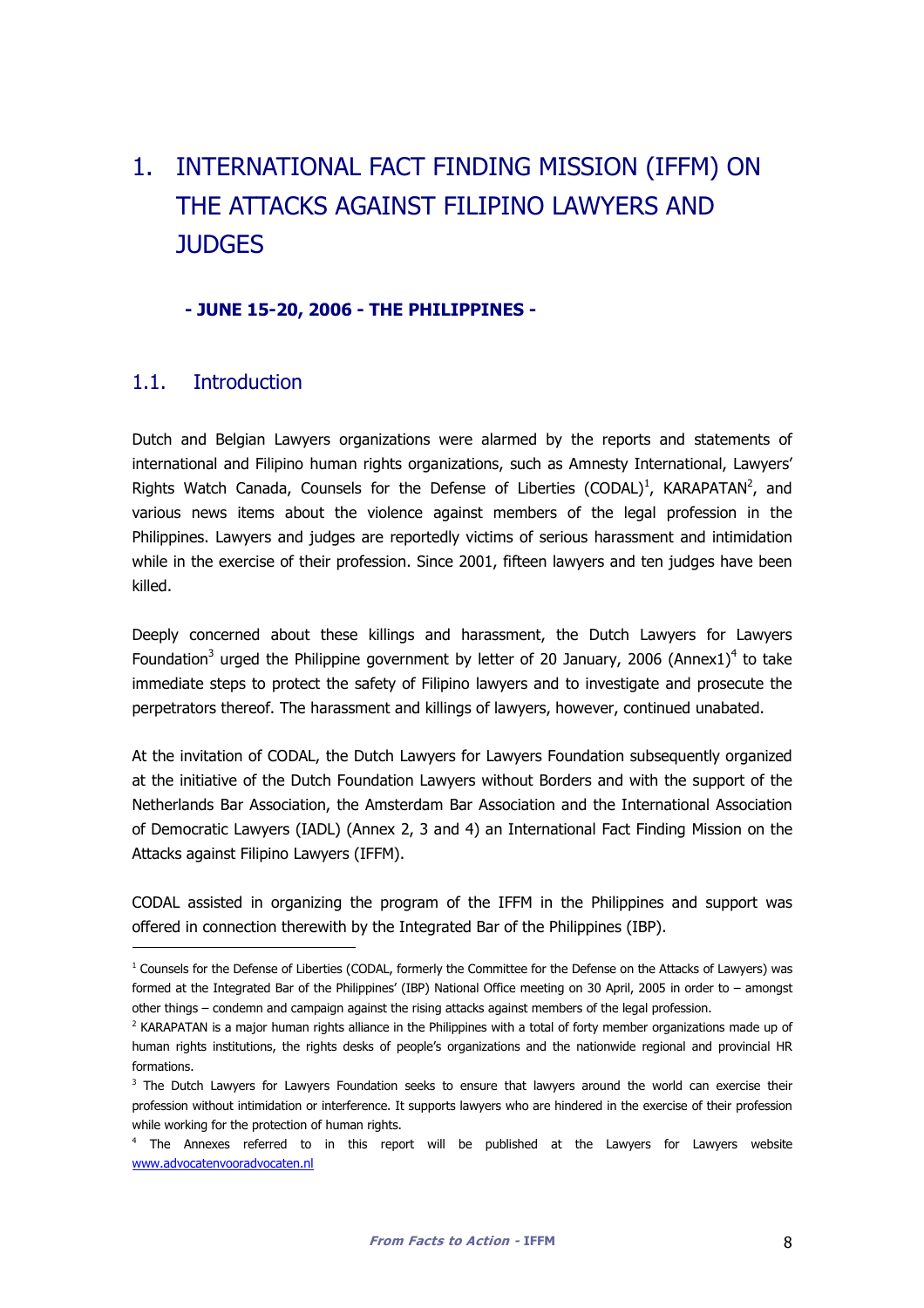The IFFM itself has been fully independent from CODAL or any other individual or organization, being it a non-governmental organization such as KARAPATAN or a governmental agency such as the Philippine National Police.

Hereafter, the IFFM will first explain its purposes and method of working. In order to gain an insight into the context of the killings of lawyers and judges, it shall proceed by briefly touching upon its general observations and understanding of the Philippine political system and current domestic developments, before presenting its concluding observations and recommendations.

### 1.2. Composition of Delegation

As a manifestation of fraternal support and international concern, the IFFM was composed of the following attorneys, judges and lawyers from both Amsterdam, the Netherlands and Antwerp, Belgium: Jan Bless (Head of Delegation / Deputy-Judge), Gerrard Boot (Attorney), Jo Dereymaeker (Attorney), Hein Karskens (Attorney), Judith Lichtenberg (Lawyer), Angela Meijer (Attorney), Adrie van de Streek (Attorney), Nol Vermolen (Judge).

The participants represented respectively Lawyers for Lawyers, Lawyers without Borders<sup>5</sup>, the International Association of Democratic Lawyers (IADL)<sup>6</sup> and Lawyers for the World.

# 1.3. Purpose of Mission

As set out in its Mission Statement (Annex 5), the purpose of the IFFM is:

- (a) to verify and collect as many findings as possible regarding the harassment and killings of several lawyers and judges as well as the (lack of) reaction thereto by the competent Philippine authorities;
- (b) to inform the appropriate Philippine authorities about these findings and to express the deepest concerns about the harassment and killings of Filipino lawyers and judges;
- (c) to inform the international community and any national and international lawyers organization in particular, about the foregoing.

i,

<sup>&</sup>lt;sup>5</sup> http://www.advocatenzondergrenzen.nl

<sup>&</sup>lt;sup>6</sup> http://www.iadllaw.org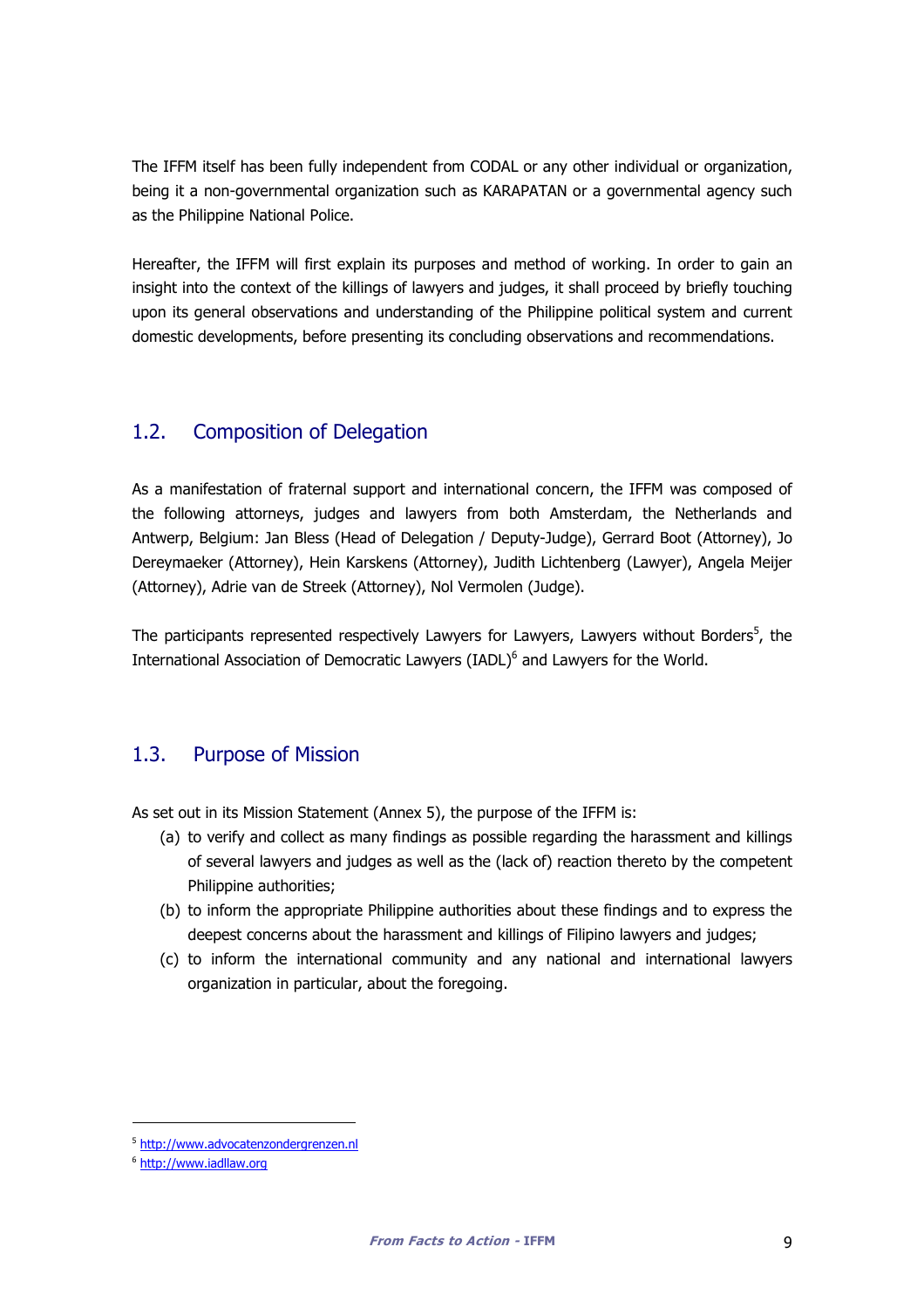## 1.4. Method of Working

From 15-20 June, 2006, the IFFM held interviews and conferences in Quezon City, Manila and Tacloban City, Leyte, with lawyer-victims, the families of slain lawyers, the Integrated Bar of the Philippines (IBP), human rights advocates, like KARAPATAN, concerned government agencies (Commission on Human Rights (CHR), Philippine National Police (PNP), Armed Forces of the Philippines (AFP), National Bureau of Investigation (NBI), Department of Justice (DoJ), Department of the Interior and Local Government (DILG)), members of the judiciary (Supreme Court) and legislators (Senate and House of Representatives).

In addition, the IFFM also studied documents provided by the aforementioned individuals, agencies and organizations, reports and statements of international and Filipino human rights organizations, governmental country reports, various news items and other relevant documents.

During its press conference in Quezon City, Metro Manila on June 20, 2006, the IFFM presented its initial findings (Annex 6).

Based upon its personal evaluation of the relevant documents and testimonies of individual cases, the IFFM has now produces its own final findings and recommendations as set out in this report. It will present its report to the organizing Foundation Lawyers for Lawyers and to the other Dutch, Belgian and international lawyers organizations concerned as well as to the Integrated Bar of the Philippines and the Philippine government agencies, members of the judiciary and legislators it has met during its mission, with the urgent request to act upon its recommendations and do the utmost to stop the killings, threats and harassment of lawyers and judges.

The IFFM obviously will share its findings with the lawyer-victims, the families of slain lawyers, and the human rights advocates it has met during its mission.

### 1.5. Media Coverage

During its mission in the Philippines, the IFFM held three press conferences on June 16, 2006 in Quezon City, Metro Manila, on June 17, 2006 in Tacloban, Leyte and on June 20, 2006 in Quezon City, Metro Manila, respectively. The IFFM gained media attention from Philippine national and local newspapers and TV channels.

The IFFM was also covered and accompanied by representatives of the Dutch media. The Dutch national broadcast company VPRO has devoted its radio broadcast to the extra judicial killings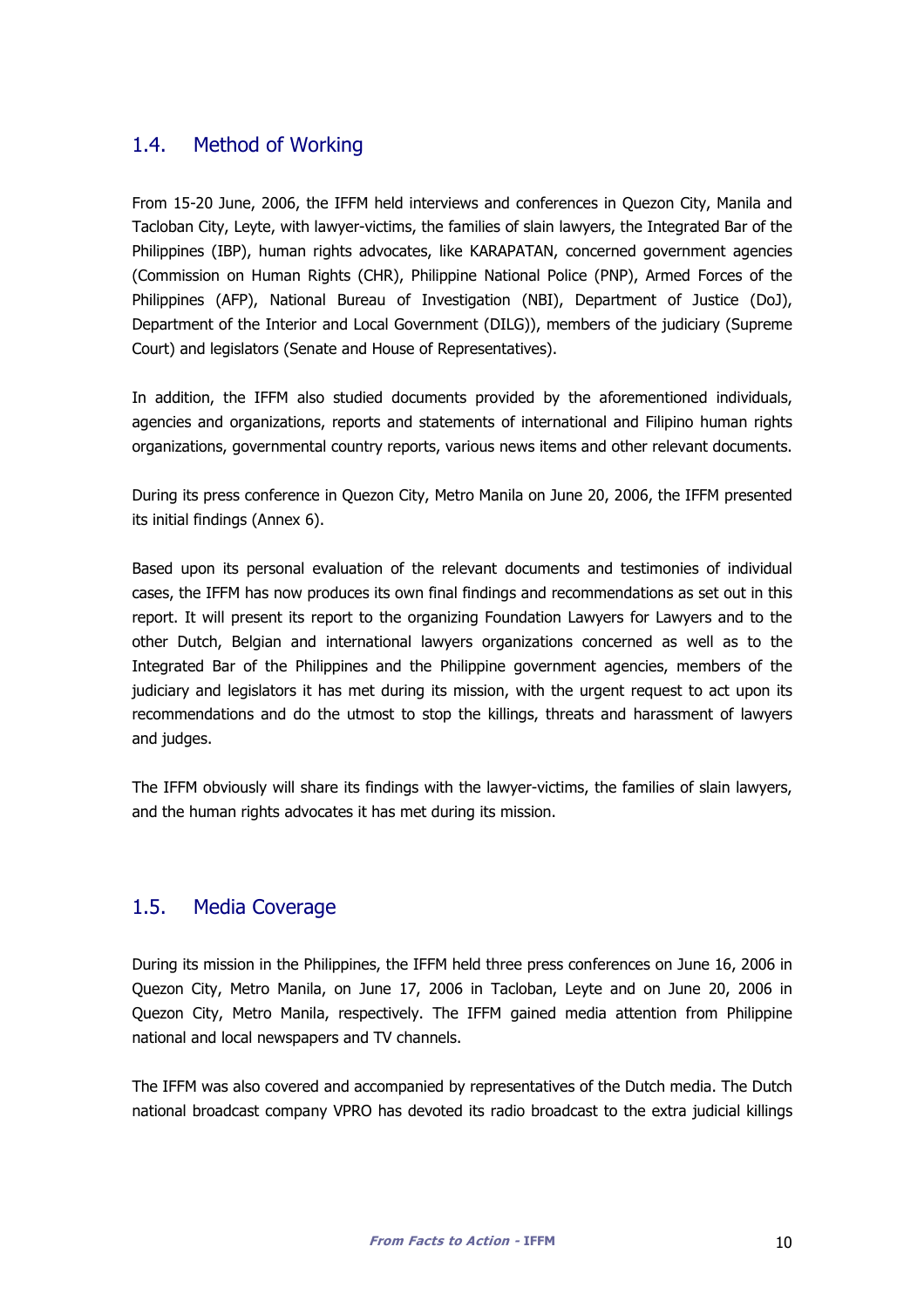on Filipino lawyers and judges, on July 25, 2006, Channel 1 between 10.00-11.00 am.<sup>7</sup> Dutch national and local newspapers, legal magazines and (online) newsletters also paid attention to the IFFM.

l

<sup>&</sup>lt;sup>7</sup> VPRO's broadcast is also available at http://www.ochtenden.nl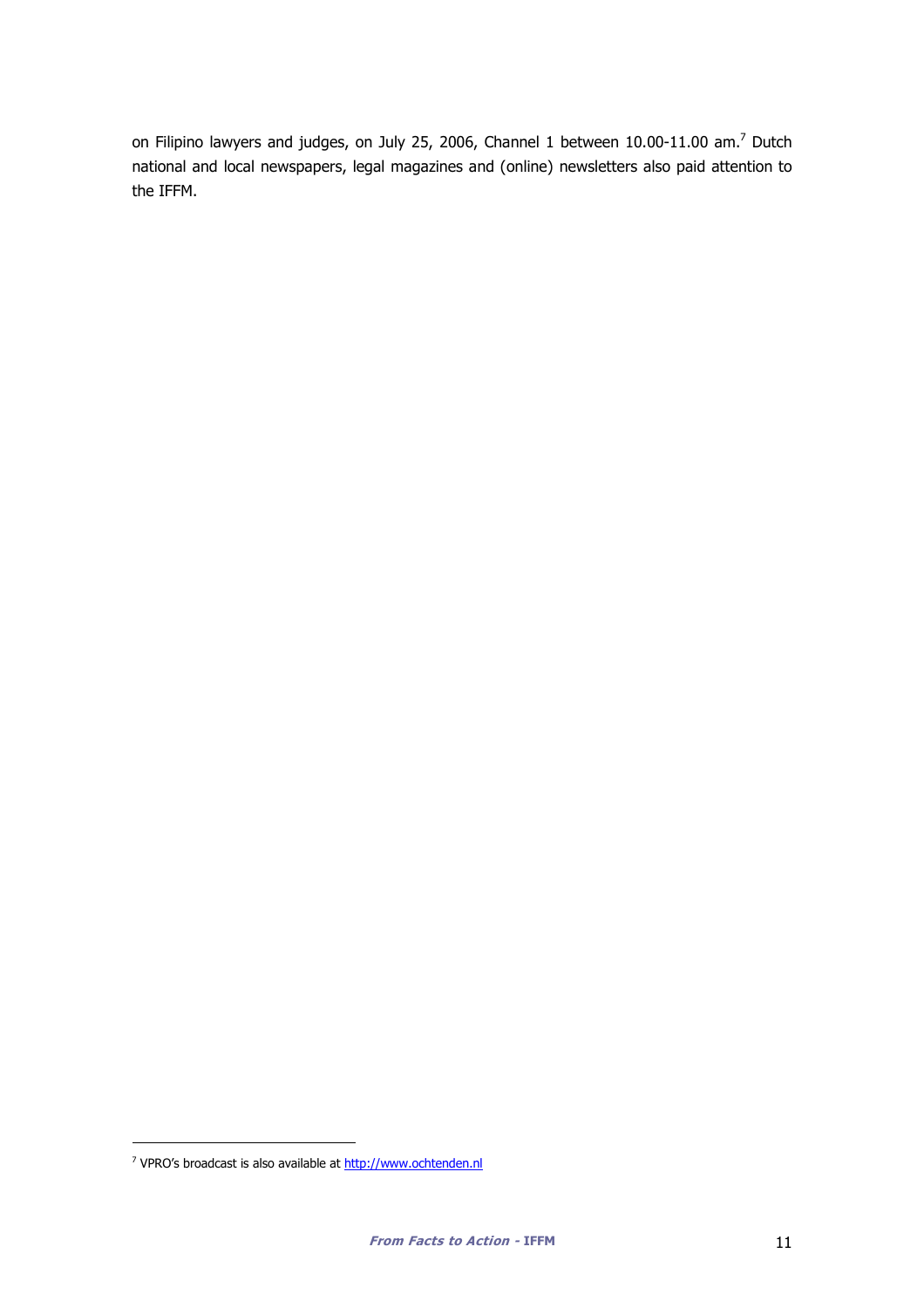# 2. ABOUT THE PHILIPPINES

## 2.1. Political System

The new Philippine Constitution was ratified in 1987, signalling, according to the Philippine government, 'the country's return to democracy'.<sup>8</sup> The Constitution, based upon the US system, entrenches the separation of the executive, legislative and judicial powers.<sup>9</sup>

#### 2.1.1. Executive branch

The Philippines' national government constitutes the executive branch and is headed by a President and a Vice-President who are elected directly by the people for a term of six years. The President, who is both head of government and chief of state and as such also the commander-in-chief of all armed forces of the Philippines, appoints the cabinet and a large number of other people in the bureaucracy.

The Department of National Defence controls the AFP, which is primarily responsible for counterterrorism and counterinsurgency operations, while the Department of the Interior and Local Government supervises the PNP, which has to enforce law and order. The Department of Justice must uphold the rule of law. To accomplish its mandate it must, *inter alia*, investigate the commission of crimes and prosecute offenders. It is also responsible for the Witness Protection Program established under the Witness Protection, Security and Benefit Act [RA 6981]. The NBI is an attached investigative agency of the Department of Justice.

The nation's provinces are grouped into 17 regions. Each province is headed by a governor and a vice-governor, both elected on four-year terms. Provinces comprise cities and municipalities, which are divided into districts, villages and communities called barangay.

Local officials, such as governors and mayors also have great political influence.

#### 2.1.2. Legislative branch

The Congress functions as the legislative branch. It consists of a Senate (or Upper House) with 24 members and a House of Representatives (or Lower House) with a maximum of 250 members. Like the president, the senators are voted into office in nationwide elections for a six year-term. The members of the House of Representatives (usually called congressmen) are elected every three year by the citizens of the districts they represent.

i,

<sup>8</sup> http://www.gov.ph/aboutphil/general.asp

<sup>&</sup>lt;sup>9</sup> Articles 6, 7 and 8 of the 1987 Constitution of the Republic of the Philippines.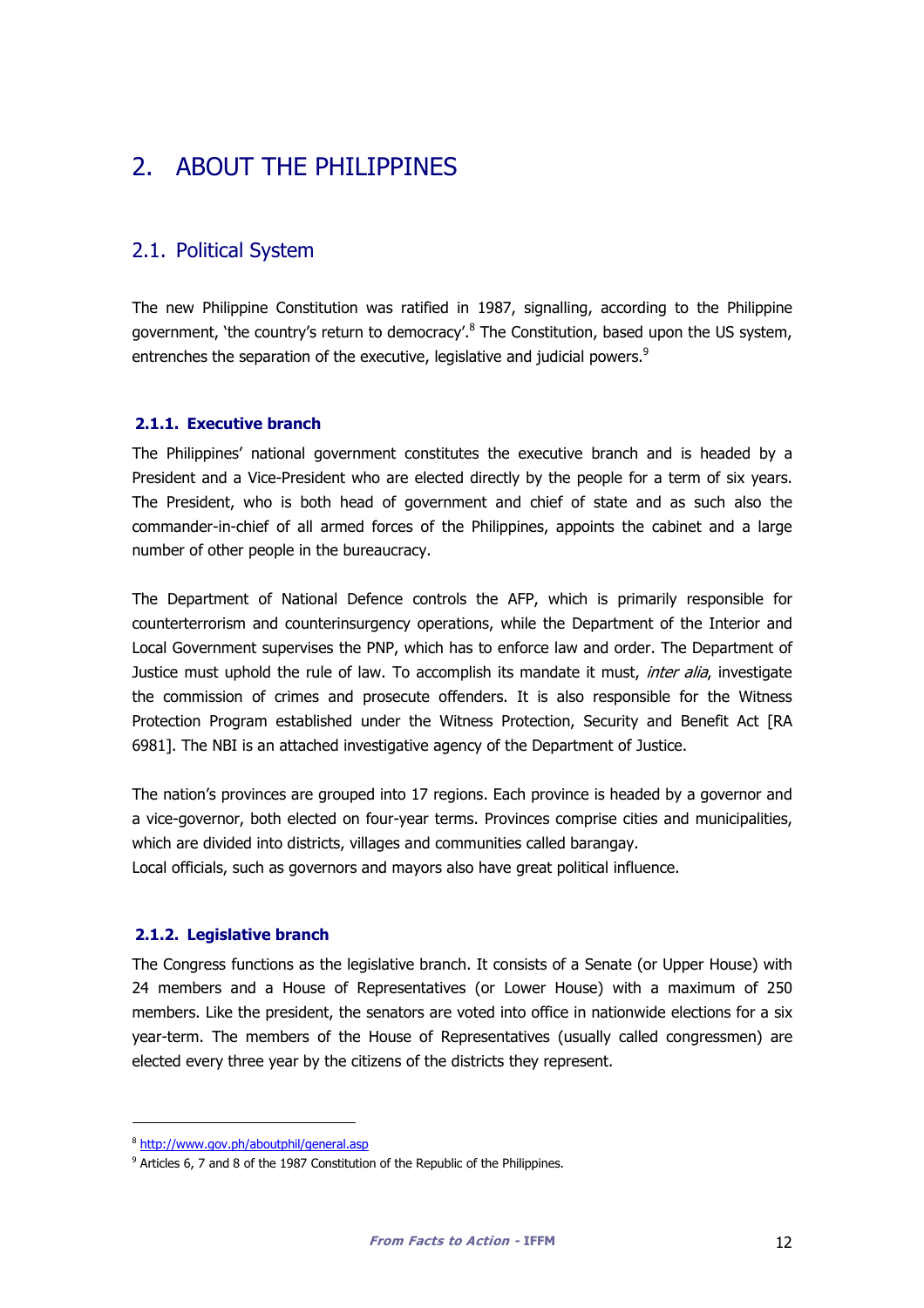#### 2.1.3. Party List System

Since the elections in May 1998, the members of the House of Representatives may also be elected through what is known as the party-list system, an innovative mechanism enshrined in the 1987 Constitution. One of the important principles of the party-list system is the need to give representation in Congress to the 'marginalized and underrepresented' sectors of the Philippine society, which lack well-defined political constituencies, adequate funding and vote gathering network, so as to give them a voice in the policy making process that is dominated by traditional politicians. To this end, the Party-List System Act [RA 7941] allocates 20% of the 250 seats for marginalized sectors including labourers, peasants, urban poor, indigenous cultural communities, women and youth.

#### 2.1.4. Judicial branch

The Supreme Court of the Philippines is the country's highest judicial court, as well as the court of last resort. In addition, the Supreme Court regulates the practice of law in the Philippines, promulgates rules on admission to the bar, and disciplines lawyers. The court consists of a Chief Justice and 14 associate judges. The judicial power is also vested in lower courts including the Court of Appeals, Regional and Municipal Trial Courts and special courts. All judges are appointed by the President on the recommendation of the Judicial and Bar Council.

The armed forces maintain an autonomous military justice system. Military courts are under the authority of the Judge Advocate General (JAG) of the armed forces, who is also responsible for the prosecutorial function in the military courts. Military tribunals have jurisdiction over all active duty members of the AFP regarding military offences. However, civilian authority is, at all times, supreme over the military. $10$ 

#### 2.1.5. Integrated Bar of the Philippines

Membership of the Integrated Bar of the Philippines (IBP) is compulsory for lawyers (i.e. attorneys, judges, public prosecutors and other legal professionals) who wish to practice law in the Philippines. To be admitted to the IBP, candidates must pass an examination that is administered once every year.

#### 2.1.6. Legal Aid and Human Rights Lawyers

To ensure free legal assistance to the poor, the IBP as well as the Public Attorneys' Office (PAO) in the Department of Justice provide for a Legal Aid Program.

In addition, there are so called 'human rights lawyers', 'public interest lawyers' or 'people's lawyers' who also render professional legal services for free to the poor, but outside the context of these legal aid programs; not only because the latter cannot afford to pay legal fees, but also

l

<sup>&</sup>lt;sup>10</sup> Article 2, section 4 of the 1987 Constitution.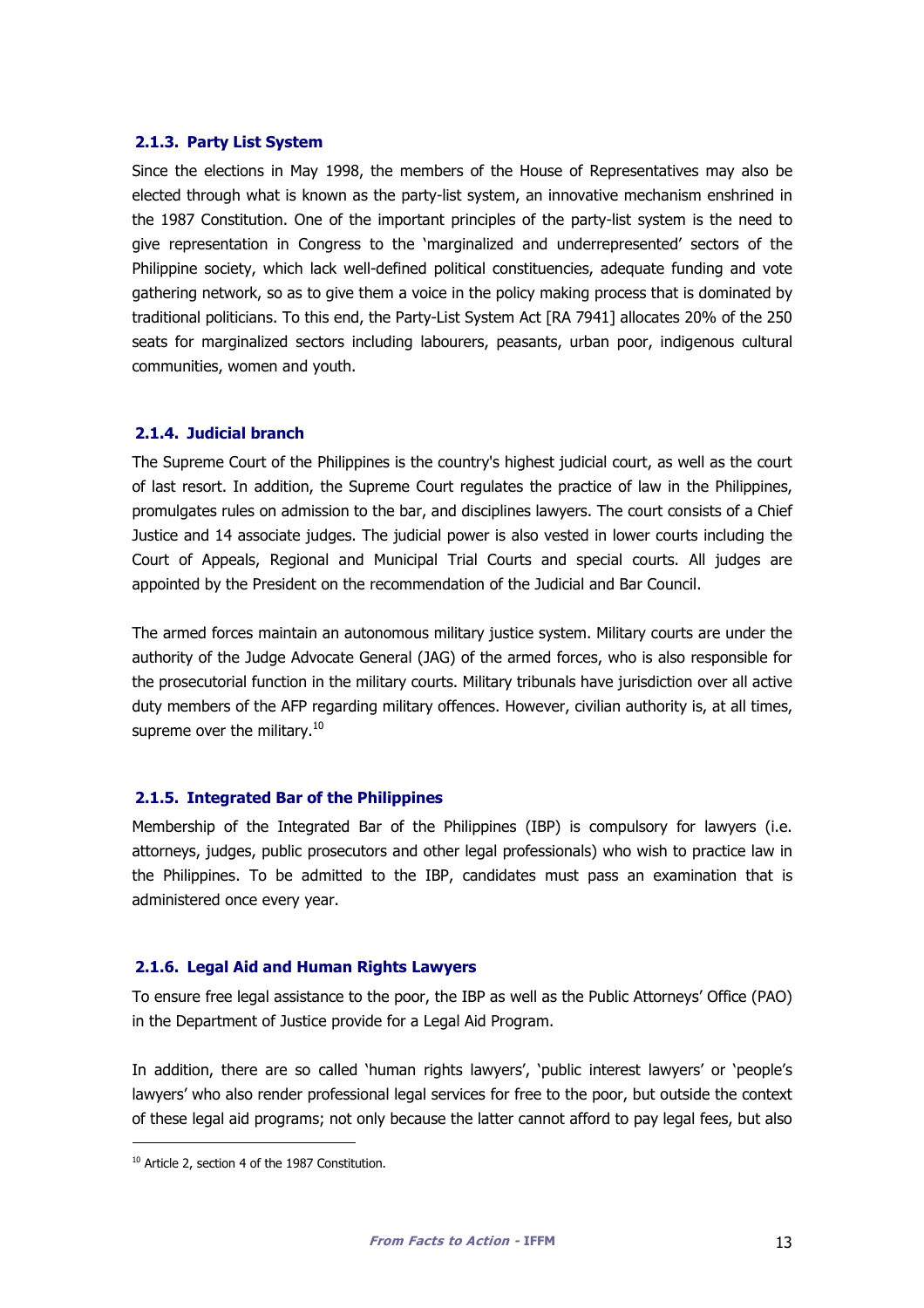out of a personal commitment to support them in changing their social circumstances. In doing so, these lawyers are mainly involved in defending civil and political rights as well as cases with respect to social, economic and cultural rights. In this report these particular lawyers are referred to as human rights lawyers.

### 2.2. Human Rights and Social Justice

The Philippines have signed and ratified almost all relevant international human rights treaties, such as the International Covenant on Civil and Political Rights (ICCPR) and the First Optional Protocol to the ICCPR.

On April 19, 2006 the Philippines presented its candidature to the new UN Human Rights council accompanied by a pledge on human rights.

The Philippines has an independent Commission on Human Rights composed of a Chairman and four Commissioners, appointed by the President, with various powers, including monitoring the government's compliance with international treaty obligations on human rights and granting immunity from prosecution to any person whose testimony or whose possession of evidence is necessary or convenient to determine the truth in any investigation conducted by it.<sup>11</sup>(Principles of) human rights and social justice are also enshrined in the 1987 Constitution. On June 24, 2006, a law was signed abolishing the death penalty.

### 2.3. Domestic Politics

The Philippines has a multiparty system with numerous parties; therefore the Philippine governments usually are coalition governments. Next to the major traditional political parties  $$ being parties of the elite - there are some minor parties represented in the House of Representatives. Most of these parties are elected through the party list system and include Anakpawis, Bayan Muna<sup>12</sup> and Gabriela Women's party. The most popular party-list parties are generally left wing parties. Since 2001, Bayan Muna has been the leading party-list member in the House of Representatives.

l

<sup>&</sup>lt;sup>11</sup> Idem, Article 13 (Section 17 and 18).

 $12$  Bayan Muna is a leftist political party of many different organizations including labor groups, youth, fisher folk, cultural and indigenous people's organizations.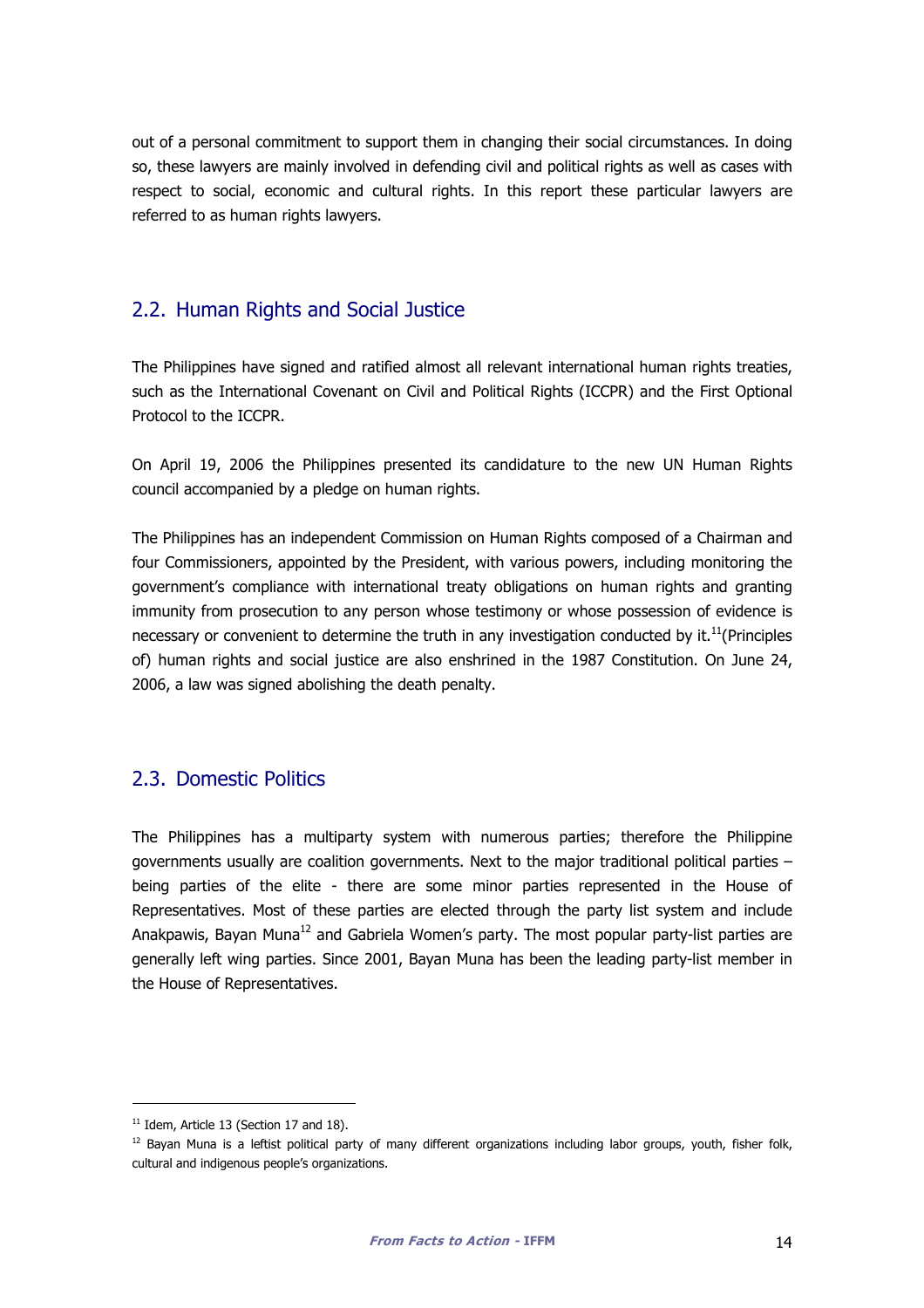### 2.4. Communist insurgencies and Islamic separation movement

The Philippines faces one of Asia's longest-running communist insurgencies. Since 1969, the Communist Party of the Philippines (CPP) and its military arm, the New People's Army (NPA) have fought the existing government structure. The CPP-NPA's political-diplomatic arm is the National Democratic Front of the Philippines (NDFP).<sup>13</sup> Although the NDFP-CPP-NPA consider themselves as a broad political, revolutionary and liberation movement, the NPA was listed as a terrorist organization by the US, the European Union (EU) and other western countries in 2002.<sup>14</sup>

Since 1992, the NDFP has been holding peace talks with the government of the Philippines. Ten agreements have been signed between the two parties including the Comprehensive Agreement on Respect for Human Rights and International Humanitarian Law (CARHRIHL). To oversee the implementation of this agreement by both sides, the parties have jointly appointed the Joint Monitoring Committee (JMC). Although the JMC has not convened since the peace talks in 2004 were suspended, it has continued to register complaints about human rights violations.<sup>15</sup>

In Mindanao, the most southern archipel of the Philippines, the separatist Moro Islamic Liberation Front (MILF) strives for the creation of a Philippine Muslim nation.

-

<sup>&</sup>lt;sup>13</sup> The NDFP is "the formal united front of the organizations of the basic forces of the revolution, comprising of the working class, the peasantry and the urban petty bourgeoisie".

<sup>&</sup>lt;sup>14</sup> The NPA's listing as terrorist organization is not fully undisputed; it is subjected to debates and some contrary views. The NPA itself claims not to attack civilian targets and to adhere to international humanitarian law.

<sup>&</sup>lt;sup>15</sup> As of June 5, 2006, the JMC, through its Joint Secretariat, has received 106 complaints against the NDFP and 693 complaints against the Philippine government (GRP).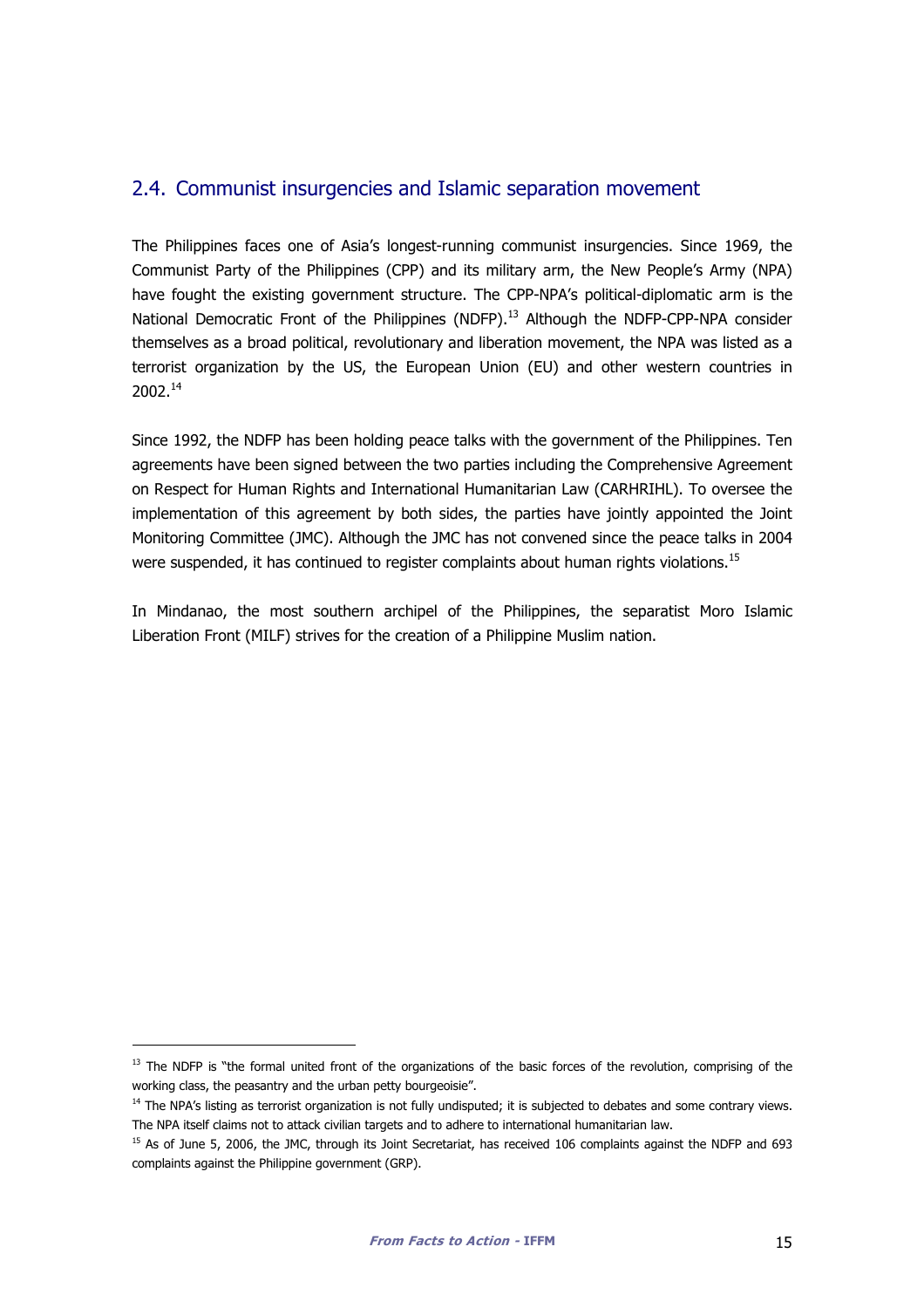# 3. CURRENT DEVELOPMENTS IN THE PHILIPPINES

### 3.1. The Arroyo Administration

l

Since President Gloria Macapagal-Arroyo first acceded to the presidency in 2001, after President Joseph Estrada was ousted in the People's Power II, $^{16}$  she has faced many serious challenges of her administration. The 2004 national elections in which Arroyo was re-elected as President, continued to be a source of contention after allegations that she was linked to election fraud and corruption, putting her legitimacy on the line. The opposition to the Arroyo administration increased immensely throughout 2005, with ten members of her cabinet resigning in July of that year and an opposition motion launched by the political opposition to impeach the President, based upon fraud, corruption and serious violations on human rights and dozens of street rallies and congressional probes.

Although President Arroyo denied these allegations and the opposition motion to impeachment was rejected in Congress, the political situation remained unstable, culminating in President's Arroyo declaration of a State of national emergency on February 24, 2006 under Presidential Proclamation 1017. This State of Emergency was allegedly declared on the basis of a 'clear threat' to the Republic caused by 'a tactical alliance' consisting of (i) 'elements in the political opposition' (ii) 'authoritarians of the extreme Left represented by the NDFP-CPP-NPA' and (iii) 'the extreme Right, represented by military adventurists' and 'the press, having conspired 'to bring down the President.<sup>'17</sup>

Following the declaration of the State of Emergency, the PNP filed rebellion/insurrection charges on February 27, 2006 against 51 top leaders of the CPP and other personalities, including six party-list representatives, allegedly involved in the attempt to overthrow President Arroyo.<sup>18</sup>

<sup>&</sup>lt;sup>16</sup> Hundreds of thousands of Filipinos gathered at EDSA (Epifanio de los Santos Avenue, the site of mass demonstrations that brought down Marcos in 1986) in January 2001 for days of protests that called for the ouster of Estrada. They believed he was guilty of all four charges against him: bribery, graft and corruption, betrayal of public trust and violation of the constitution. Encouraged by the broad range of civil society groups that campaigned for Estrada's ouster, police and military officials soon withdrew their support from the beleaguered president. The Supreme Court then declared the presidency vacant and Vice-President Gloria Macapagal-Arroyo,was sworn in as president.

<sup>&</sup>lt;sup>17</sup> Governmental News Statement; PGMA declares a State of National Emergency, February 24, 2006, http://www.gov.ph/news

<sup>&</sup>lt;sup>18</sup> Anakpawis Congressman Crispin Beltran was arrested by the PNP on February 25, 2006. Five other legislators, Satur Ocampo, Liza Maza, Teodoro Casiño, Joel Virador and Rafael Mariano found refuge at the House of Representatives since February 27, 2006. The Police had threatened to arrest them if they would step out of the congress compound. Since May 8, 2006, they are able to walk around freely after the Makati Regional Trail Court's decision of May 4, 2006, expunging the charges against the Batasan 5 from the rebellion-case against Beltran.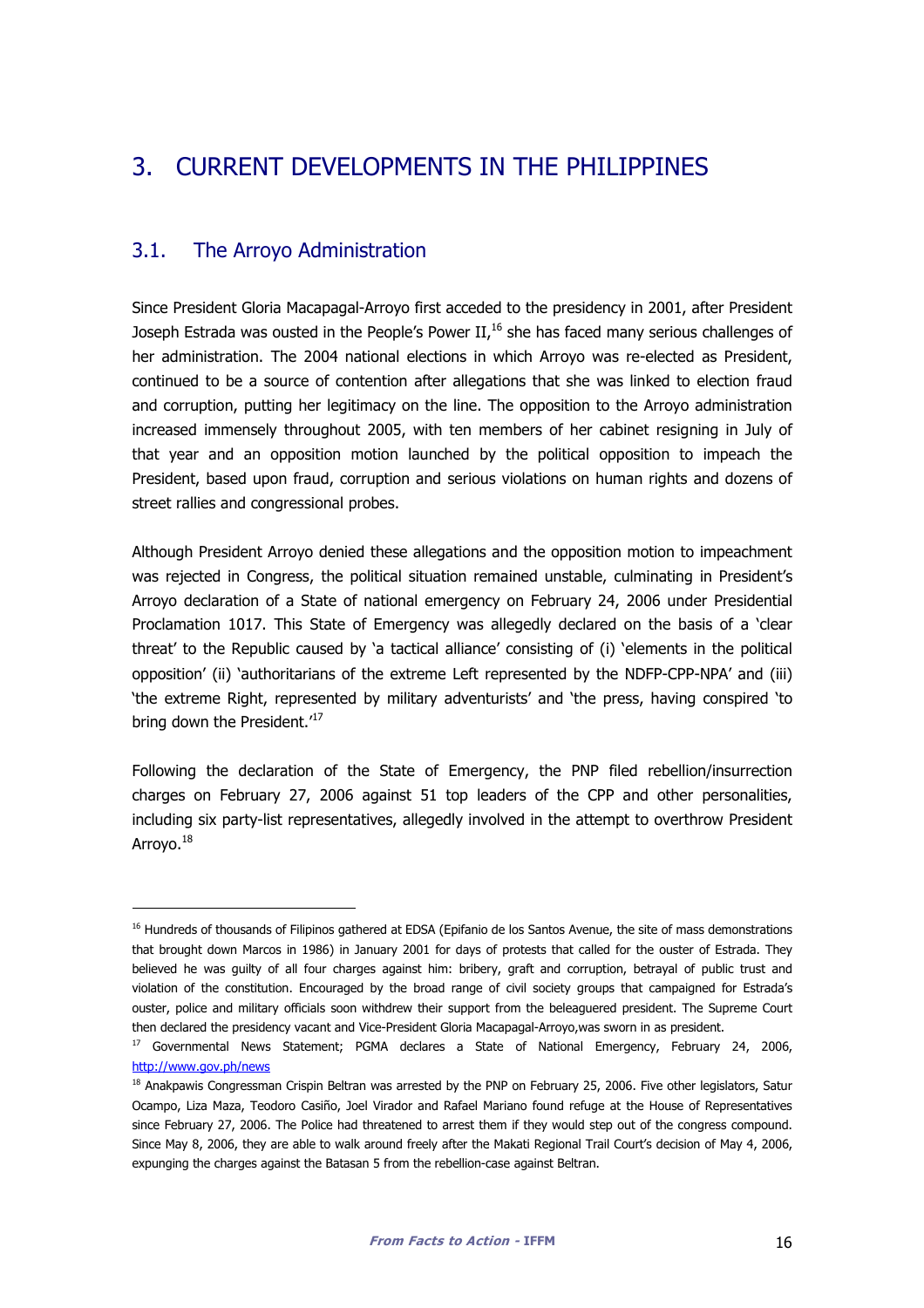The Arroyo administration's readiness to use emergency powers measures to crack down on perceived political enemies, its repressive measures and the making of arrests without warrants have led to accusations addressing the administration of having dictatorial tendencies. Although the Supreme Court upheld President Arroyo's power to declare a State of Emergency it also ruled that certain acts committed by government authorities under PP 1017 were illegal including the arrests without warrants of party-list members. This year, the Supreme Court also declared two other presidential directives unconstitutional.<sup>19</sup>

Armed clashes between government forces and armed groups including Muslim separatists in Mindanao and communist rebels of the NPA have also continued throughout Arroyo's period of office. While peace talks with the Muslim separatists made some progress, the peace talks between the government and the NDFP were suspended in 2004.

During these armed clashes, human rights violations including extrajudicial executions were reportedly committed. In its 2004 report, Amnesty International noted that not only suspected NPA members were subjected to extrajudicial executions, but 'also at risk were members of leftist organizations'.

### 3.2. Policy of Wiping out the NPA and Labeling

l

The Arroyo administration is now intensifying its counter-insurgency program to finally put an end to the communist rebellion within two years. On June 16, 2006, the President declared an all-out war against the NPA by ordering to release P1 billion to the AFP and the PNP to finance their operations against the NPA. The government's war against the communist insurgency is said to involve all sectors of society and would be fought in all fronts including military action and the prosecution of communist leaders.

The government's efforts against the communist insurgency are reportedly part of its counterinsurgency program under the name of 'Oplan Bantay Laya' that started in 2002 and allegedly equates the underground organizations of the CPP-NPA-NDFP with what it calls 'sectoral front organizations'. In this regard, Filipino human rights organizations like KARAPATAN have also referred to the slide presentation 'Knowing the Enemy' and the book 'Trinity of War' produced by the AFP that identifies so-called front organizations of the NDFP-CPP-NPA. They not only identify legal left parties and organizations as such, but also lawyers' groups including the Free Legal Assistance Group (FLAG), media groups like the Philippine Center for Investigative Journalism (PCIJ) and religious organizations such as the Catholic Bishops Conference of the Philippines (CBCP).

<sup>&</sup>lt;sup>19</sup> Amongst others, on April 25, 2006, the Supreme Court declared Arroyo's Calibrated Pre-emptive Response (CPR) unconstitutional. The CPR authorized the police and the military to violently break up public demonstrations, even with tear gas and guns. The Supreme Court stressed that the CPR was being used to justify abuses by police elements.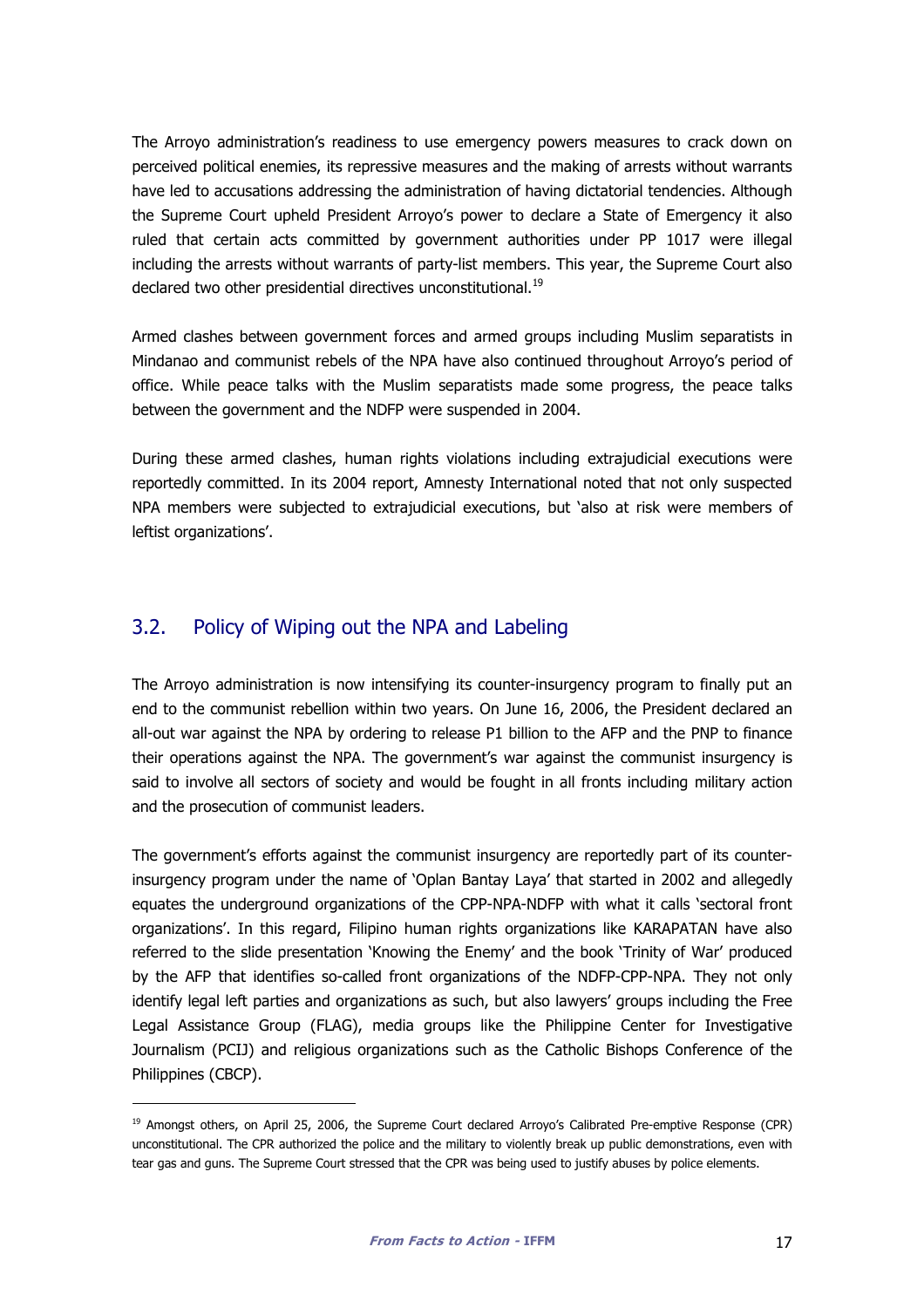After ordering the budget secretary to release an extra P1 billion to crush the communist insurgency, Arroyo told her cabinet during its meeting on June 17, 2006, that "the fight against the left remains the glue that binds". In a Statement of July 5, 2006, Arroyo announced that she would sign an executive order with the objective, among other objectives, to create a strong "PNP-AFP partnership against the left".<sup>20</sup>

President Arroyo's statements were followed by the disclosure of documents by the Philippine peasant organization (KMP), stating that intelligence units of the Armed Forces have been monitoring and preparing 'Orders of Battle' on sectoral groups alleged to be fronts of the communist underground. An order of battle is a list of enemies ranked according to their importance. The KMP reportedly submitted these documents to the Commission on Human Rights in the beginning of June, 2006. According to a KMP information officer, "the papers don't say outright that members of sectoral groups are to be killed but they do use the term neutralize".<sup>21</sup>

The disclosure of these documents came in the wake of Justice Secretary Raul Gonzalez' reportedly warning that civilian supporters of the NPA may find themselves the target of military operations if they join the rebels in combat. $^{22}$ 

### 3.3. Killings during the Arroyo administration

Recently, the Arroyo administration has come under increasingly strong criticism from international and Filipino human rights organizations for the rising number of killings of leftist activists. In May 2006, the Chair Purificacion Quisumbing of the Filipino Commission on Human Rights<sup>23</sup> told the Inquirer that her group had received 143 reports of extrajudicial killings in 2005 up to March 2006 from human rights groups including KARAPATAN and party-list parties as Bayan Muna and Anakpawis.<sup>24</sup>

Leftist groups charged that more than 93 of their political leaders and members have been killed in attacks since Arroyo assumed office in 2001, while KARAPATAN's review of all activist slayings since then showed a record of 693 killings as of July 11, 2006. The victims are all unarmed civilians and non-combatants.

l

<sup>20</sup> http://www.gov.ph/news/?i=15578

 $21$  Philippine Daily Inquirer of Tuesday, June 20, 2006.

 $22$  Idem.

<sup>&</sup>lt;sup>23</sup> http://www.chr.gov.ph

<sup>&</sup>lt;sup>24</sup> News item of May 25, 2006, taken from http://www.inq7.net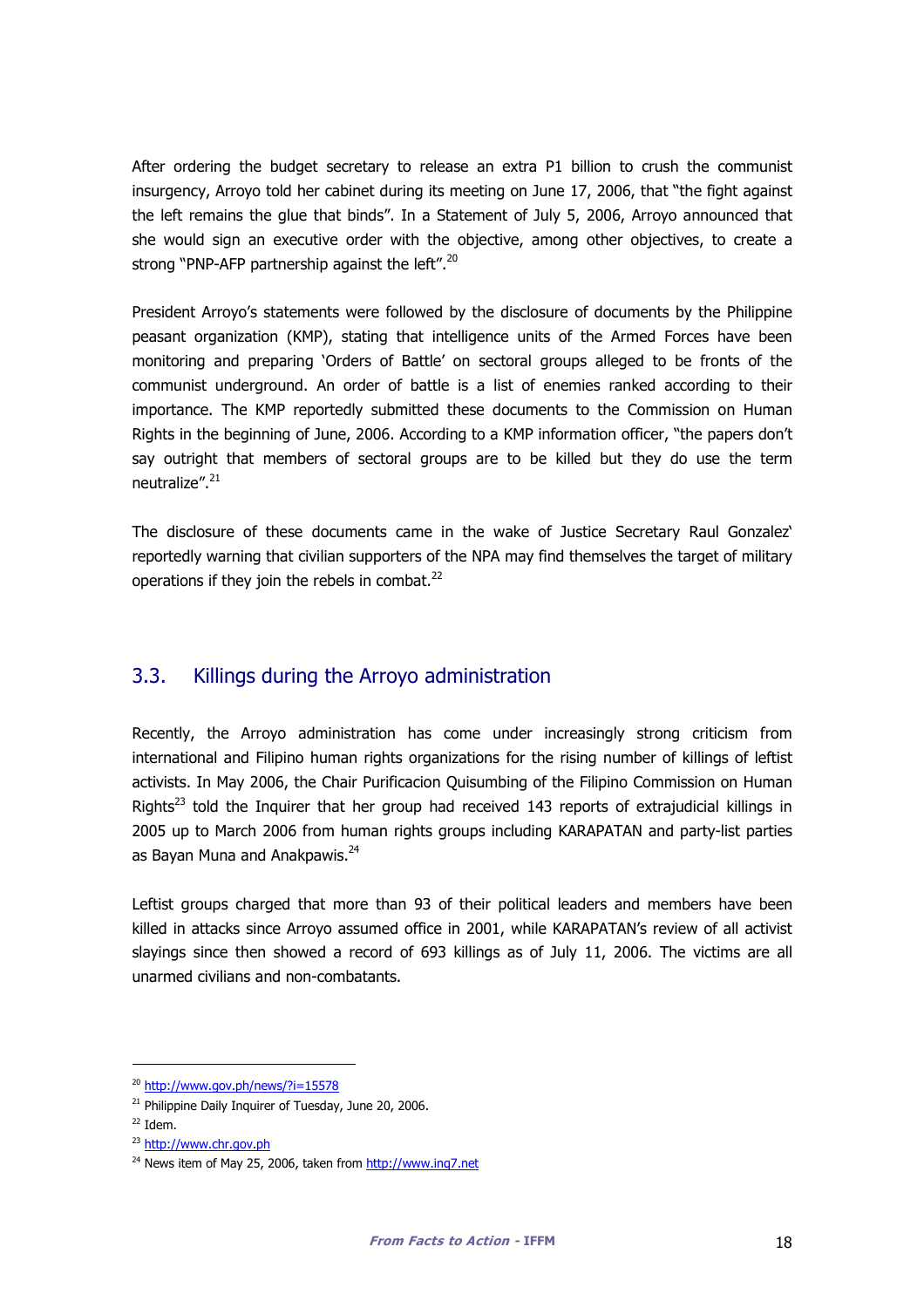The increase of killings was confirmed by Amnesty International which in its 2006 report noted that "the number of attacks on leftist activists and community workers rose sharply, with at least 66 fatal shootings reported during  $2005''$ .<sup>25</sup> The 2005 US country report also noted an increase of killings of "community activists, church workers, lawyers, and members of leftist political parties, particularly the left-wing political party Bayan Muna".<sup>26</sup>

It is feared that as a consequence of equating leftist groups with the armed rebellion in the context of the renewed counter insurgency campaign, the spate of political killings may further rise. In a statement of March 8, 2006, Amnesty International said: "There are now fears that repeated statements by senior government officials linking such organizations directly to communist armed groups, in addition to the recent arrests or threatened arrests of many of the congressional representatives of such organizations, threatens to create a climate within which further political killings may take place". $27$ 

In its 2006 report, Amnesty International also observed that the military's labelling of activists in legal organizations as communists was one of the factors in the rise of the number of assassinations: "Increased killings in particular provinces were reportedly linked to the public labelling of leftist groups as NPA "front" organizations by local AFP commanders". Apart from suspected members of the CPP-NPA, "those most at risk included members of legal leftist political parties, including Bayan Muna and Anakpawis, other human rights and community activists, priests, church workers and lawyers regarded by the authorities as sympathetic to the broader communist movement".

According to Filipino human rights organizations such as KARAPATAN, the killings follow a pattern consisting of various elements one of which is the practice of labeling the victims as "members of the CPP/NPA", "communists" or "enemies of the state" (Annex 7).<sup>28</sup>

-

<sup>25</sup> http://www.amnesty.org

<sup>26</sup> http://www.state.gov/g/drl/rls/hrrpt/2005/index.htm

<sup>&</sup>lt;sup>27</sup> Amnesty International, Public Statement, AI Index: ASA 35/002/2006.

<sup>28</sup> KARAPATAN 2005 Human Rights Report.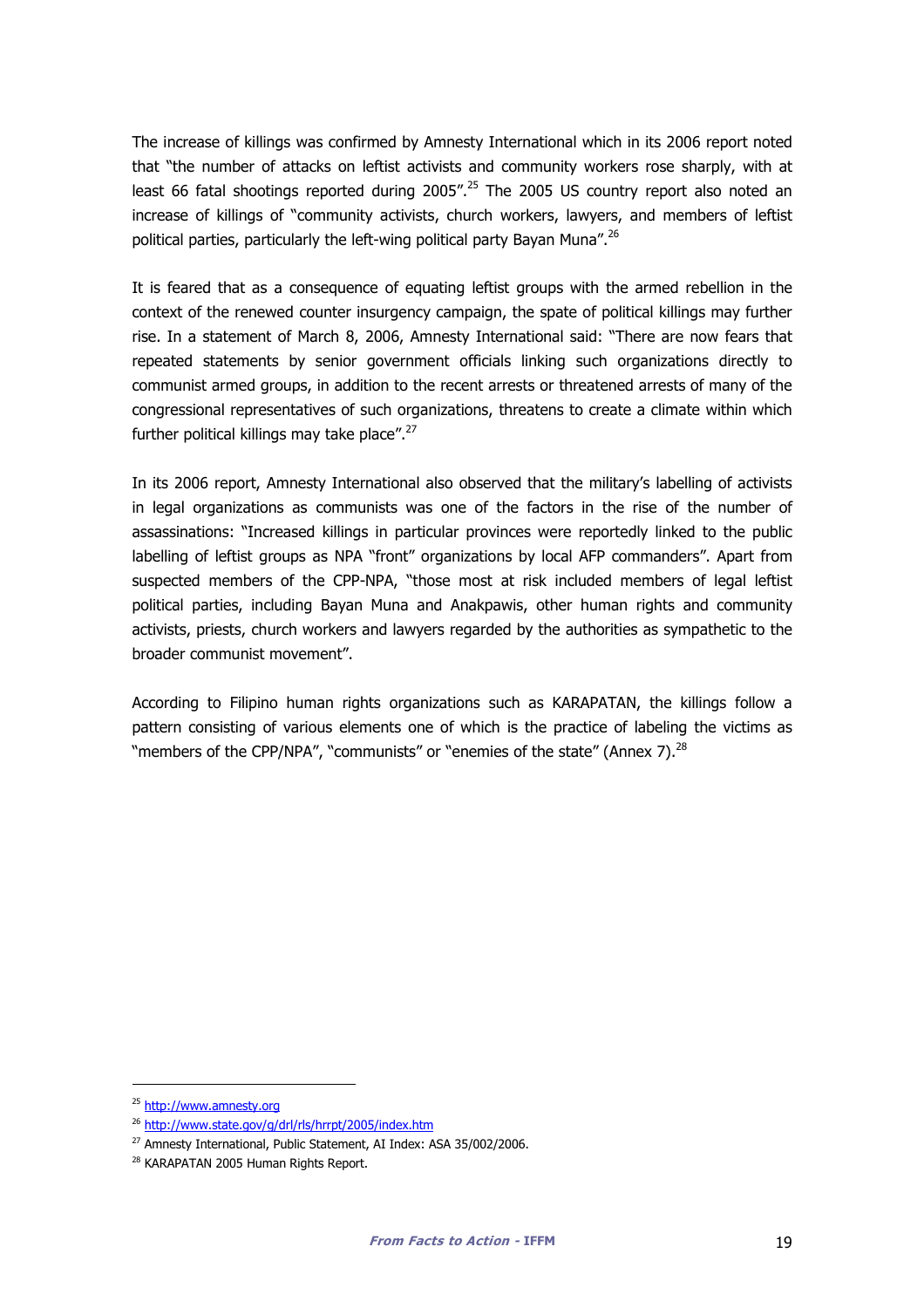# 4. THE HARASSMENT AND KILLINGS OF MEMBERS OF THE LEGAL PROFESSION

As pointed out by Amnesty International, lawyers and judges are among those most at risk to be assassinated. Since 2001, fifteen lawyers and ten judges were killed, the last one till now being Attorney (Atty.) Evelyn Guballa who was killed on June 21, 2006 in Quezon City, Manila. Atty. Guballa is the fourth lawyer to be killed this year. Reports of continuing threats and new cases of harassments against lawyers also appear.

As previously pointed out, the IFFM focused its investigations on the harassment and killings of lawyers and judges. It looked specifically at the deaths of Pasay City Judge Henrick Gingoyon (December 31, 2005) and lawyers Norman Bocar in Samar (September 1, 2005), Felidito Dacut in Leyte (March 14, 2005), Arbet Yongco in Cebu City (October 11, 2004) and Juvy Magsino in Mindoro Oriental (February 13, 2004).

The IFFM also investigated the threats being received by UN Justice at litem Romeo Capulong and lawyers Jobert Pahilga, Ernesto Peñaflor of Calbayog City, Gina Co, Kit Enriquez and Pergentino Deri-On jr.

According to KARAPATAN and CODAL, the harassment and killings of lawyers and judges follow the same pattern as the other extrajudicial killings in the Philippines and consists of the following elements:

- (1) The victims are either leaders or active members of militant<sup>29</sup> parties or organizations or their lawyers or ordinary folk in areas where the AFP conduct internal security operations;
- (2) Prior to the attacks, victims are usually labelled by the military as members of the CPP/NPA, communists or enemies of the state;
- (3) Victims are usually subject to surveillance by the military and told to stop their political activities "or else…". Many are warned that they are in the military's 'Order of Battle'.
- (4) Almost all assassinations are conducted by a team of motorcycle-riding men. The killers are either uniformed or not uniformed men with no nametags, sometimes wearing bonnet or ski-masks;
- (5) Even the most brutal atrocities hardly elicit any decisive action or condemnation from the government; and
- (6) All cases remain unsolved, creating a culture of impunity.

-

<sup>&</sup>lt;sup>29</sup> The term 'militants' in the Philippines usually refers to very vocal, active, organized and principled individuals or groups that are anti-establishment or are critical of governmental policies or programs such as mass organizations or people's organizations of basic sectors in Philippine society like the farmers, workers and even professionals. It is not meant to refer to 'violent or terrorist'.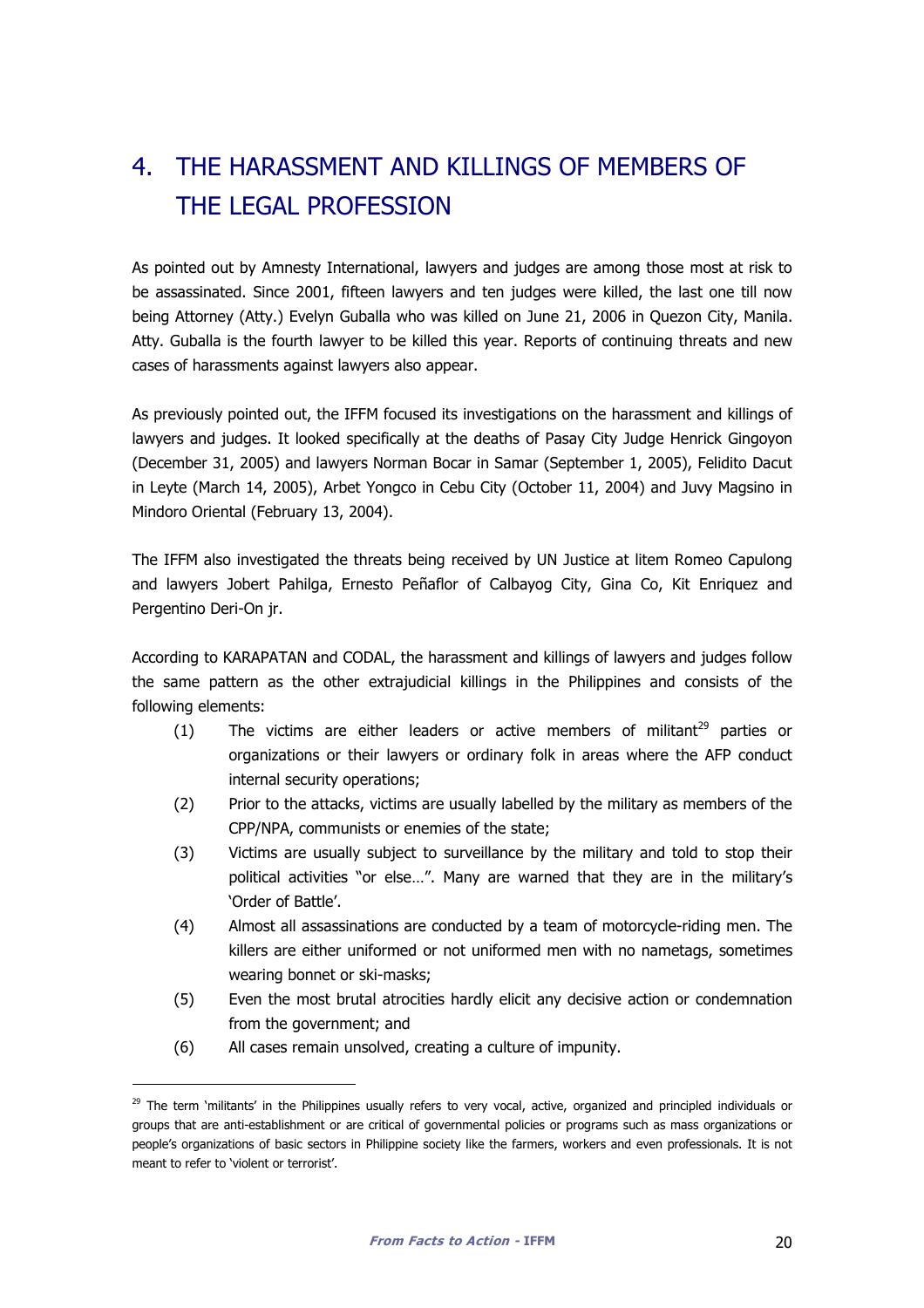## 4.1. Investigation of a pattern

The IFFM investigated the existence of such a pattern with respect to the above mentioned cases and came to the following observations.

#### 4.1.1. Which lawyers and judges are victims?

Victims are so-called human rights lawyers involved in or judges presiding over (human rights) related cases and/or cases where the rights of the elite are at stake. A remarkable number of these lawyers and judges are also human rights workers and/or leftist political activists.

All lawyers concerned are human rights lawyers. Judge Gingoyon had also served as a human rights lawyer before he became a judge. Next to his capacity as UN judge ad litem, Romeo Capulong still works as a human rights lawyer as well. They are all involved in pro-bono cases for – amongst others – farmers, workers, fishermen, indigenous people and political activists. Atty. Pahilga, for instance, is the counsel of the KMP or the Peasant Movement of the Philippines and the fisher folk organization or Pamalakaya.

The majority is involved in high profile cases in which the rights of the elite are at stake. Judge Gingoyon presided over several controversial cases including the PIATco case, in which he had ordered the government to pay 62 million pesos to Philippine International Air Terminals Co (PIATco) - the builders of the Ninoy Aquino International Airport Terminal 3 - after the government had taken over the terminal and rescinded the contract.

Attys. Capulong and Pahilga are both involved in representing the farm workers in Hacienda Luisita, in Central Luzon, a large sugar estate owned by the family of the former President Corazon Aquino. Atty. Capulong is also the lead counsel for the so-called Batasan 6, the progressive party-list representatives in Congress who were charged with rebellion in relation to the 24 February 2006 alleged coup attempt. Atty. Pahilga represents Anakpawis party-list Representative Rafael Mariano, also one of the Batasan 6.

Atty. Arbet Yongco was and Attys. Gina Co and Kit Enriquez are the private prosecutors in the parricide case against cult leader Ruben Ecleo Jr., a member of a politically-powerful family.

At least eight of the eleven individuals whose cases the IFFM looked at, were, before they were killed or still are also involved in human rights work. To name just a few by way of illustration: Atty. Magsino defended victims of mining, addressed the military and was actively involved in several fact-finding missions in the field of human rights; Atty. Yongco was also the legal director of Legal Alternatives for Women (Law Inc.) and Atty. Pergentino Deri-on serves as the Provincial Vice Chairperson of KATUNGOD, a human rights group.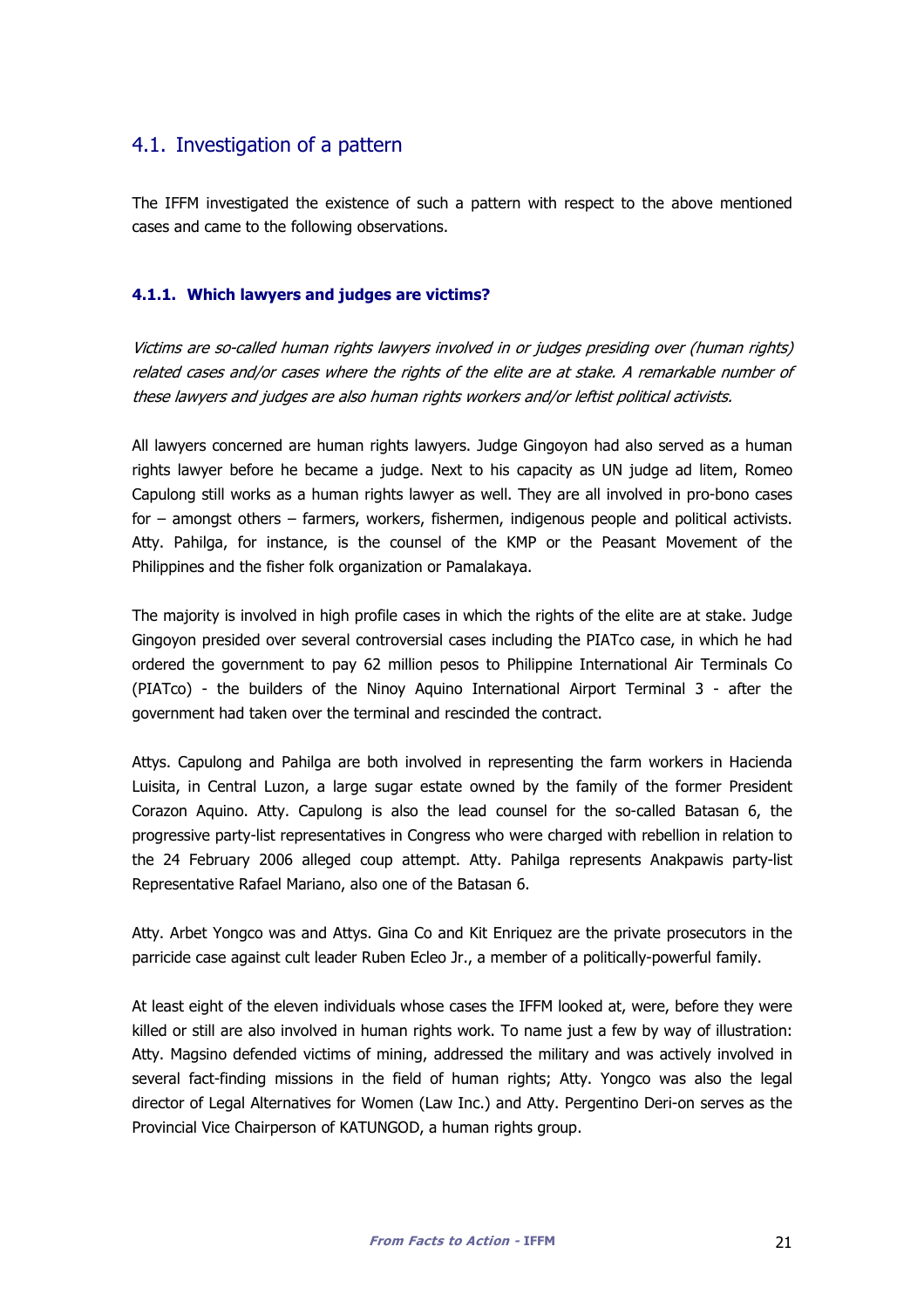At least four of them were political active for one of the leftists groups: Atty. Magsino was the Vice-Mayor of Naujan, Mindoro Oriental and the Bayan Muna Party-list's endorsed candidate for the post of city mayor; Atty. Dacut was the regional coordinator for the party-list group Bayan Muna; Atty Bocar was the regional chairman of the militant BAYAN, Eastern Visayas and Atty. Yongco was provincial coordinator of the party-list Abanse Pinay.

#### 4.1.2. Are lawyers and judges labelled and if so, how or by whom and as what?

Prior to the attacks, some of these lawyers and judges were labelled as members or supporters of the CPP/NPA or its "front organizations" or as "enemies of the state". Some of these lawyers have clients who are suspected NPA members or supporters. Some of them were warned to be in the military's "order of battle" or on a so-called hit-list.

At least seven lawyers were labelled by the military as member or supporter of the NPA or enemy of the state. Three lawyers were labelled as NPA member. Atty. Magsino was told by a journalist that she was tagged as NPA member by the military in the local media. Atty. Pahilga and Atty. Deri-on, both still alive, are labelled as supporters of the NPA as well. The underlying reason, according to both of them, is that they serve clients who are allegedly members of the NPA. Atty. Pahilga: "A lawyer will be labelled as NPA as soon as his clients are labelled as such". Ad litem Judge Capulong and Atty. Pergentino Deri-on shared this view. Recently, Capulong was told by one of his clients who has a source within the army that members of a military unit, stationed nearby Capulongs home town, said about him : "He is really our enemy, he is just creating trouble."

Attys. Bocar and Dacut were warned that they were on the military's hit-list. Atty. Dacut told Atty. Penaflor 13 days before he was killed, that he was on the list. Atty. Penaflor himself has also been informed that he is on the military hit-list. Atty. Penaflor has no doubt that this information is correct. He considers his source, who has direct connections within the army, very reliable. Due to security reasons, however, he cannot reveal his source. Atty. Deri-on was also warned by many people to be careful: "You better be careful, I heard somebody will harm you", and "You are among those listed; You are in the order of battle".

#### 4.1.3. Are lawyers and judges threatened and/or subjected to surveillance?

They have all been threatened. Many were warned to stop with their work as human rights lawyer or with a specific case or other activities "or else…". They are often subjected to surveillance by the (para)military, "vigilantes" or alleged members of death squads.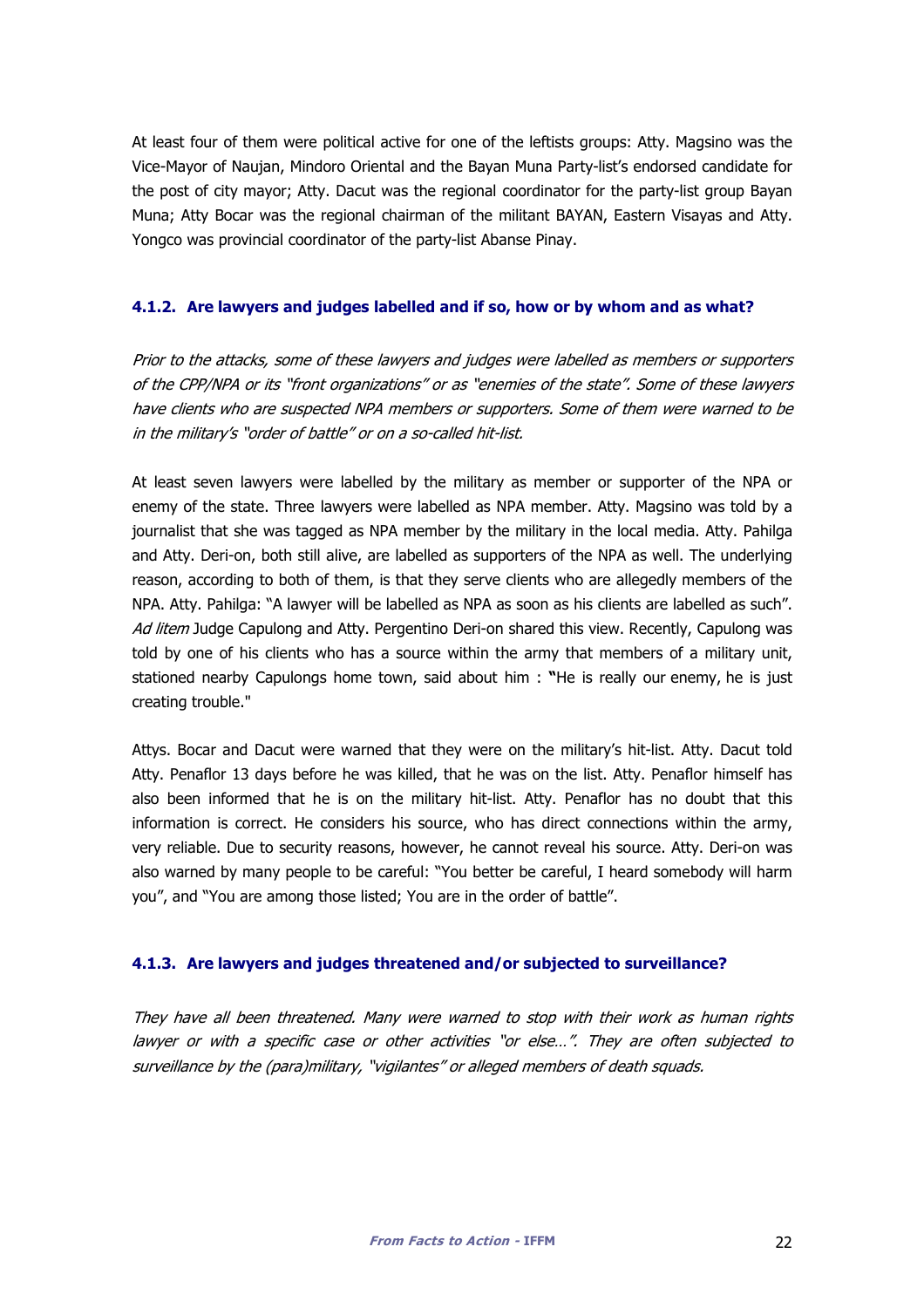All eleven lawyers, including Judge Gingoyon were or are continuously threatened. They are mostly threatened by means of text messages, letters or phone calls. $30$  Other forms of harassment are – amongst others - the surveillance of the lawyers' houses and offices by men on motorcycles, tailing and tapping of cell phones.

Attys. Gina Co and Kit Enriquez both received threatening text messages. Two other members of their prosecution panel are threatened as well. Atty. Enriquez is convinced that the threats he received in 2005 were coming from Ecleo's family and the family's defence counsel.<sup>31</sup> Attys. Co and Enriquez both knew that their predecessor in that case, Atty. Yongco, also received threats. A week before she was killed, her house was under surveillance daily by men on a motorbike. She was also followed by them. The IFFM was informed that these men belonged to a death squad, called the 'white eagle', which is considered to be the private death squad of the Ecleo family. This death squad is apparently known and capable of shooting.

Atty. Magsino received threatening text messages as well. She also received twice a box with a black ribbon with a message therein that she would soon die: In November 2003, the message said that she would not be alive anymore at Christmas and on the  $13<sup>th</sup>$  of February 2004, the day she was killed, she received a 'happy valentine' message, indicating that she would not be alive anymore on February 15<sup>th</sup>. Earlier she received threats warning her that she should stop working for human rights organizations including KARAPATAN and that she should not participate in fact-finding missions anymore. Atty. Magsino was also under surveillance of the military. At the end of 2003, a documentary was broadcasted on local television in which it was shown that Atty. Magsino and her team were followed by the military. Atty. Magsino's friends only warned her to be careful; they could not do much more: they were all threatened themselves as well. The KARAPATAN office in Mindoro was closed down during that time due to threats as well. Atty. Magsino was sure that she was threatened by the military.

Judge Gingoyon was continuously threatened when he worked as a human rights lawyer. After his ten-year old daughter was attacked and their house was riddled, the family moved to Manila, where he became a judge after he worked as a public prosecutor for 10 years. When his wife asked him whether he was still in danger as a judge, Judge Gingoyon answered: "We judges walk with one foot only, the other one is under the ground".

Atty. Deri-On has received threats since he has served as the legal counsel of clients allegedly members of the NPA. On May 4, 2005 his two cars were burned. A witness saw how two men in civilian clothes, but driving around in a military vehicle, burned down the cars (they brought

l

 $30$  One lawyer showed us two threatening text messages which were received on May 1, 2006 and still saved in the phone's memory:: "Your life is in my hand, you are encircled with my goons, I pity you, you must be ready every time you go out, especially going in court, I think not a joke." ; and "We're sure it's you, we're ghosts, we can see you, you don't see us, you must be ready to see St. Peter, you know when you die baby…You must refrain attending our next hearing".

<sup>&</sup>lt;sup>31</sup> One of the threatening messages said: "You're wearing a black barong, which is good for a wake." Atty. Enriquez only wore his black barong in the Ecleo case.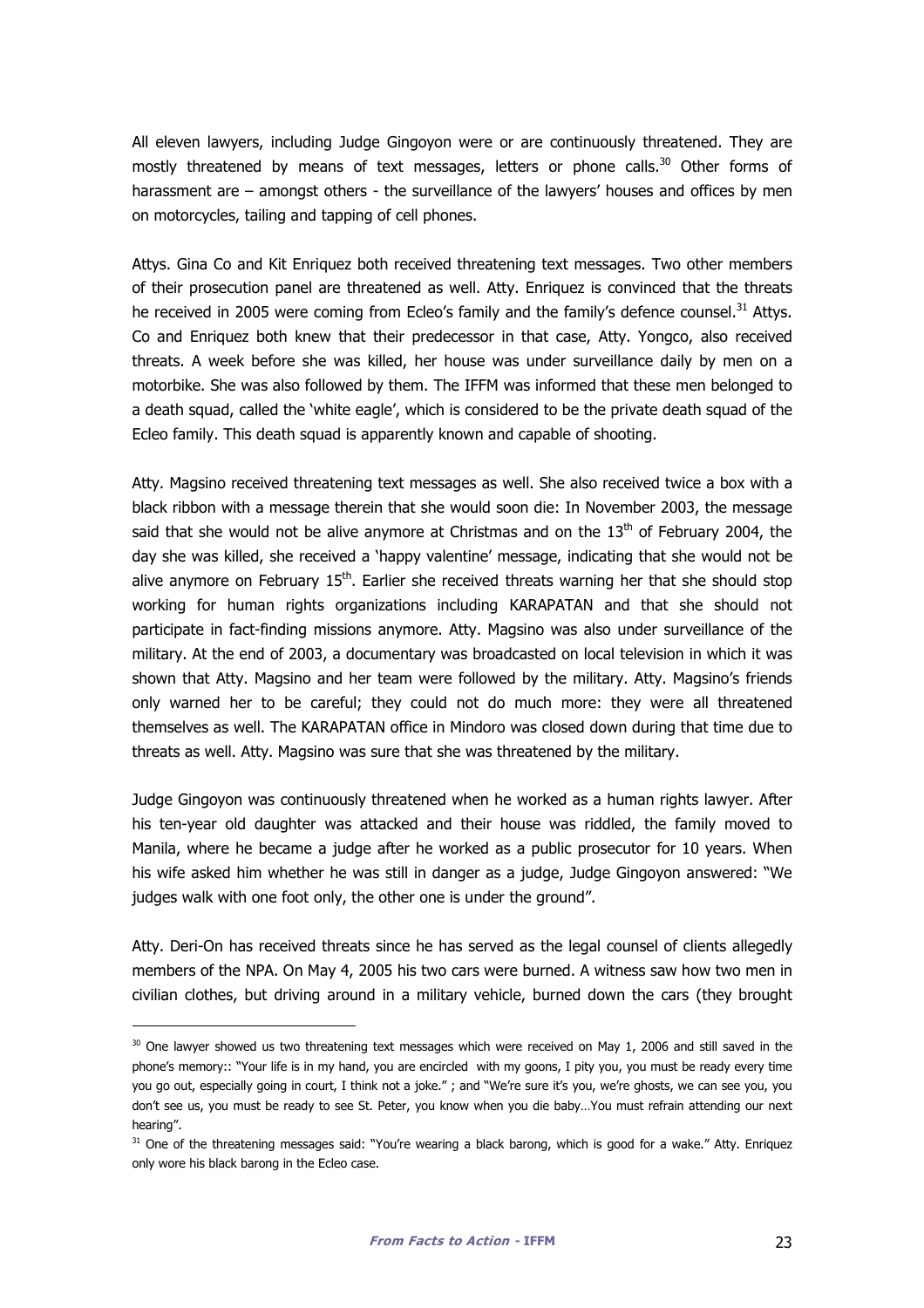their own jerry-cans). Atty. Deri-On was informed that the Operations Region Intelligence Unit of the Military was responsible for this act. Atty. Deri-On's neighbours told him how they saw that two days before this incident with his cars, his house was under military surveillance.

In May 2006, Atty. Pahilga was told by his neighbours and bystanders that two men on a motorcycle, wearing jackets and sunglasses, and looking like military men with a military hair cut, had been looking for Pahilga and his family's house. They had asked them for Pahilga's schedule, specifically of the time that he leaves and arrives at home. According to his neighbours, the said persons told them that they wanted Pahilga to handle their case. Since then, two men on a motorcycle have continuously tailed on him in his neighbourhood and in his court hearings. A source from inside the military confirmed to Pahilga that the men tailing him are from Fort Magsaysay in Nueva Ecija under the tutelage of General J. Palparan jr. This source also told him that aside the monitoring of his movements, his cellphone activity was likewise being monitored. These last weeks, Pahilga has noticed that he's being watched.

At least two family members of lawyers who were killed, have been threatened afterwards. One of them was warned not to attend the next hearing in the criminal case of the killed lawyer concerned. Another family member told us that his family has not been threatened directly although being threatened is "normal".

#### 4.1.4. How are lawyers and judges killed and what is the killer's profile?

Almost all assassinations were carried out by two unidentified men on a motorbike without licence plate. The killings are shooting incidents with a hit-and-run character committed at any given time and place, even in broad day light. Given the "visibility" of the killings, the killers seem to be very self confident in getting away with it.

Attys Magsino, Yongco, Bocar, Dacut and Gingoyon were all killed in a hit-and-run shooting incident: they were gunned down by unidentified men, mostly on a motorbike, after which the killer(s) disappeared. If the killers were in a team, the men on the back was doing the shooting. Attys. Magsino, Dacut and Gingoyon were all three killed on public places were many witnesses could have been present. Judge Gingoyon was killed during the middle of the day. Atty. Dacut was killed in the main street of Tacloban City on a busy crossroad downtown. Only Atty. Yongco was killed inside her house.

#### 4.1.5. What have the authorities been doing?

The police hardly acts upon reported threats or requests for protection. Family members of slain lawyers consider the information by the authorities about the criminal cases insufficient. The authorities have not provided satisfactory information with respect to the slow handling of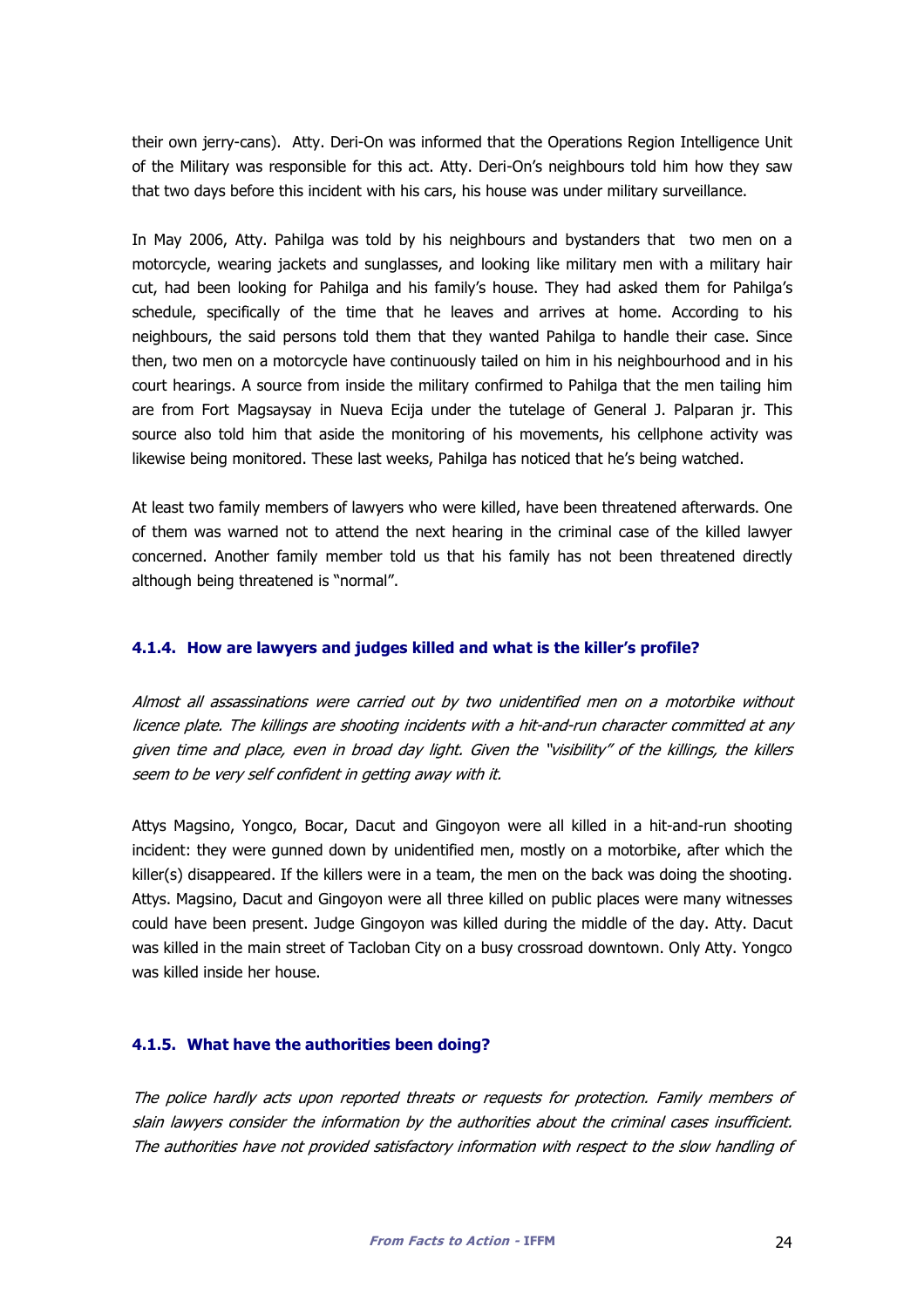these cases. Until recently, the authorities have not at all condemned the attacks and killings publicly. Until recently, the authorities have not taken special measures to address the killings. The authorities seem to consider themselves quite helpless due to the limited technical/forensic capabilities, the lack of witnesses or because they are dependent on other authorities before they can act.

#### (i) Reported crimes or requests for protection and the filing of complaints

Only a few lawyers and family members of slain lawyers who were threatened before they were killed or who are still threatened reported this to the police and asked for protection, but to no avail. Only Judge Capulong got at one stage protection from the local police. The majority, however, did not trust the police or thought that it would come to nothing. One lawyer wrote (together with two other lawyers) a formal letter to the Chief of the police to ask for protection. The police declined their request by merely saying that it could only act in case of an "imminent threat", even though the police was informed that many people involved were already killed and the lawyers concerned were continuously followed by men on motorbikes.

In the cases of Attys. Magsino, Dacut and Bocar, complaints for violation of the CARHRIHL were filed before the GRP-NDFP Joint Monitoring Committee in June 2004, June 2005 and January 2006, respectively. These cases have not yet been discussed by the JMC.

At least one lawyer, Atty. Pahilga, filed a complaint with the Commission on Human Rights. The Commission addressed the issue in various reports it issued.

#### (ii) Information about the investigation and prosecution of the murder cases

In all cases where a lawyer was killed, the police have carried out an investigation, but it is unclear to what extent. Family members of the lawyers who were killed have only been heard once by the police. In all cases, family members have not been informed by the police about the investigation at all.

In the case of Attys.Yongco, Magsino and Gingoyon, court cases are pending. The legal proceedings are progressing slowly. Family members do not trust that the proceedings will lead to any results. They all believe that there is a mastermind behind the assassinations, but that the authorities prefer to ignore this.

#### (iii) Condemnation and measures

#### Department of Interior and Local Government and PNP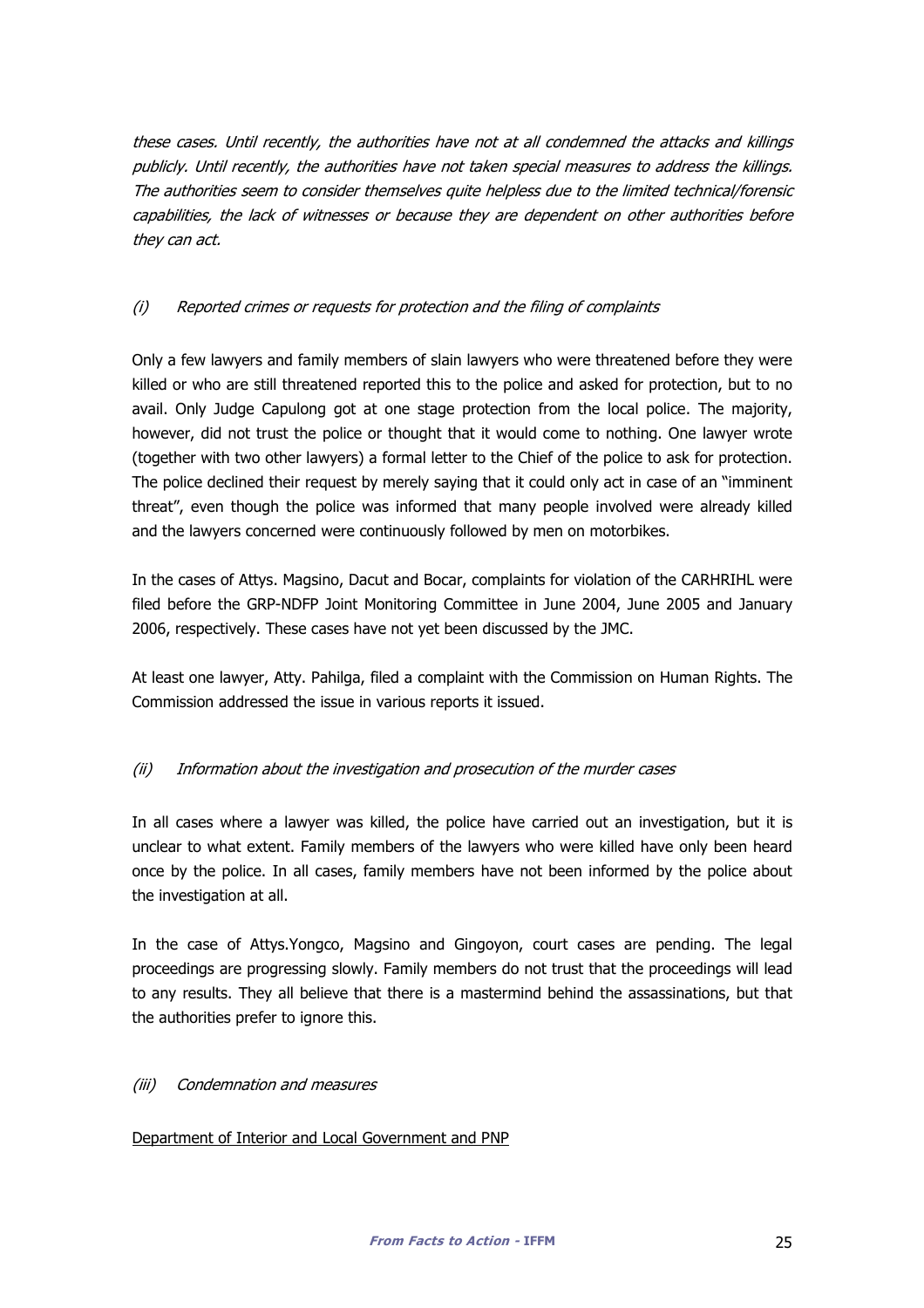Interior and Local Government Secretary Ronaldo V Puno, however, stressed to the IFFM that respect for human rights are enshrined in the laws and policies of the Philippines. The series of assassinations of Party List members, journalists and other high-risk personalities for the past five years "has drawn great concern by the government", so that "no less than the President (…) ordered that these extra-judicial killings be thoroughly investigated and eventually be stopped".

#### Task Force USIG

On May 13, 2006, Mr Puno ordered, therefore, the creation of a Task Force, known as 'Task Force USIG' to investigate the "unsolved killings" of party list members and media personalities as of 2001. The Task force is headed by the PNP and "primarily takes charge of the over-all case management" of the investigations of these cases. The most important role of the task force is to create a special data base concerning the spate of killings. The Task Force must also submit a complete report within 72 hours after an attack on members of the media, leftist groups and governmental officials.

The IFFM welcomes the President's order for investigation and 'to leave no stone unturned in probe into rash of killings'.<sup>32</sup>

The IFFM was informed by Mr. Puno that based on an analysis of the cases of murdered partylist members and newsmen, Task Force USIG identified at least three groups that could behind the killings, namely, "the CPP/NPA", "military and police personnel" and "possible destabilizing forces" (Annex 8).<sup>33</sup>

Nevertheless, the PNP probe team reportedly had stated that it had yet to see a pattern of military involvement in the killings.

In addition, the IFFM was informed by members of the House of Representatives that security officials, PNP-CIDG head Chief Superintendent Jesus Versoza and Task Force USIG head Police Director Avelino Razon in particular, claimed that the killings are part of a purge of communists ranks.

According to Lower House representatives Teodoro A. Casiño, Satur C. Ocampo, Joel G. Virador, Crispin B. Beltran, Liza L. Maza and Rafael V. Mariano, "several high ranking government officials, notably Executive Secretary Eduardo Ermita, Justice Secretary Raul Gonzales, Interior and Local Government Secretary Ronaldo Puno and National Security Adviser Norberto Gonzales have joined Director Razon in blaming the CPP/NPA, and even the party-list and mass organizations themselves, for the killings".

l

 $32$  "PGMA orders PNP to leave no stone unturned in probe into rash of killings, Press Statement, Wednesday, May 17, 2006, available at http://www.gov.ph/news

<sup>&</sup>lt;sup>33</sup> Task Force "USIG" accomplishment report; As of June 20, 2006.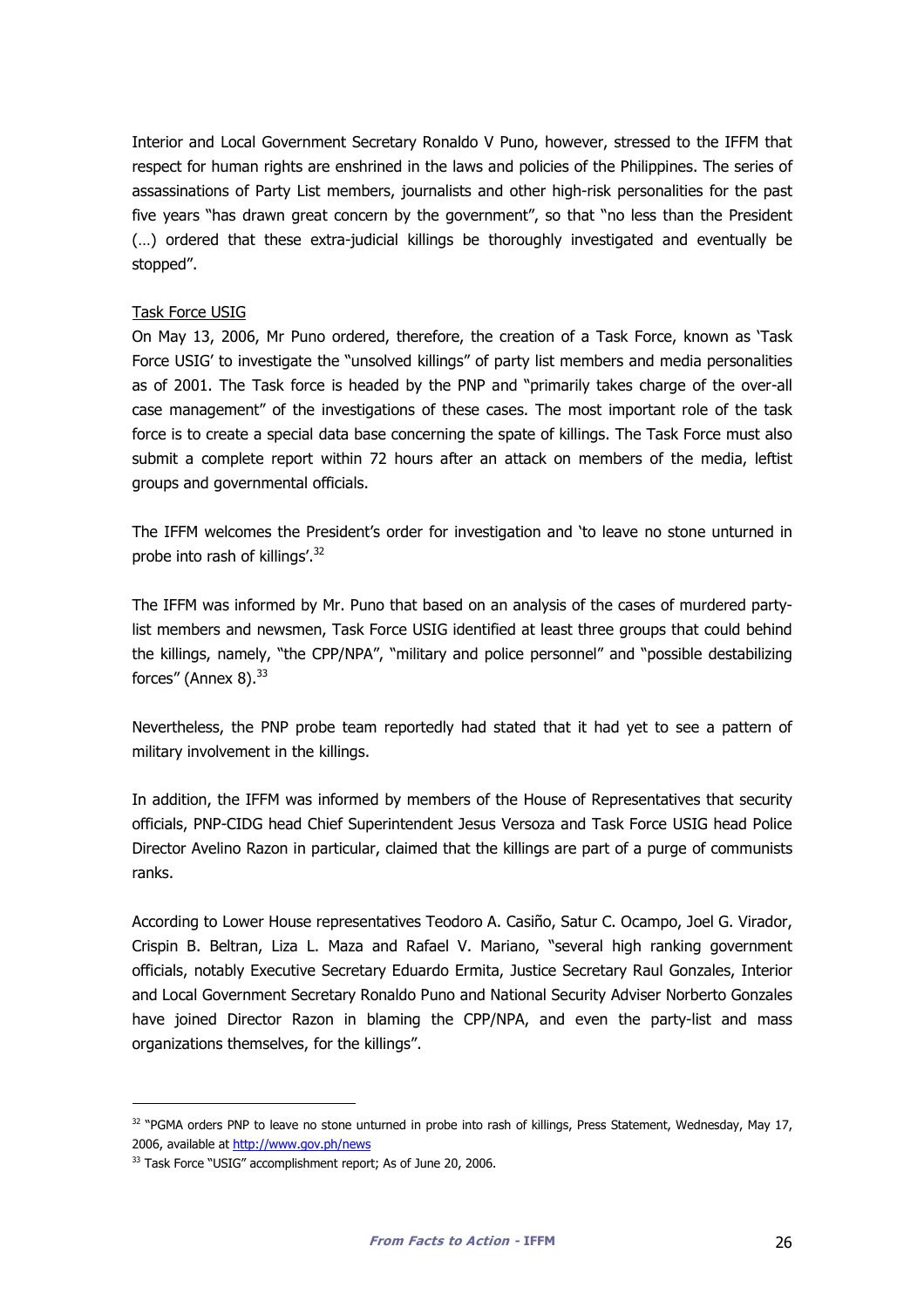Considering such prejudgments by high-ranking police officials and officials of the Executive Branch, these representatives feel that "an objective and impartial investigation of the political killings under a body created by the Executive Branch is not possible" so that "there is an urgent need to constitute a credible and truly independent body to investigate the killings" and "formulate recommendations to stop the atrocities". These Six representatives have also issued a joint resolution in this regard with concrete proposals to the establishment and functioning of such an independent body including its mandate, powers, composition and appointment of the members (Annex 9).

The IFFM notes that the PNP probe team's alleged statement in combination with the security officials claims, not only has undermined the trust of the above mentioned representatives, but also human rights organizations including KARAPATAN in Task Force USIG's formation and performance.

Since its creation, Task Force USIG has recorded a total of 114 party list members slain since 2001, according to Mr. Puno. Out of this total, 27 cases have been filed in court and the remaining 86 are still under investigation. Out of the 27 cases filed in court, the PNP has arrested suspects in three cases.

The IFFM was also informed by Mr. Puno that "Based on records, the CPP/NPA is suspected to be involved in at least fifteen (15) killings of party list members."

Given the poor results of the last five years, the IFFM considers it quite remarkable what Task Force USIG was able to realize within one month, especially taking into account the involvement of eye-witnesses.

#### Task Force Judges, Public Prosecutors and IBP-Lawyers

-

The IFFM was further informed by General Marcelo S. Ele jr. of the PNP that on January 17, 2006, also a 'Task Force Judges, Prosecutors and IBP Lawyers' was established (Annex 10). $34$ The Task Force has reportedly regional counterparts in order to streamline its coordinating and supportive tasks with regard to the local police conducting the investigations.

Although the IFFM appreciates the existence of a special task force for the investigation of the killings of judges, public prosecutors and IBP-lawyers, it was surprised to learn about its creation, for the following reasons.

Interior and Local Government Secratery Puno told the IFFM that he has never been aware of a pattern of killings of lawyers and judges in his country. Only recently, Mr. Puno noted

<sup>&</sup>lt;sup>34</sup> The statistics on the status of the cases handled by this Task Force were presented to the IFFM in a power point presentation on June 19, 2006. According to the PNP, 16 killings happened in the period from 1999-2006 of which nine cases were filed and seven were still under investigation. Nine out of 16 occurred in the period from 2004-2006. Nine of the killings were considered as work-related and seven as not work-related.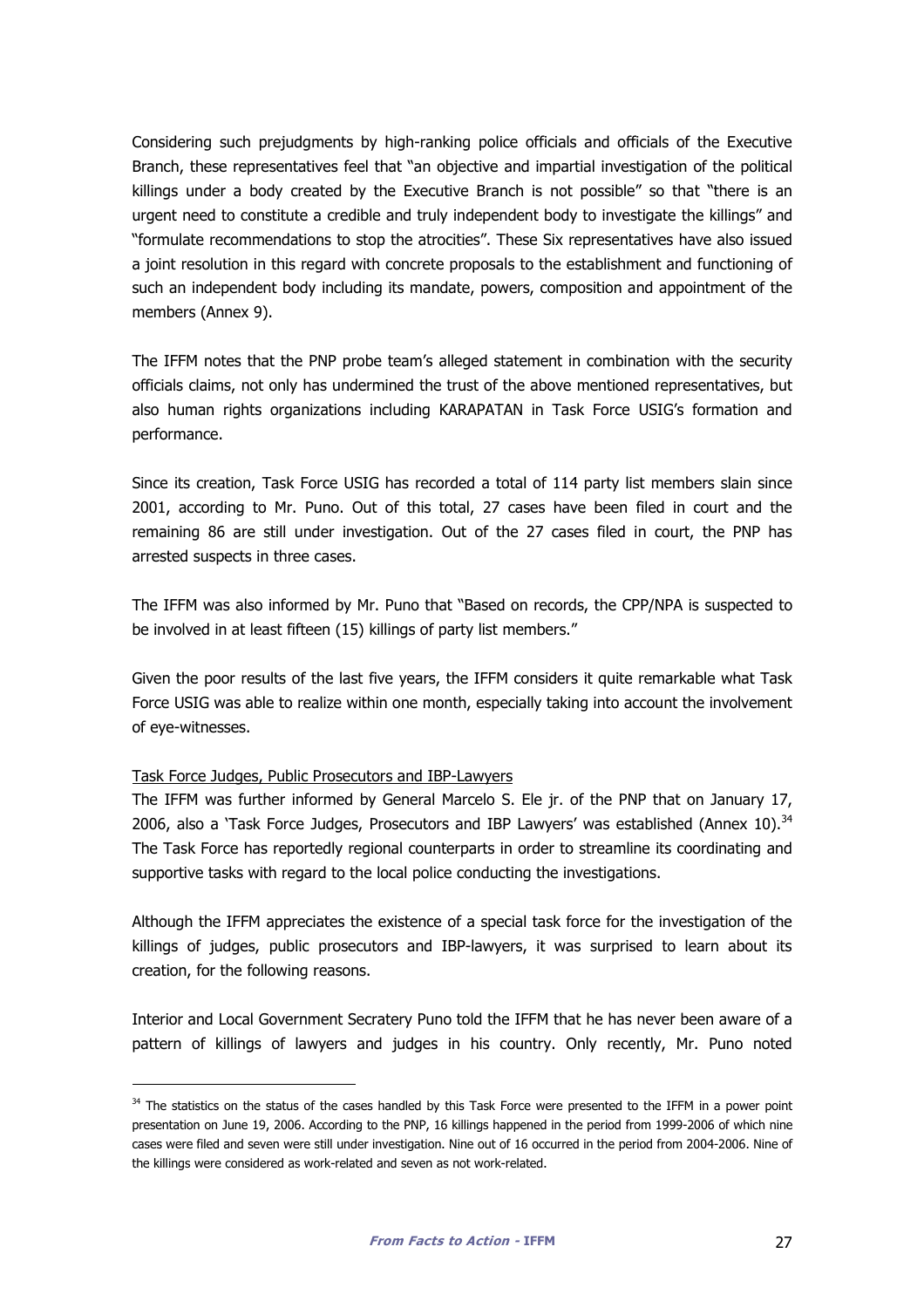allegations of such patterns regarding political activists, journalists and "this is a third wave of such allegations, now regarding lawyers". He acknowledged, however, that lawyers have been killed, such as Attys. Magsino and Bocar, who were "actively involved in militant groups". When the IFFM discussed the USIG Task Force, Mr. Puno promised to specifically add to the competence of the Task Force USIG the investigation into the killing of lawyers, while not making any reference to the Task Force Judges, Public Prosecutors and IBP-Lawyers.

The PNP did not mention this new task force in its letter to its Department of Foreign Affairs on February 28, 2006 regarding the Dutch Lawyers for Lawyers letter about the killings of lawyers and judges of February 7, 2006 (Annex 11).

None of the other individuals, official agencies or organizations the IFFM spoke with during its mission mentioned this task force and when asked about it, none appeared to be familiar with it, including the Integrated Bar of the Philippines.

The IFFM was not able to find the founding documents of the Task Force as referred to in a power point presentation that it received from General Marcelo S. Ele jr.

Asked about the division of labor between the two task forces, General Ele explained to the IFFM that when a judge, prosecutor or lawyer is killed, the case will automatically be transferred to the Task Force Judges, Prosecutors and IBP Lawyers. According to General Ele, those cases are "relatively easy" since they are "work-related or not work-related." However, when lawyers are identified as Party list members, such as Atty. Magsino and Atty. Bocar, the case gets a new angle and, therefore, falls under the scope of Task Force USIG. According to General Ele, those cases are "more complex" and require a "different handling" because "the CPP/NPA is involved in the killings of party list members". Documents reportedly seized by the Southern Luzon Command of the AFP apparently revealed this involvement.<sup>35</sup> In fact, the only reason why party list members are separated in USIG is because the killings against them are allegedly committed "by the NPA, the armed forces or the police". However, according to General Ele, both Task Forces are working closely together.

#### NBI and PNP, Tacloban City, Leyte

-

Although cases are now apparently distributed to one of the two above mentioned task forces, the actual investigations are still conducted by the local police.

The cases of Attys. Dacut and Bocar, for instance, are both dealt with by the NBI and/or the PNP of Tacloban City, Leyte. The PNP, Tacloban City Police Office (hereinafter referred to as:

<sup>&</sup>lt;sup>35</sup> The IFFM was provided with a press release of June 5, 2006 issued by the Southern Luzon Command claiming that: "the document clearly pointed out to the CPP-NPA as the one who has been behind the recent purges, which he [Lt. General Cabuay] considered to be the continuation of the similar bloody purges of alleged military spies that have penetrated the movement in the 80s. (…).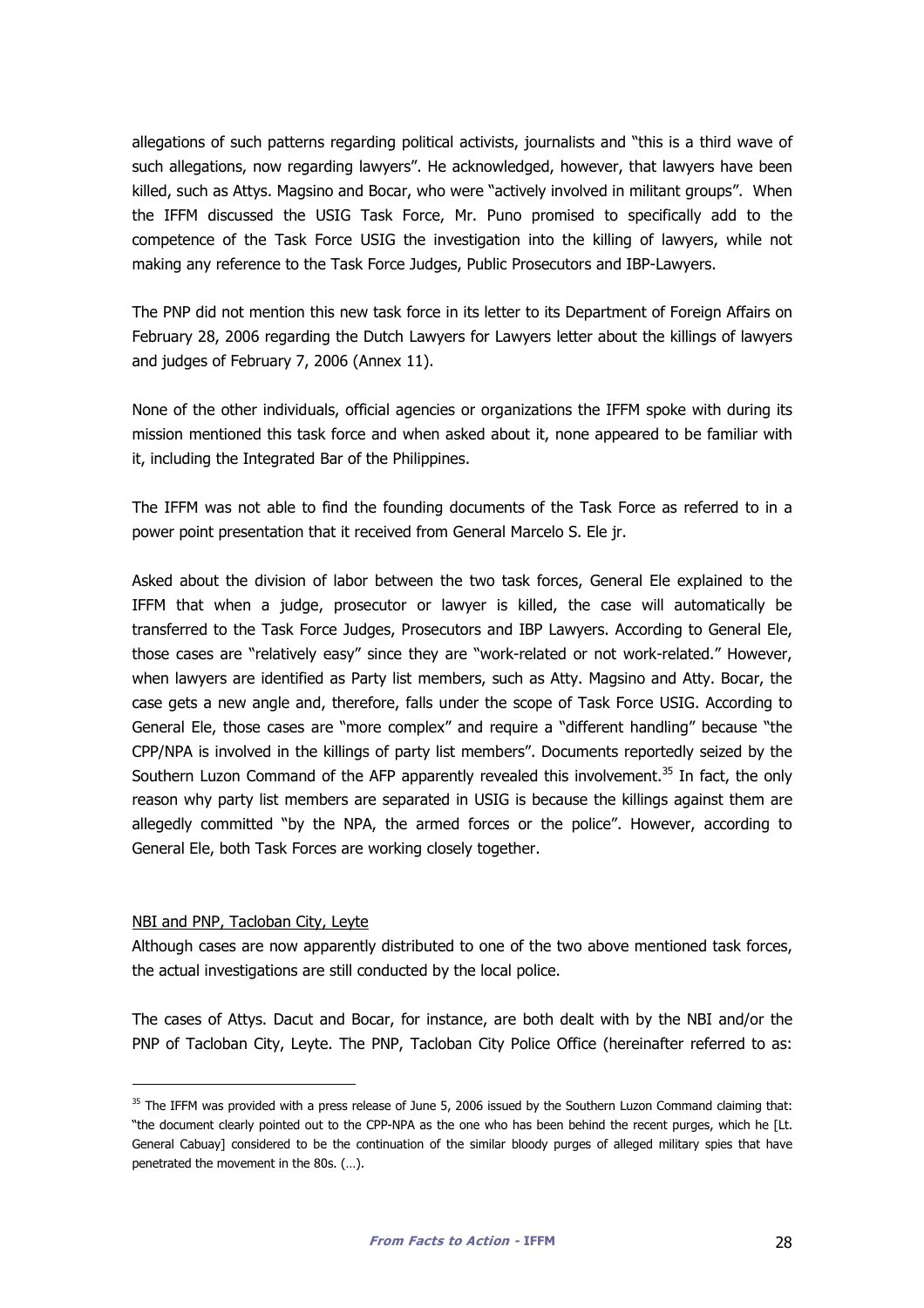'PNP Leyte') created its own task forces: 'Task Force Dacut' and 'Task Force Bocar' to lead the investigations. In the mean time, the case of Atty. Dacut was transferred to the NBI in Leyte upon Atty. Dacut's widow's request.

Both the NBI and the PNP Leyte pointed out that the killing of Atty. Dacut was not the only human rights case in their region. Given their common features, there were eight similar human right-related cases in one year's time, according to Mr. Remigio C. Lavilla, Special Investigator III of NBI-EVFO, committed by "the same group or persons": It were all shooting incidents with the same shooting style, most of the time committed by two man on motorcycles, at times wearing masks or helmets. The other seven victims were not all lawyers, but – amongst others – also church workers. Mr. Lavilla considered the cases as political killings: "All victims are members or related to organizations who are critical to the government." Many people believe that the military are behind the political killings,<sup>36</sup> including Atty. Dacut's widow. According to Mr. Lavilla those people link the killings in particular with the assignment of General Jovito S. Palparan jr in the region, but reportedly there is still no proof for such a connection.

The PNP Leyte informed the IFFM that all these case were still under investigation. It had no information at all about these investigations, however, since: "All cases are distributed in the field to local police offices." Asked whether they should not monitor and co-ordinate those eight cases, given their similarities, the PNP Leyte pointed out that they could only exchange information when requested by the local PNP offices. Till now, the local PNP offices had not come up with a pattern, nor with any witnesses. Last month, the updates of the cases were compared for the first time. The PNP Leyte also referred to Task Force USIG, the nationwide Task Force, formed in May 2006, to investigate the party-list killings.

The NBI acknowledged that there was no specific lead in the Dacut Case. In this regard, Mr. Lavilla explained to the IFFM that the NBI is undermanned: "there are only eight investigators for the whole area".

The PNP Leyte on the other hand, said that the Task Force Dacut alone consisted of ten people who had worked more or less full time on the Dacut case, before it was transferred to the NBI. Nevertheless, the PNP Leyte 'is still facing a blank wall even up to this point in time insofar as the identity of the killers and its motives are concerned'.  $37$ 

Asked about the investigations in the Dacut case, the NBI nor the PNP could hardly come up with any concrete results. Taking into account that the investigations have been carried out for fifteen months and almost one year, respectively, the files shown to the IFFM were also remarkably thin. Various ballistic examinations carried out by the PNP Crime Laboratory were

l

<sup>&</sup>lt;sup>36</sup> According to Mr Lavilla, "Sources from Bayan Muna believed that the slaying of Atty. Dacut was the work of the military basing on the trend of the slaying and attempts on the lives of anti-government activists in Region XIII." <sup>37</sup> Update Report from PNP Leyte of May 24, 2006.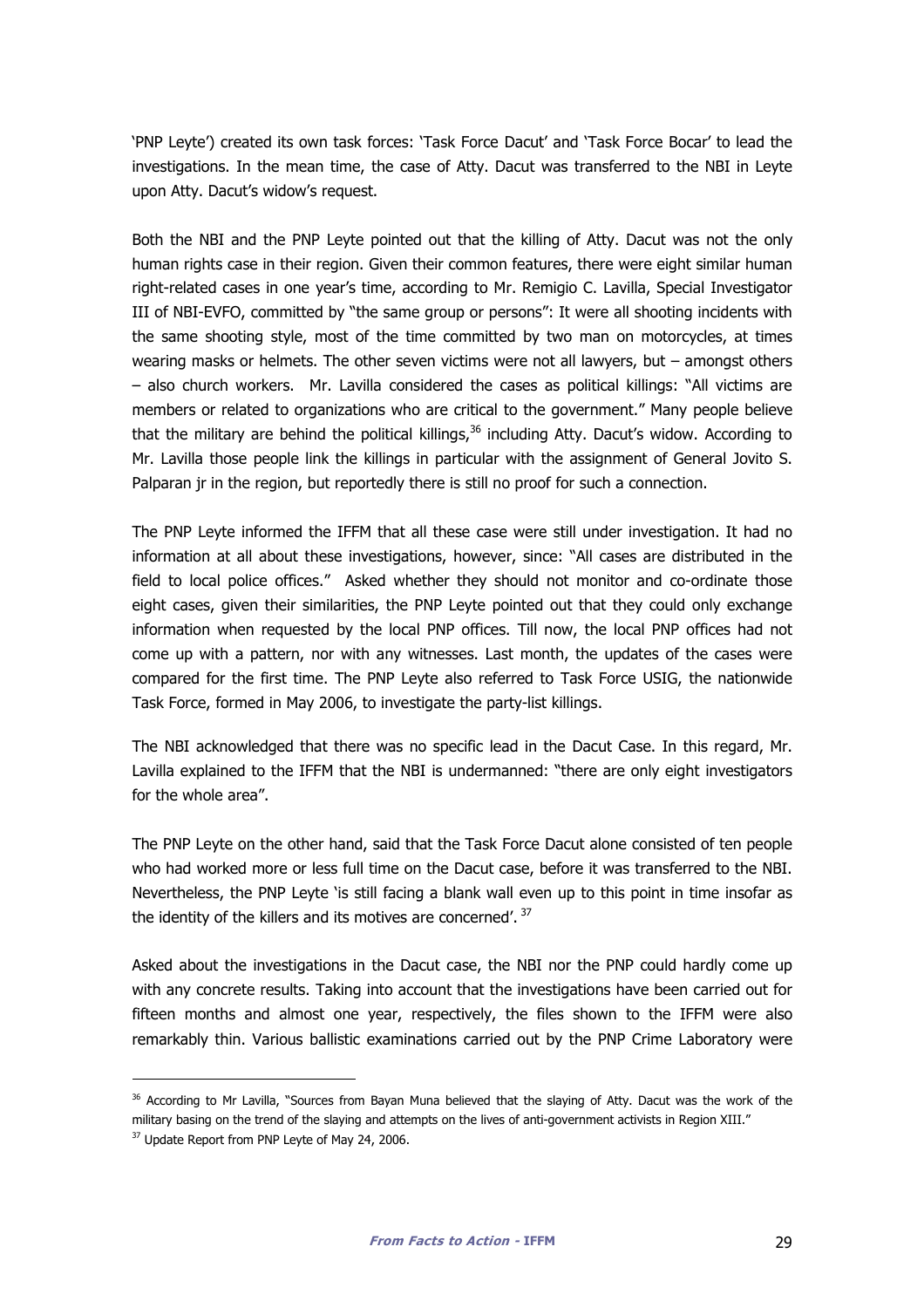for instance, reportedly still in progress, possible threatening text messages or telephone numbers from persons who phoned Atty. Dacut on his cell phone had not been traced yet, because that contained "a lot of work" and a drawing of the killer, based upon an eye-witness' testimony, was not made public, but only sent to some other offices. Moreover, both the PNP and the NBI thought that Atty. Dacut's cell phone was in the possession of the local police, which initially carried out the investigation. As it turned out, however, the local police said not to know that Atty. Dacut had a cell phone.

The NBI and the PNP Leyte both pointed out that it was also difficult to get results due to the lack of witnesses. The case of Atty. Bocar, for instance, remains unsolved 'because the two witnesses in that case were unwilling to co-operate and even in hiding for unknown reasons'.

#### Armed Forces of the Philippines

During its meeting with the IFFM, the Judge Advocate General (JAG) of the AFP explained that the military criminal justice system only applies to members of the armed forces allegedly committing military crimes, i.e. in state of war. With respect to all other crimes committed by members of the armed forces, the PNP is competent to investigate. Since the killings are criminal acts falling under the jurisdiction of the PNP, resolving the killings is the responsibility of the PNP. The AFP stressed that there is as yet no case in which a member of the AFP has been charged for or suspected of commiting the killings, otherwise they would have been informed about it by the PNP. They are aware of allegations that the military are behind the cases, but these allegations are strongly denied. When asked by the IFFM whether the AFP has conducted an investigation within its own forces with respect to these allegations, the Judge Advocate General answered that "If I read in the newspaper that in Mindanao a member of the AFP might be involved in a murder case, I would immediately call my own people in Mindanao to investigate this".

The IFFM was further told that the situation with respect to the killings of lawyers and judges was "not so alarming as assumed in the newspapers," because "there are many lawyers in the Philippines. The IFFM should also have in mind that "clients simply want to see their lawyers fighting outside the courtroom as well." Judges, according to the JAG, were also killed in relation to corruption and bad decisions.

#### Department of Justice

The Chief State Prosecutor of the Department of Justice, Hon. Jovencito R. Zuño, explained to the IFFM that his department could not do much about the killings as long as the NBI, the investigative branch of the Department of Justice, does not hand over a case to the prosecutors. The Prosecution may not start investigations on its own initiative and it has no involvement in preliminary investigations conducted by the PNP or the NBI. Neither does it have the power to instruct the NBI as to whether a case should be turned over or not; only the Secretary of Justice has the authority to do so. When the IFFM spoke to the Hon. Jovencito R. Zuño, he was not familiar with pending murder cases of killed lawyers.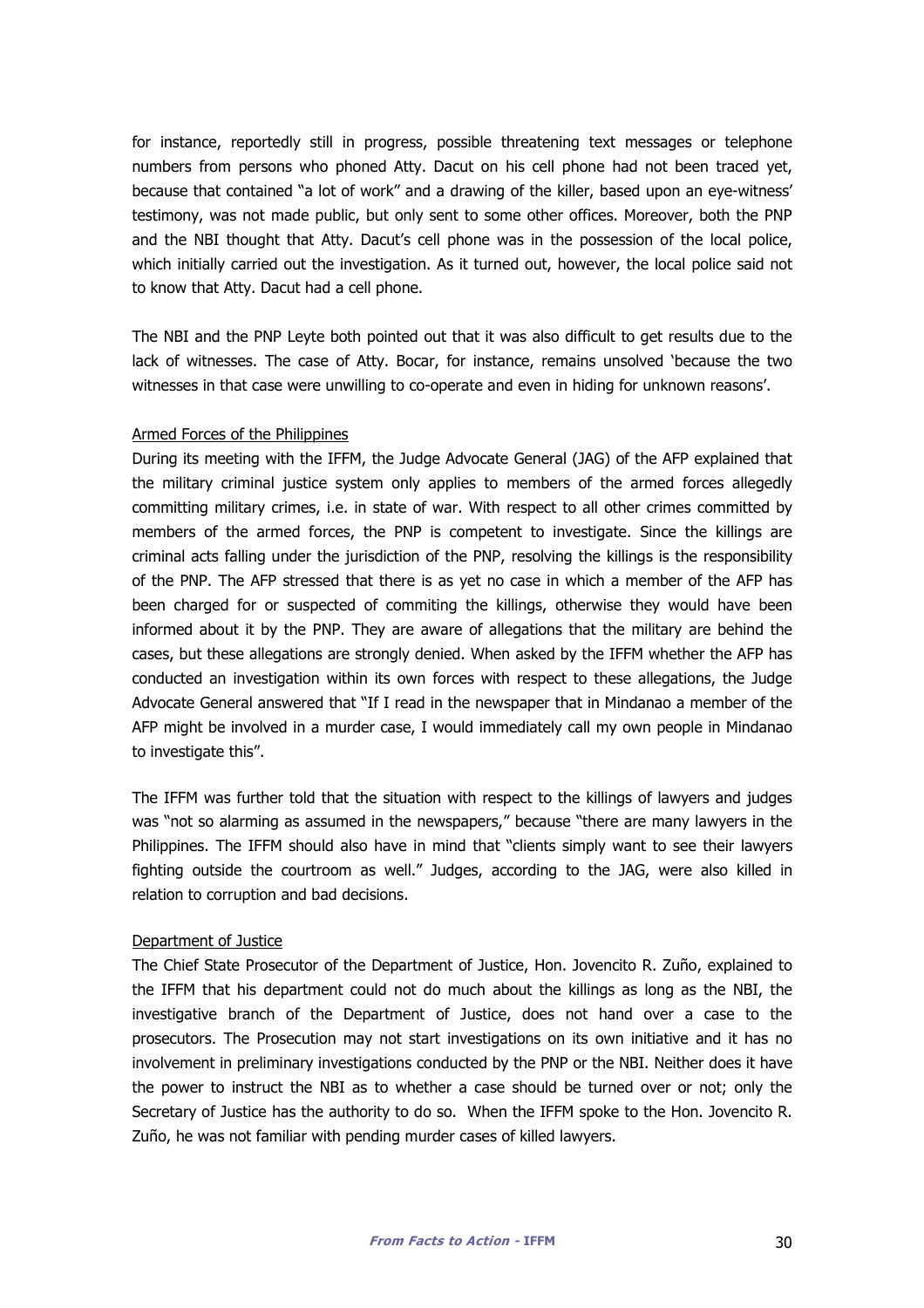#### Supreme Court

Chief Justice Artemio V. Panganiban of the Supreme Court explained to the IFFM that the Court's possibilities to do something about the killings, were also limited, as long as none of these cases have been filed in Court. In addition, the Supreme Court should stay independent in general, since, in the end, it may have to decide in cases against the perpetrators of the killings. It should at all times remain independent of the government and the police, so that it cannot be "too pushy" to the authorities in this regard. Since the Court has no police power, it cannot carry out its own investigations.

The Chief Justice, however, welcomed the international concern about the situation in the Philippines. He noted that lawyers, including judges, were maltreated and that nine judges had been killed during the administration of President Arroyo. The security of lawyers, including judges to him were of great concern. For this reason he had installed a committee on the security of judges on January 3, 2006. The committee has three goals: (1) to bring justice; 2) to prevent the killings of judges; and (3) to provide social, psychological, and financial support to the family members of judges who were killed. To reach the first aim the Court seeks to raise money that can be used as rewards for arresting the alleged perpetrators. For measures taken in order to prevent the killings, the Supreme Court receives assistance from, amongst others, various special security officers.

In the mean time, on July 3, 2006, during a visit of Mr. Panganiban to the Netherlands, the President of the Dutch Supreme Court, Mr. W.J.M. Davids, expressed his concern about the killings of lawyers and judges in the Philippines to his colleague.

#### Commission on Human Rights

i,

Recently, the Philippine Commission on Human Rights made a strong public statement with respect to the killings. On May 22, 2006, the CHR Chair Purificiacion Quisumbing stated that the government must be held accountable for the killings of activists and journalists, whether or not military or police personnel were involved. According to the CHR, it is the government's responsibility to ensure the people's right to life, property, security of homes and public order.

The Commission on Human Rights has conducted investigations relating to the systematic killings committed against unsuspecting victims including members of Bayan Muna, Anakpawis, Gabriela Party list and other allied organizations on the basis of complaints it received and on its own initiative. Its conclusions were laid down in a report of July, 8, 2006.<sup>38</sup>

In its report, the Commission on Human Rights "totally detests these inhuman practice of summary execution committed against our helpless brothers especially those who belong to Bayan Muna, Anakpawis, Gabriela Party list and other allied organizations".

<sup>&</sup>lt;sup>38</sup> On the killings of members of Bayan Muna, Anakpawis and other allied organizations, Quezon City, July 8, 2006 available at http://www.chr.org.gov.ph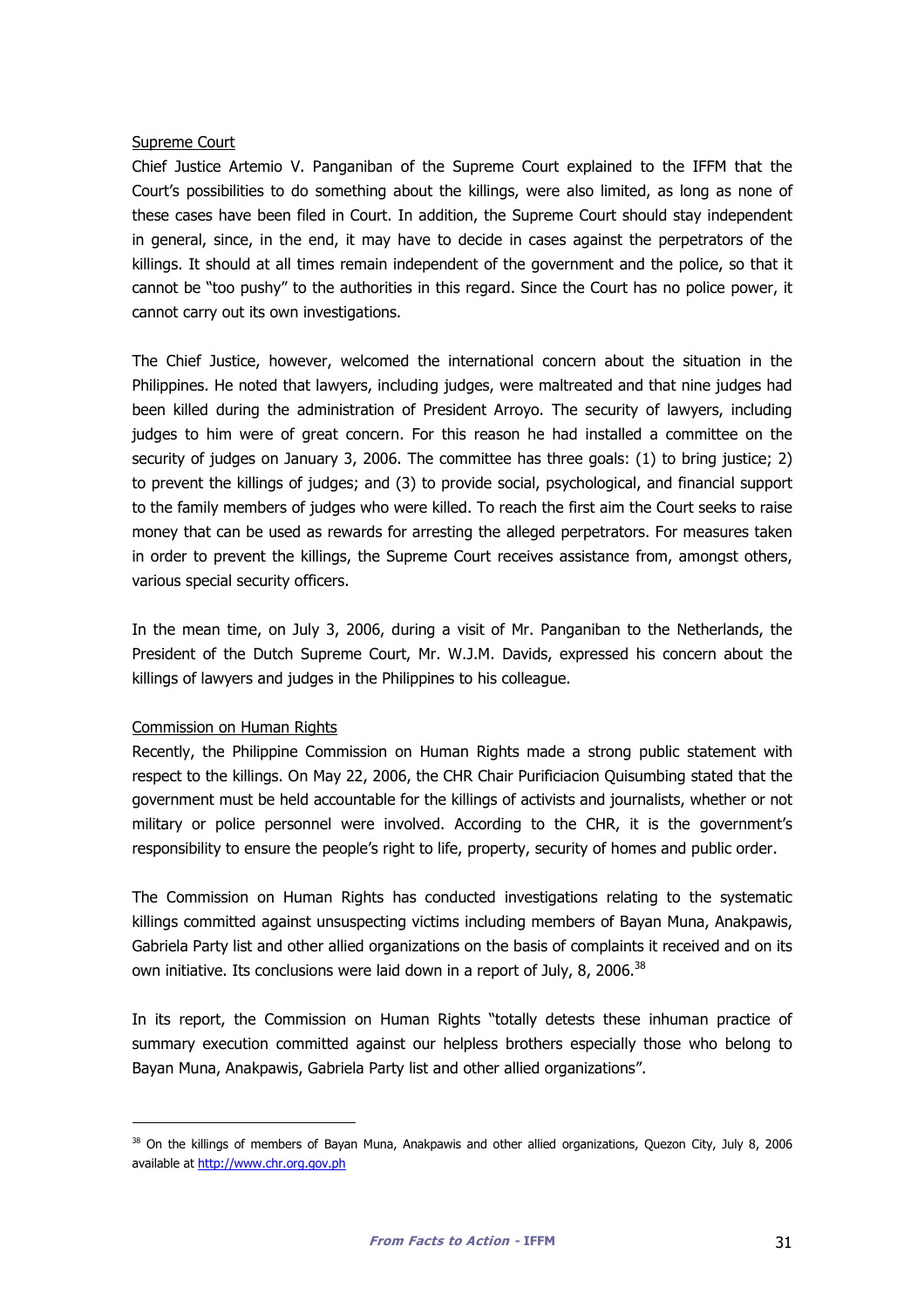It furthermore called on the government, especially the PNP, DND and the AFP, to conduct investigations regarding these killings and to report violations covering the same. It further asked these law enforcers to furnish copies of the said investigations to the Commission.

#### (iv) Problems with building up cases

According to General Marcelo S. Ele jr. of the PNP, solving cases was hampered by the fact that the forensic capability and technology in the Philippines was not yet efficient 'so that it cannot stand alone as evidence in the absence of eye-witnesses'. Since hardly any witnesses come forward, cases are often ordered dismissed due to lack of evidence or they do not even reach the prosecution stage.

Recently, the PNP put the blame fully on the unwillingness of witnesses to co-operate. In its letter of February 28, 2006 to the Dutch Lawyers for Lawyers Foundation, the PNP wrote that it was willing to take appropriate action in the killings of lawyers "provided that the witnesses shall come out in the open to testify against the suspects". However, "no one surfaced as witness to the killings". The PNP further added that: "The unwillingness of those persons, who may have personal knowledge to testify, *unnecessarily* caused undue delay in the prosecution of the case as well as further delay in the administration of justice" .

The Commission on Human Rights confirmed that one reason that investigations have been closed is the lack of information "due to refusal of witnesses and family members to shed light and furnish details on the "incident". The Commission stressed, however, that the refusal of witnesses and family members to come forward is "for fear of their own lives", while "some have even gone to the extent of transferring residence in order to avoid whatever repercussions the incident may cause them."

The Department of Justice also pointed to the lack of cooperation by witnesses: "As usually is the case in such crimes which involve the use of firearms, witnesses are coerced into silence and are afraid to come out and testify publicly. We are willing to place witnesses under the care of the Witness Protection Program of the Department of Justice, but their lack of cooperation has hampered the investigation" (Annex 12).

During the mission, General Ele told the IFFM that witnesses are not willing to co-operate for fear of revenge of the accused or the relatives of the accused. According to him, witnesses are not afraid of the governmental institutions, but there is, however, "a general fear for revenge by the NPA".

None of the lawyers and family members of slain lawyers the IFFM spoke to, told the IFFM that they had not co-operated out of fear for revenge by the NPA. Victims and family members of slain lawyers and judges, however, told the IFFM not to co-operate with the police and the military out of distrust and fear for these institutions. In one case, the IFFM was informed that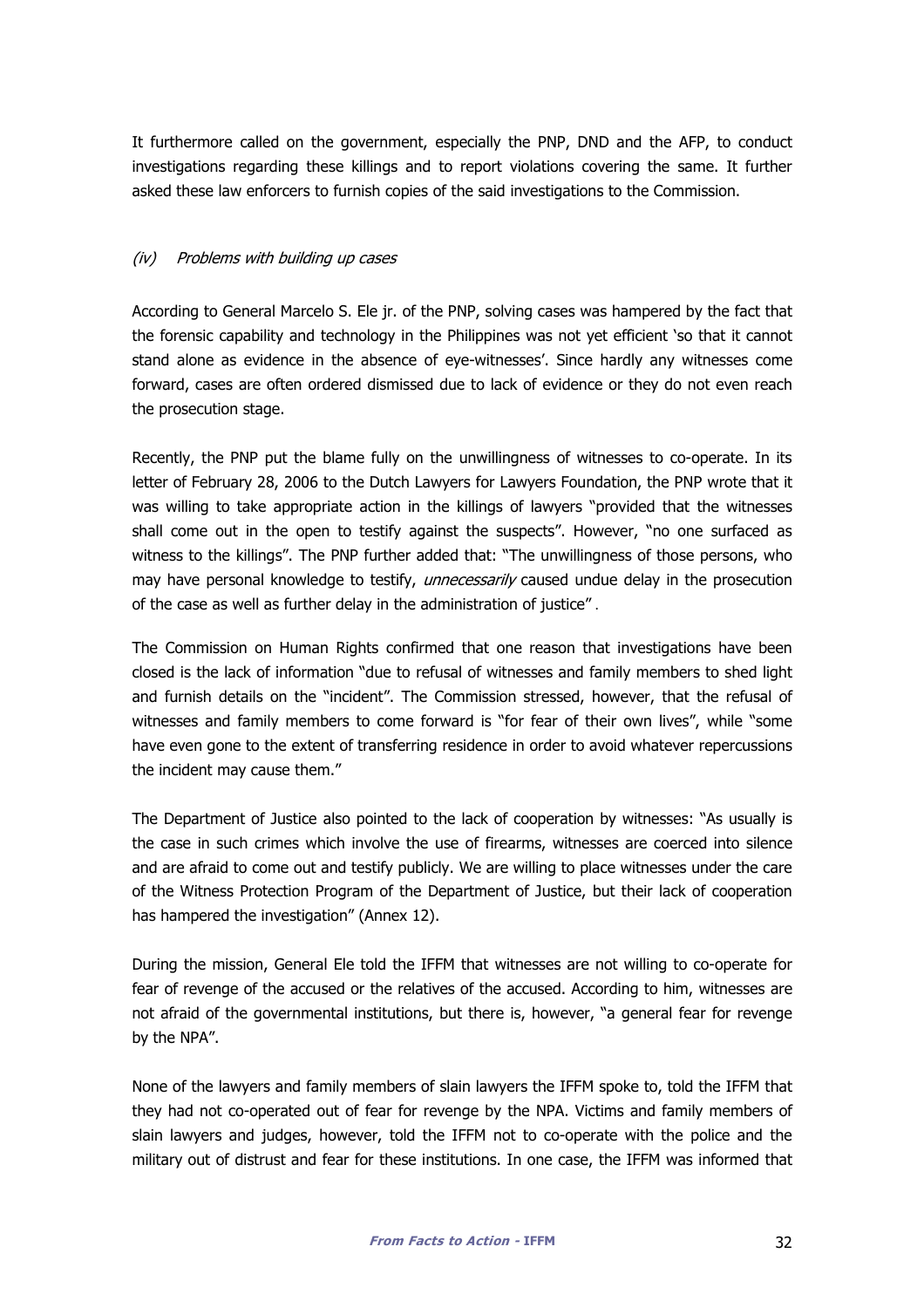witnesses of a killing told the family of the slain victim concerned that the police had asked them to sign a different statement than the one made by them. Initially, four men were arrested and subsequently released. The eye-witnesses who might have been able to identify the killers, however, were not confronted with the four men who were arrested initially. Later on, five other men were arrested. Although these men were not identified as the killers by the witnesses, the court case against those men is still pending.

The Commission on Human Rights and the NBI Leyte also confirmed that witnesses don't speak up out of fear for the military or the police. The Commission on Human Rights even said: "there is a culture of fear".

The IFFM also addressed the issue to a number of members of the Minority in the House of Representatives. They all shared the view that a lack of witnesses is one reason that explains why the police cannot build up a case. According to them, the local police may lack the authority to get witnesses, for instance because the local officials cannot protect them and they may not be supported by their higher authorities. Witnesses may also be afraid or they may find it a waste of time to co-operate because they do not believe that there will be any result. In addition, the members of Parliament concerned also pointed out that local police officers may lack the means to build up a case and sometimes there is "no moral drive to go into the case".

The IFFM shares the Commission on Human Rights' view that the non-availability of witnesses is not an excuse to leave the current situation as it is. The government authorities concerned should also look into the reason why witnesses are afraid to come forward and, even more important, what should be done to improve the situation.

To improve the situation, the Commission, considers it necessary to offer witnesses a better protection. In theory, the Commission may constitute its own Witness Protection Program separately from the Department of Justice. However, this requires additional funding.

In order to tackle impunity, General Ele also suggested measures to enhance the current Witness Protection Program of the Department of Justice, including the institution of financial rewards and the provision of security protection by means of body guards, fire arms etc. The best protection, according to Ele, would be to bring witnesses to safe houses inside the military camps.

The members of Parliament, however, made it very clear to the IFFM that as long as witnesses have no trust in the authorities or in the state's judicial system, they won't come forward to testify nor apply for a Witness Protection Program that is carried out by the same authorities they do not trust.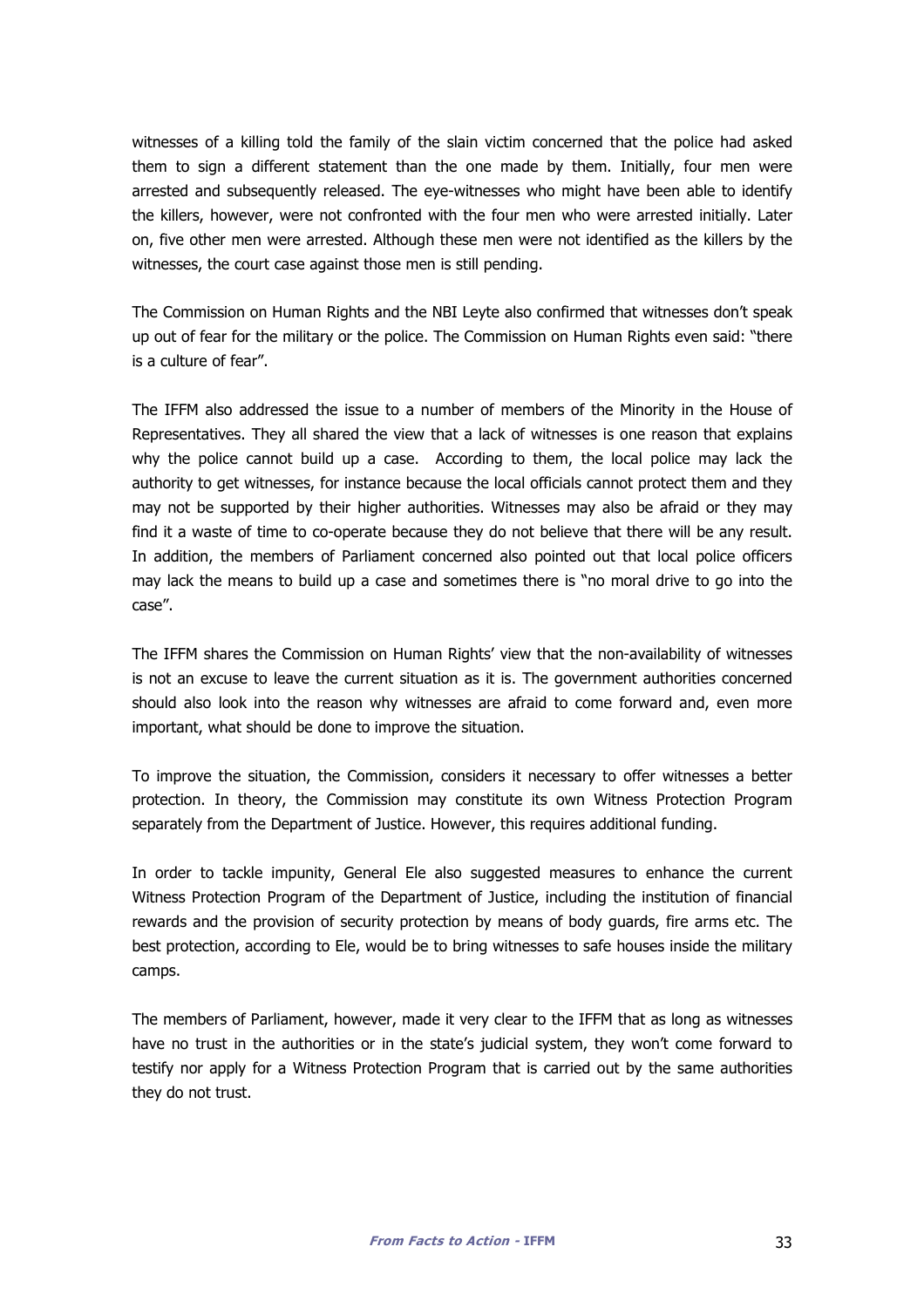#### 4.1.6. What are the results of the criminal investigations?

To this date no killers of lawyers and judges have been convicted. The fact that cases remain unsolved, creates a culture of impunity.

The IFFM sometimes had the impression that the PNP considers a case as solved as soon as the perpetrators in certain cases are allegedly identified. Fact is, however, that none of the cases have been solved: to this date, no killers of lawyers and judges have been convicted.

According to various International and Filipino human rights organizations including Amnesty International, KARAPATAN and the Philippine Commission on Human Rights the current situation equals a situation of impunity.

In its 2006 report, Amnesty International noted that: "A climate of impunity shielding the perpetrators of such killings deepened as ineffective investigations failed to lead to the prosecution of those responsible".

In its 2005 Human Rights Report, KARAPATAN noted that: "The action or lack of action of the Arroyo regime on this issue leads to a culture of impunity that engenders the increase in human rights violations".

CHR Chair Quisumbing said: "We strongly condemn the spate of killings that have yet to be resolved  $(...)$  if several deaths happened in just a week, this constitutes a pattern of impunity".<sup>39</sup>

As set out before, the IFFM was told by several lawyers and family members of killed lawyers that they lack any trust in the way the authorities are dealing with the investigation and prosecution of the murder cases concerned.. For some of them it was enough reason not to let them be represented by lawyers.

### 4.2. By whom are lawyers and judges killed and why?

International and Filipino human rights organizations have indicated that the armed forces of the Philippines are involved in the spate of killings committed during the Arroyo administration.

In its 2006 report, Amnesty International noted that "most of the attacks were carried out by unidentified assailants on motorcycles, at times wearing face masks, who were often described as 'vigilantes' or hired killers allegedly linked to AFP members".

l

<sup>39</sup> News item of May 25, 2006, taken from http://www.inq7.net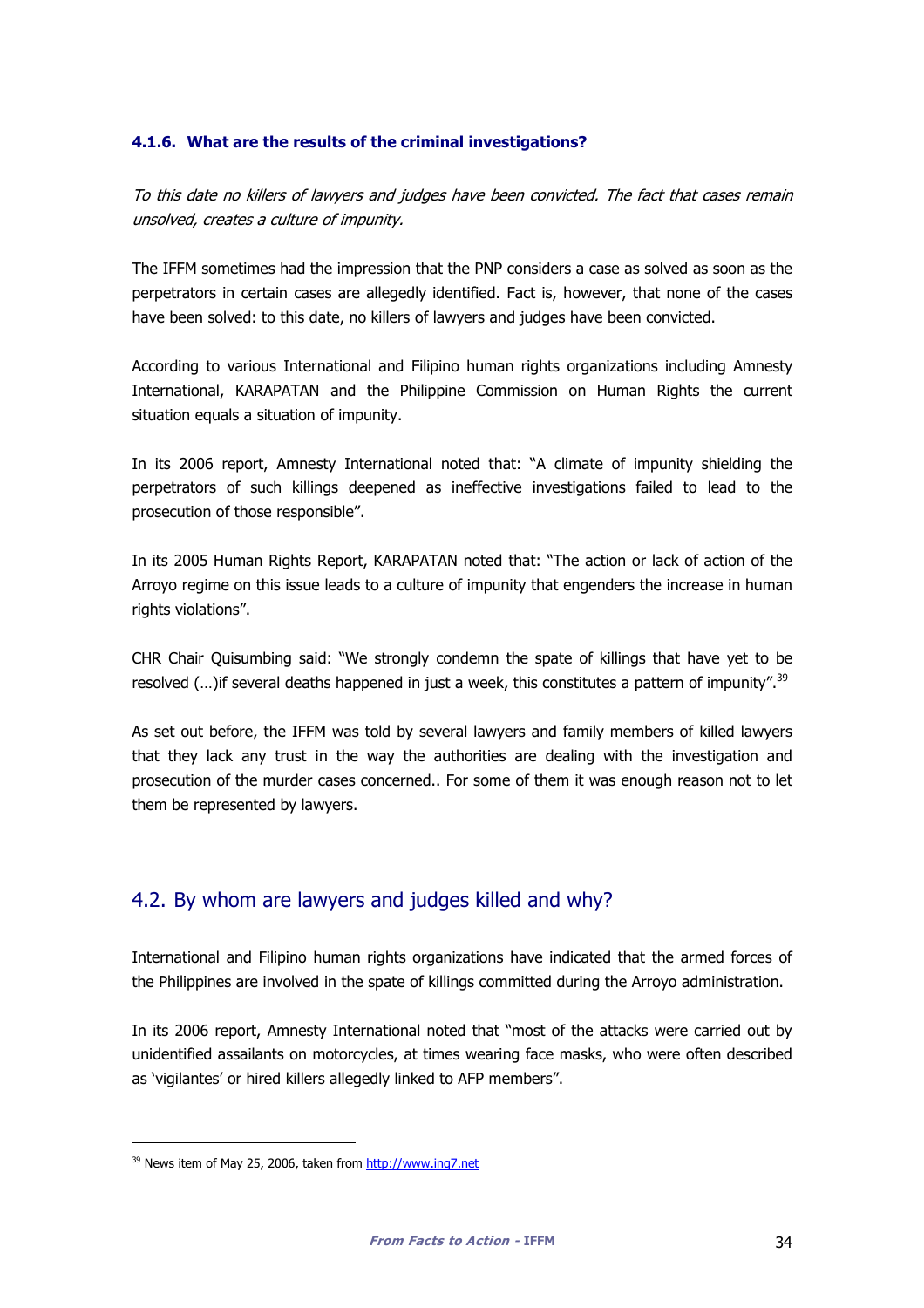According to the Commission on Human Rights, the 'pattern of complaints' that were addressed to the Commission showed that "most of the perpetrators are perceived to belong to the military and/or paramilitary arms of the government." The CHR told the IFFM also about the perception that there is a cloud of impunity and complicity of the PNP in many human rightsrelated cases.

Most of the lawyer victims and family members of killed lawyers informed the IFFM that they also suspect the military to play a role in the harassment and the killings of lawyers and judges.

Leftist groups have pointed to Major General Jovito S. Palparan  $ir^{40}$  as the main tormentor of activists. KARAPATAN and Bayan had noted that the killings of activists increased wherever Palparan was assigned. This was confirmed by the Commission on Human Rights to the IFFM.

The IFFM was told that Atty. Magsino started to receive threatening text messages after she had a meeting with General Palparan. In addition, Atty. Deri-on told the IFFM that he had a meeting with General Jovito S. Palparan jr. in June 2005. The meeting was convened because the members of his human rights group received threats on a large scale. During this meeting General Palparan warned him to stop handling cases for alleged NPA members. He said: "If you have to choose between your life and that of your clients, I presume you will choose for your own".

The Commission on Human Rights informed the IFFM that it is conducting an investigation into Major General Palparan. The latter was nevertheless recently promoted again by President Arroyo. It is feared that the Arroyo administration's promotion of Palparan might be encouraging more extrajudicial killings in the countryside.

Some House Representatives the IFFM spoke to said that even though the Arroyo administration may not direct the killings, it is at least endorsing the killings so as 'to silence the political opposition'. Many leftist groups are seen as fronts of the communist insurgency and have long been at the forefront of efforts to oust President Arroyo. In light of this, the Arroyo administration's all-out war against the NPA is also seen as a further "invitation" to kill.

-

 $40$  From 2001 till 2003, Colonel Palparan became known to the public as the Commanding Officer of the AFP's 204<sup>th</sup> Infantry Battalion in Oriental Mindoro. "The Butcher of Mindoro", as he was named by militant groups, came under investigation by both the justice department and Congress following reports in connection with the abduction and killing of several activists and civilians. Before the investigations came to an end, President Arroyo promoted him to brigadier general and sent him to lead the Philippine troops in Iraq. In his fight against insurgency as Commander of the  $8<sup>th</sup>$ Infantry Division in Samar, Eastern Visayas from February till September 2005, Palparan was accused by human rights groups for hundreds of human rights violations: abduction and enforced disappearances; summary execution, torture and physical assault; arson; aerial bombing; looting; forced evacuations; threats and intimidation. During an Assembly of Barangay Captains in Samar, he reportedly said: "For every soldier killed, ten civilians will follow". After 7 months, the newly promoted Major General was transferred to Central Luzon to command the 7th Infantry Division. Human rights organizations say the killings and disappearances in that area have stepped up ever since. There are many pending cases against him. However, the General has never been convicted.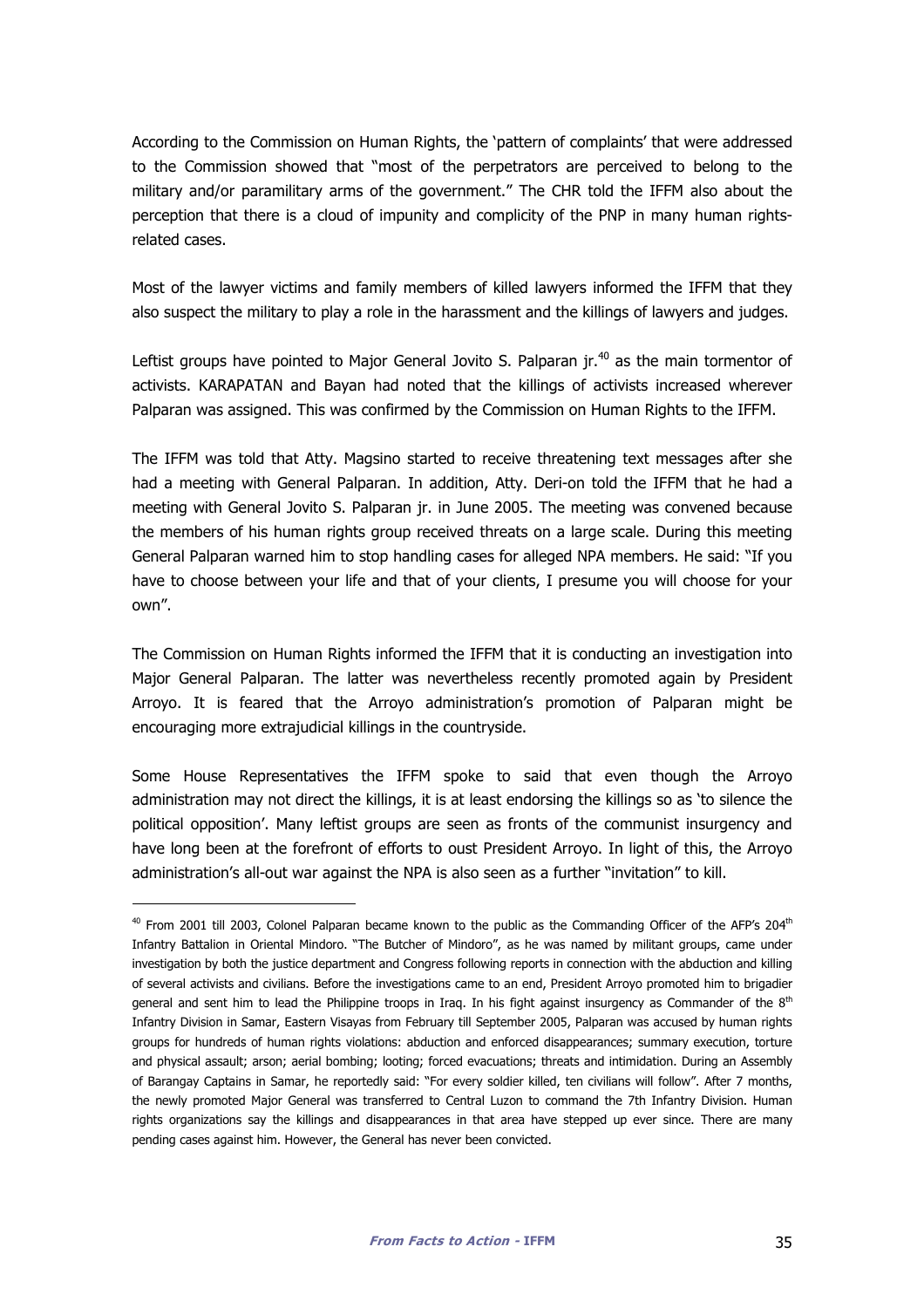In a joint resolution, Representatives Teodoro A. Casiño, Satur C. Ocampo, Joel G. Virador, Crispin B. Beltran, Liza L. Maza and Rafael V. Mariano noted that: "the frenzy of political killings is also widely perceived to be the handiwork of state security forces pursuant to a state policy of silencing political dissent in order to keep the Arroyo administration in power in view of lingering questions over its legitimacy."

The AFP, however, strongly denies the allegations that the military would be behind the killings. In its meeting with the IFFM, the AFP pointed out that "everyone uses it as an excuse that the armed forces are behind the killings": However, "military uniforms can be bought everywhere in the Philippines", so "everyone can do it"; besides, there is also "discharged personnel".

High ranking governmental officials claim that the communist guerrillas may have committed some of the killings as part of an internal purge, but the communists have denied this.

Lawyers and family members of slain lawyers told the IFFM that they are convinced that the harassment and killings of human rights lawyers are directly related to both their work as human rights lawyers and, if applicable, their other activities as, for instance, human rights worker or (political) activist. The common feature of these activities is that they all are critical of governmental policies or programs or for another reason inconvenient to the ruling elite. Atty. Pahilga, for instance, is not a member of a political party. He has been threatened, however, since his involvement in the high profile case of the workers in Hacienda Luisita, owned by the family of Corazon Aquino and since he represents Anakpawis party-list Representative Rafael Mariano, one of the so-called Batasan 6.

# 4.3. Can human rights lawyers continue to conduct their legal profession?

All lawyers the IFFM spoke to, were very determined not to give up their work as a human rights lawyer. However, they all acknowledged that the continued threats and harassment hampered their work and that it became increasingly difficult to carry out their legal profession.

Atty. Pahilga, for instance, informed the IFFM that the harassment and surveillance had affected not only his work but also his family: "I am now living like a drifter, staying and moving from one place to another. I seldom go home to see my family or to report to the office".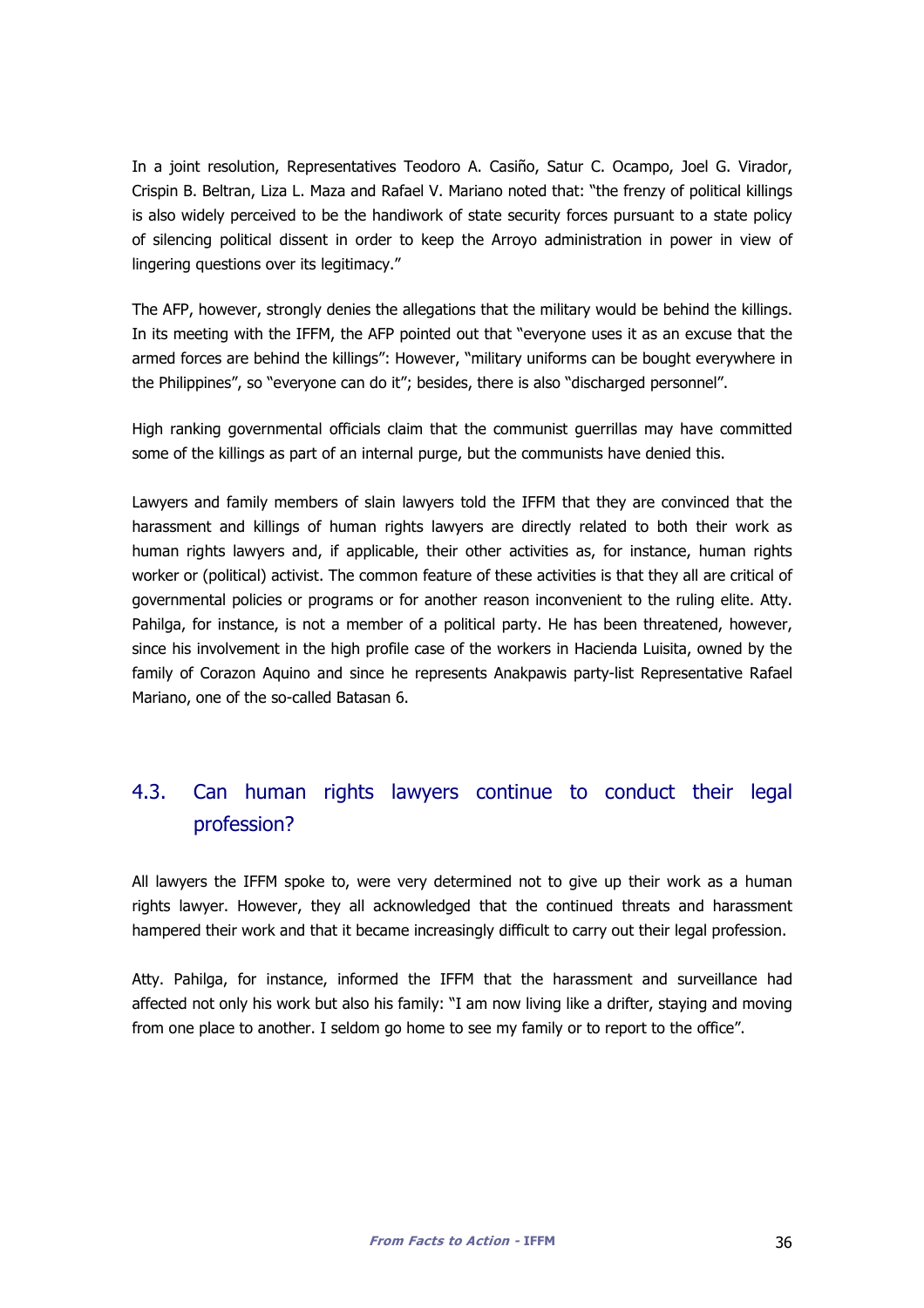# 5. CONCLUSIONS

i,

"This government lives by the rule of law and the democratic process", said Press Secretary Ignacio R. Bunye in his Statement of May 17, 2006. "We are proud of our human rights record."<sup>41</sup>

To this date, the Arroyo administration rejects national and international criticism on its human rights record, by simply referring to its democratic institutions and human rights treaties, laws and policies.

On paper, the Philippines is indeed a republic with democratic institutions including an elected President and separate executive, legislative and judicial branches. It has an independent Commission on Human Rights and respect for human rights principles are enshrined in its 1987 Constitution, laws and policies. The Philippines have also signed and ratified almost all relevant international human rights treaties, such as the International Covenant on Civil and Political Rights.

Nevertheless, since 2001, fifteen lawyers and ten judges have been killed in the Philippines as well as almost 700 other individuals including members of leftist groups, journalists, priests, church-workers, human rights defenders, laborers and farmers. All were unarmed citizens. None of the killers has been convicted.

Taking into account that all democratic institutions are formally in place, the IFFM considers the situation especially alarming. This makes it abundantly clear that either the constitutional state does not function properly or that there are powers undermining its proper functioning.

Based on the foregoing, the IFFM has reached the following conclusions:

1. Human rights lawyers and judges in the Philippines are increasingly threatened, intimidated and killed as a consequence of which they encounter more and more difficulties in carrying out their legal profession.

2. The harassment and killings of members of the legal profession undermine the rule of law and the faith in (the function of) the judiciary system and the independence of judges and lawyers in particular.

<sup>&</sup>lt;sup>41</sup> Statement of Secretary Ignacio R. Bunye: Re Human Rights Record, Saturday, May 27, 2006, available at http://www.gov.ph/news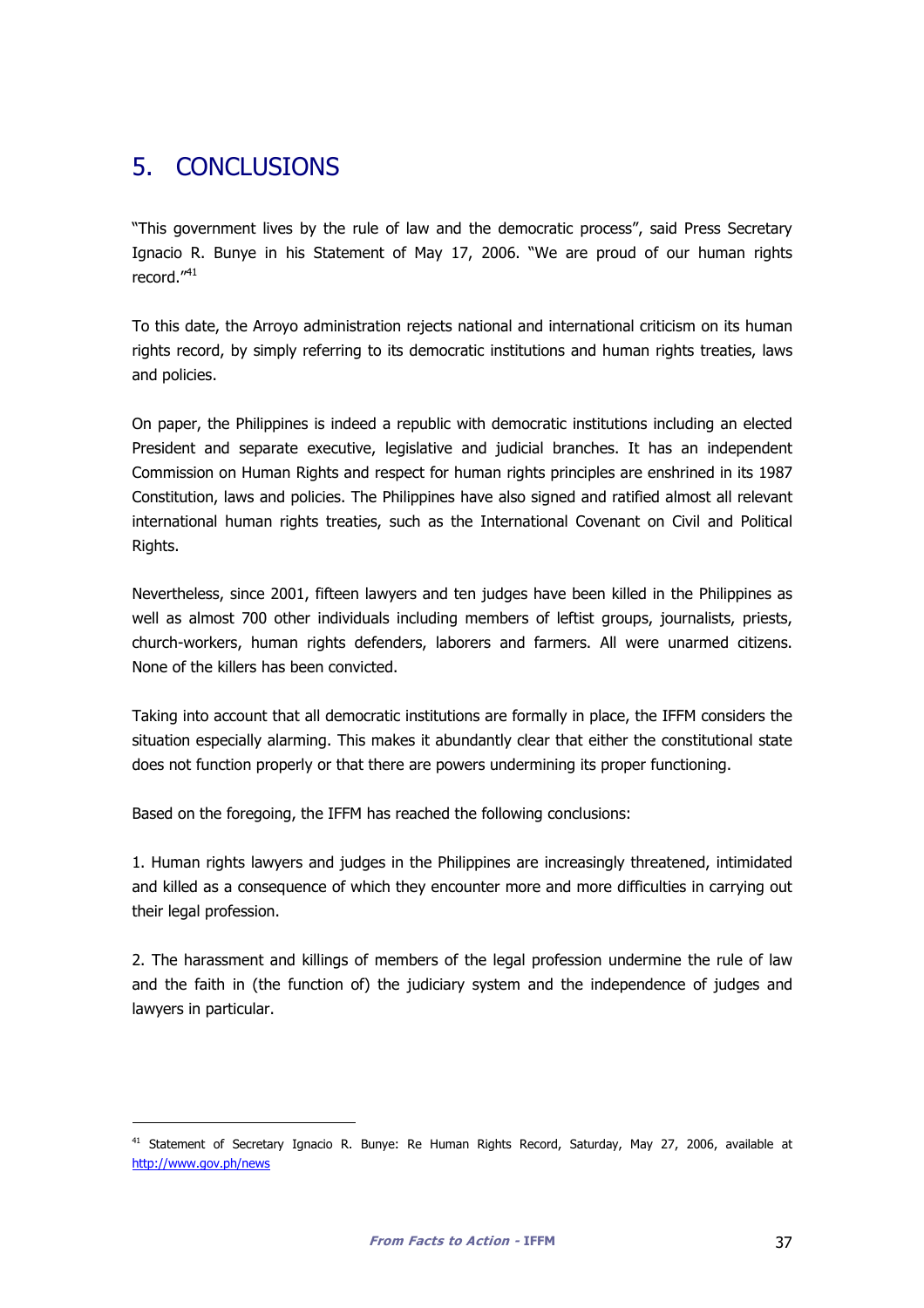3. There is a pattern in the harassment and killings of human rights lawyers and judges, which must be seen in the light of other killings in the Philippines including the killings of members of leftist groups, which has been more fully explained in the previous pages.

4. The primary duty of the Government is to protect the life of the people, including lawyers and judges. The Arroyo administration, however, has hardly done anything to address the extrajudicial killings effectively. In particular it has neither responded seriously to strong allegations that its own security forces are involved in the killings nor has it taken effective measures to improve the poor record of prosecutions of the perpetrators. So far, Task Force USIG has not proven to be an independent body: It is chaired by the PNP which has a poor record as far as the effective investigation of the killings is concerned and which is mistrusted by the Philippine people. Furthermore, the Arroyo administration has not condemned the killings publicly and in strong terms.

5. This lack of an effective response of the Arroyo administration has led to a culture of impunity in which even more killings and human rights violations may take place.

6. Consequently, this culture of impunity has further diminished the people's faith in the functioning of the constitutional state and the system of law culminating in a climate in which, for instance, lawyers and judges consider it "part of their job" to be threatened and in which witnesses of killings do not cooperate with the police or the public prosecutor out of fear or because they find it a waste of time as it comes to nothing.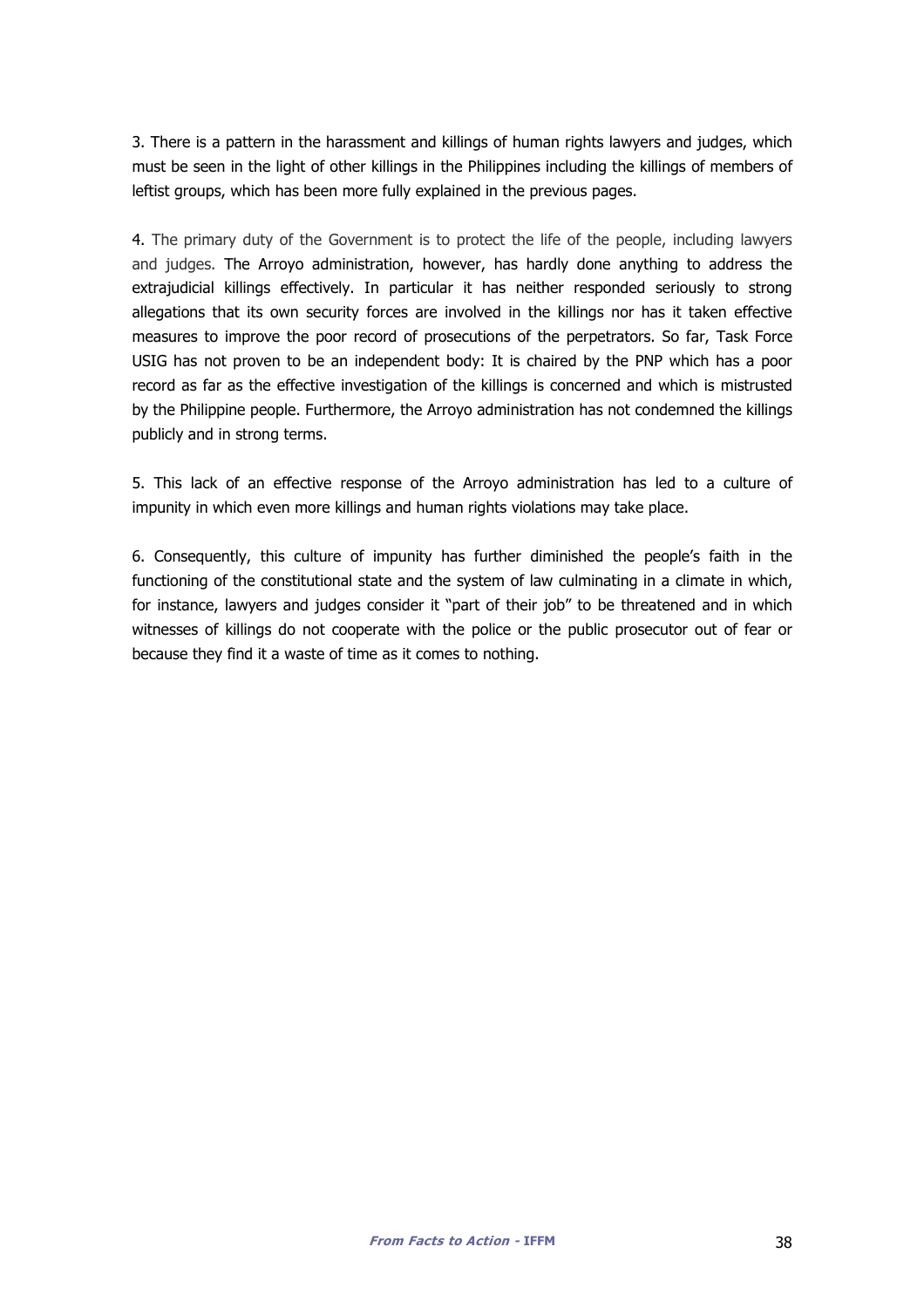# 6. RECOMMENDATIONS

The Philippine government is under the obligation to take steps to ensure the compliance with human rights and the right to life in particular.

In other to stop the killings, the threats and harassment of lawyers and judges, the IFFM calls on the government:

- 1. to condemn the killings publicly and in strong terms;
- 2. to immediately take vigorous steps to protect the safety of human rights lawyers and judges, which steps should include the prosecution of alleged perpetrators;
- 3. to leave no stone unturned in investigating the serious allegations that its own security forces are involved in the killings;
- 4. to constitute and fully support an independent body, i.e. not controlled by the government, to investigate the killings, threats and harassment and to follow its recommendations;
- 5. to take all other measures needed to end the culture of impunity and to restore the people's faith in the functioning of the constitutional state and the rule of law.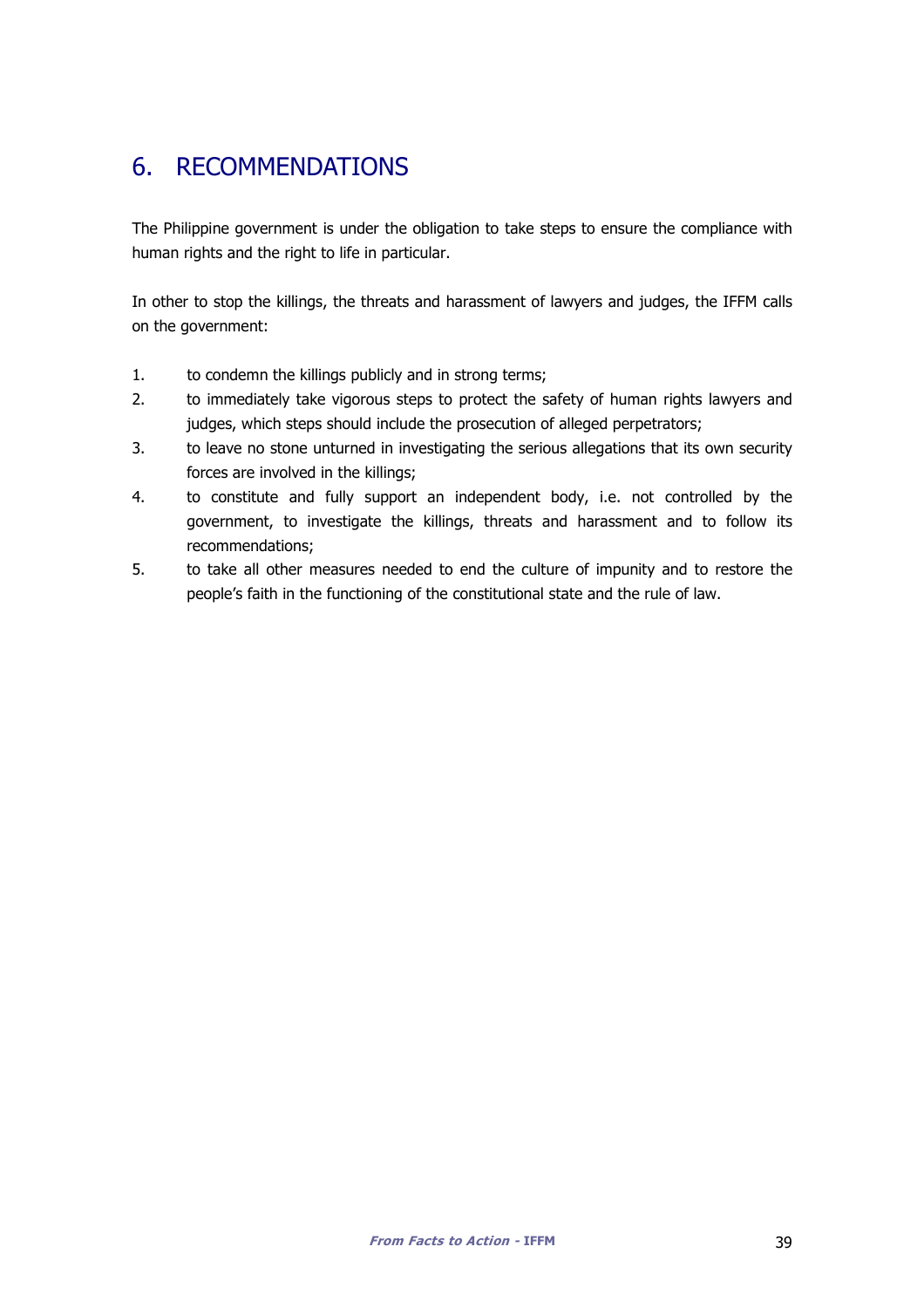# LIST OF ANNEXES

Annex 1:

Letter of the Dutch Lawyers for Lawyers Foundation to President Gloria Arroyo of January 20, 2006.

Annex 2:

Letter of the President of the Netherlands Bar Association of June 8, 2006.

Annex 3: Letter of the President of the Amsterdam Bar Association of June 13, 2006.

Annex 4:

Statement of Solidarity to the International Fact Finding Mission on Attacks on Filipino Lawyers from the International Association of Democratic Lawyers (IADL) of June 12, 2006.

Annex 5: Mission Statement of the IFFM of June 13, 2006

Annex 6: Initial Findings from the IFFM of June 20, 2006

Annex 7: KARAPATAN 2005 Human Rights Report

Annex 8: TASK FORCE "USIG" Accomplishment Report as of June 20, 2006

Annex 9:

House of Representatives, Joint Resolution No. 17, "Joint Resolution creating an independent commission to conduct a thorough investigation of the widespread and systematic extrajudicial killings under the Arroyo Administration and to recommend measures and sanctions to stop the killings".

Annex 10:

Power Point Presentation from the PNP dated June 20, 2006 regarding the Task Force Judges, Prosecutors and IBP Lawyers, presented on June 19, 2006.

Annex 11:

Letter of Yolanda G. Tanigue, Police Senior Superintendent of the National Headquarters, Philippine National Police of February 28, 2006.

Annex 12:

Letter of Raul M. Gonzales of the Department of Justice of March 13, 2006.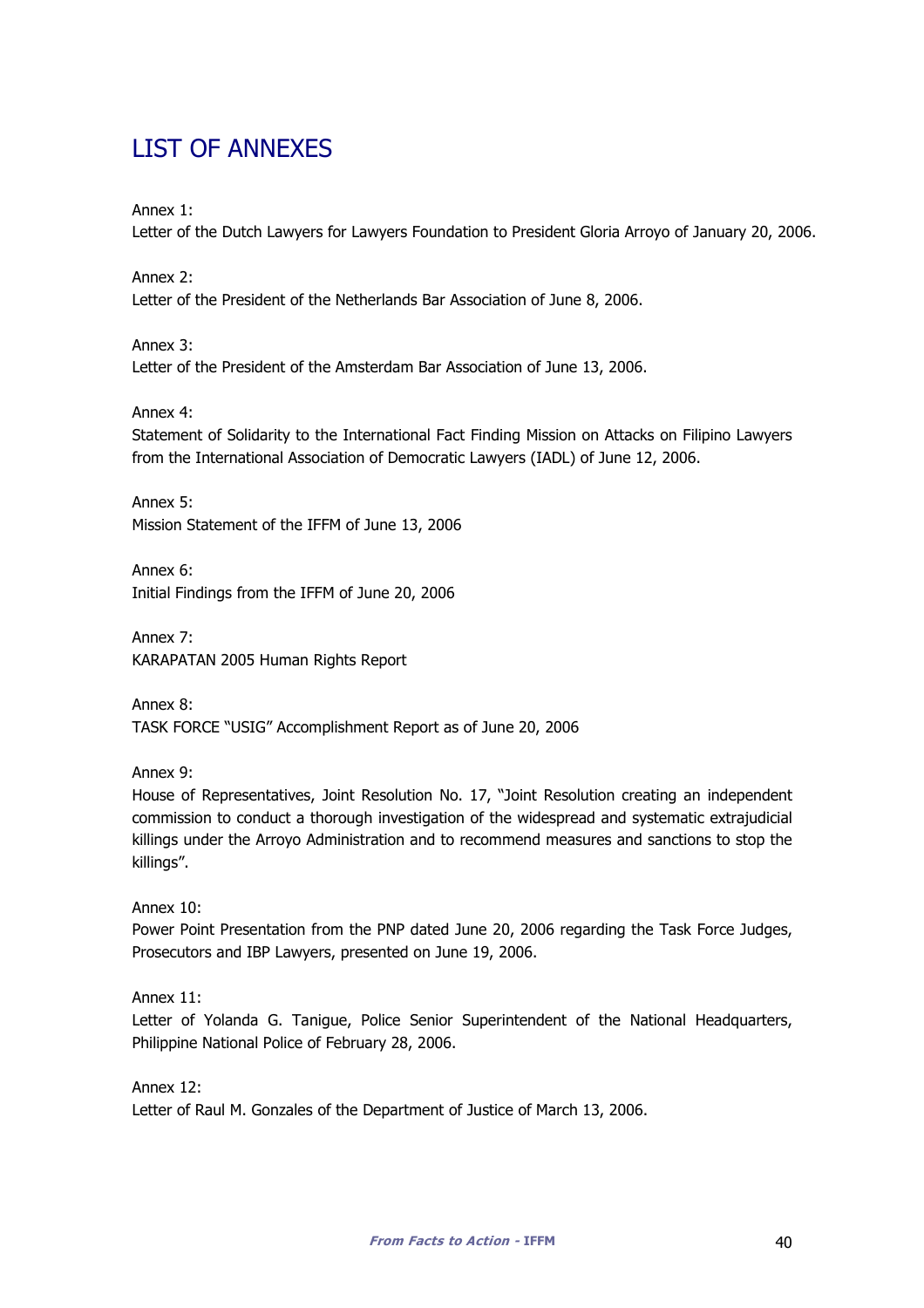# LIST OF SOURCES

In addition to the testimonies, the Annexes 1 to 12 and other documents provided by the individuals, agencies and organizations the IFFM has interviewed, the IFFM has also made use of the following public sources:

#### **Treaties**

• International Covenant on Civil and Political Rights and its Protocols

#### Laws

- The 1987 Constitution of the Republic of the Philippines available at http://www.gov.ph/aboutphil/a3.asp
- Witness Protection, Security and Benefit Act [RA 6981]
- Party-List System Act [RA 7941]

#### **Reports**

- Annually reports 2004 and 2006, Amnesty International, available at http://www.amnesty.org
- Concluding observations of the Human Rights Committee: Philippines: Philippines 01/12/2003, CCPR/CO/79/PHL., 1 December 2003, UN Human Rights Committee, available at http://www.unhchr.ch
- Freedom of Expression and Media in the Philippines, Article 19, London, and CMFR, Manila December 2005, available at http://www.article19.org/pdfs/publications/philippinesbaseline-study.pdf
- Human Rights Lawyers in the Philippines: An Endangered Species, Avocats Européens Démocrates, February 1991, http://www.lesad.org/aed.htm
- On the Killings of members of Bayan Muna, Anakpawis and other allied organizations, Quezon City, July 8, 2006, Philippine Commission on Human Rights, available at http://www.chr.org.gov.ph
- Philippines, Country Reports on Human Rights Practices 2005, released by the Bureau of Democracy, Human Rights, and Labor, March 8, 2006 available at http://www.state.gov/